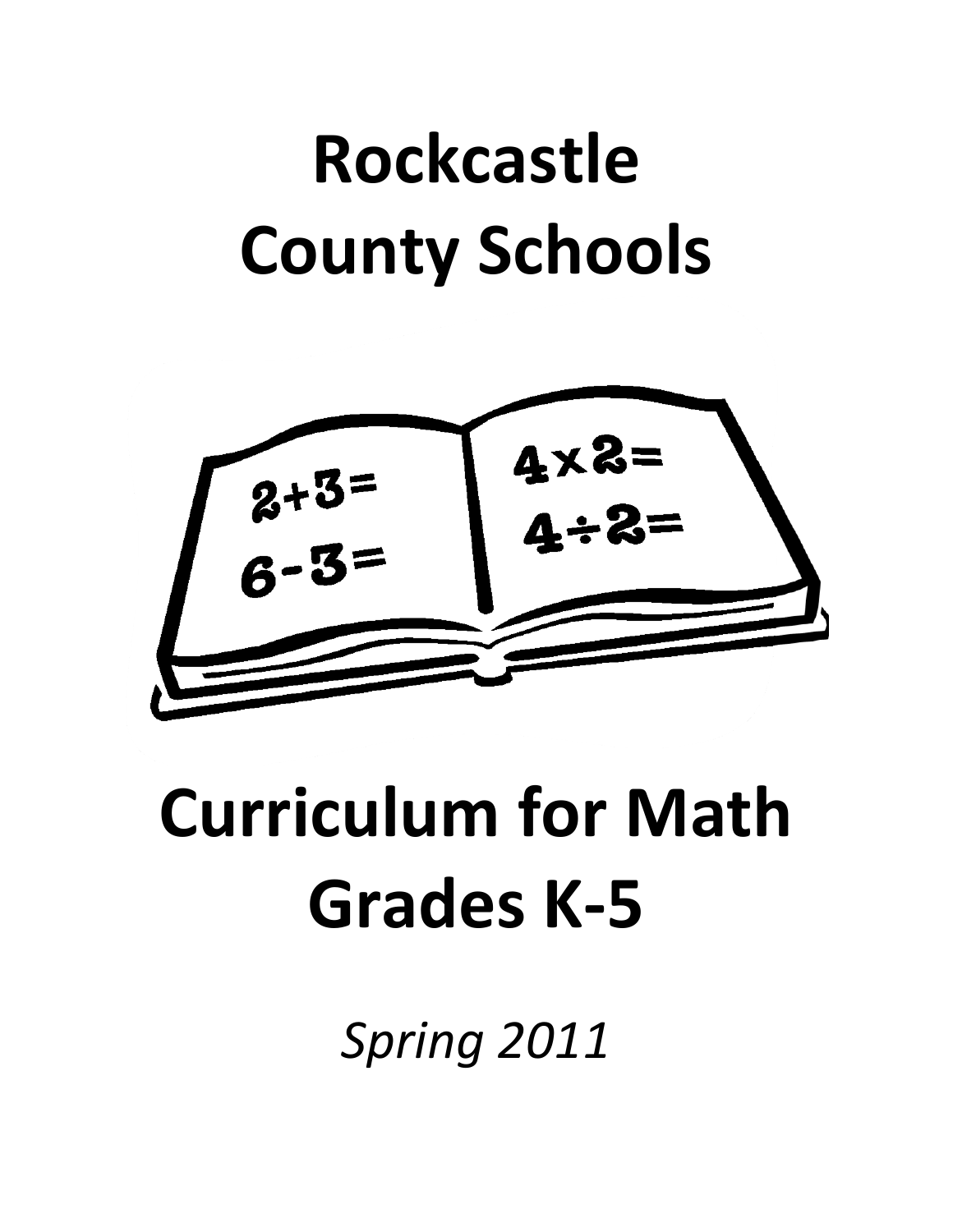# *Mathematical Practices for all Elementary Grades*

*Use the following practices in learning and applying math skills:*

*Use logical thinking strategies to make sense of problems and persevere in solving them.*

*Reason abstractly and quantitatively.*

*Construct viable arguments and critique the reasoning of others.*

*Model with mathematics.* 

*Use appropriate tools strategically.*

*Attend to precision.*

*Look for and make use of structure.*

*Look for and express regularity in repeated reasoning.*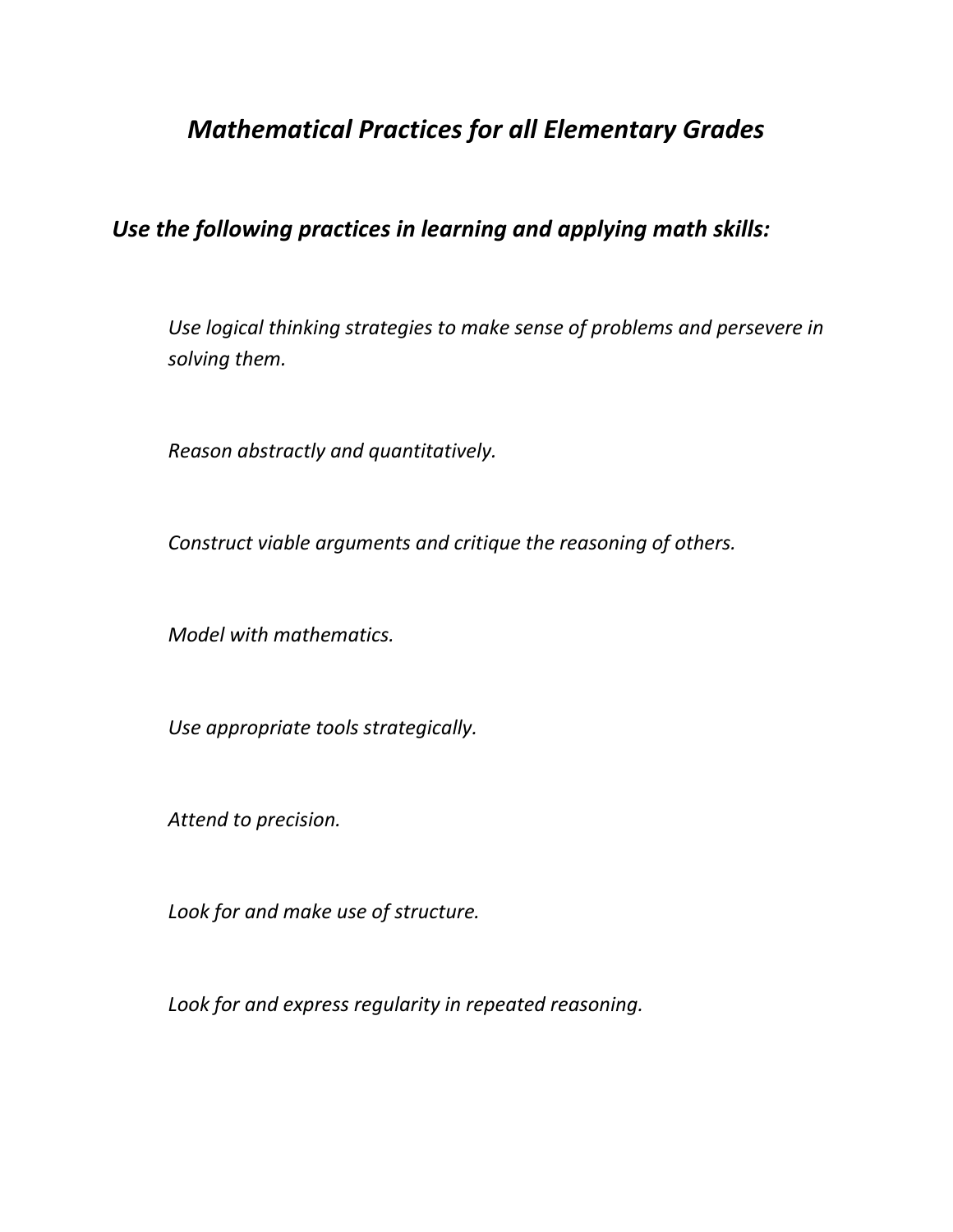#### Kindergarten Focus

The kindergarten focus is on the critical areas of:

Using numbers and numerals to represent quantities and to solve quantitative problems such as counting objects in a set, counting out a given number of objects, comparing sets or numerals, modeling simple joining and separating situations with sets of objects and eventually with equations

Choosing, combining, and applying effective strategies for answering quantitative questions, including quickly recognizing the cardinalities of small sets of objects, counting and producing sets of given sizes, counting the number of objects in combined sets, or counting the number of objects that remain in a set after some are taken away

Describing their physical world using geometric ideas (e.g., shape, orientation, spatial relations) and vocabulary

Identifying, naming, and describing basic two-dimensional shapes, such as squares, triangles, circles, rectangles, and hexagons, presented in a variety of ways (e.g., with different sizes and orientations)

Identifying, naming, and describing basic three-dimensional shapes, such as cubes, cones, cylinders, and spheres

Using basic shapes and spatial reasoning to model objects in their environment and to construct more complex shapes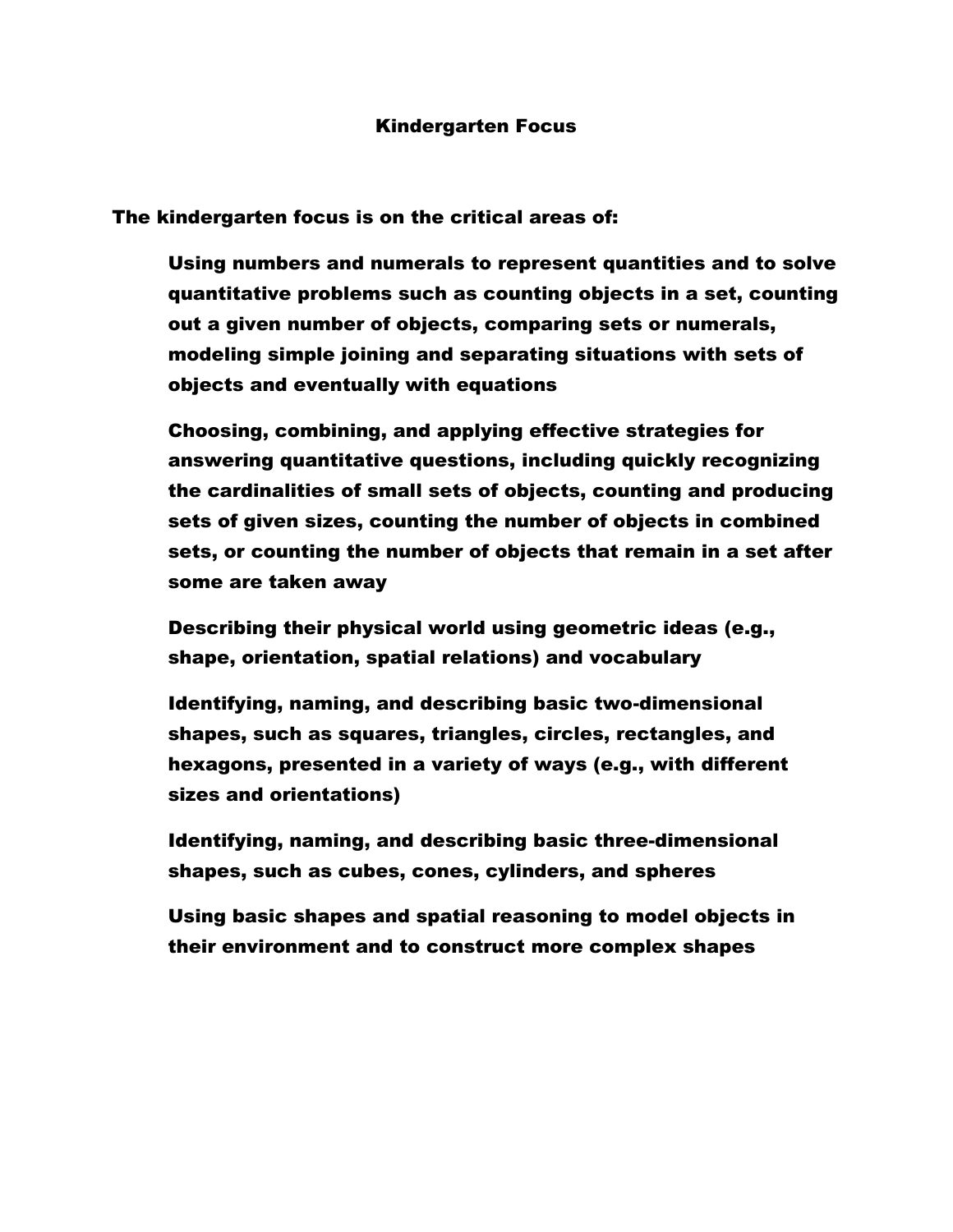# **Kindergarten Math**

# **Counting and Cardinality**

## *Whole Numbers*

Count to 100 by ones and tens. K.CC1.

Count forward to 100 beginning from any given number. K.CC2.

Determine the number before and after a given number.

Write numbers from 0 to 20, K.CC3.

Count objects arranged in arrays, lines, or circles to 20 using one-to-one correspondence; tell and write the number that shows how many. (Understand that the last number name said tells how many.)K.CC3., K.CC4.a., b.

Understand that the quantity is the same regardless of the way objects are arranged or the order in which they are counted. K.CC4.b.

Count objects to 10 in a scattered configuration. K.CC5.

Understand that each successive number is one larger than the previous number. K.CC4.c.

Estimate amounts of objects of different sizes (as closer to 10, 50, or 100).

Understand the relationship between numbers and quantities. K.CC4.

Identify whether the number of objects in one group is greater than, less than, or equal to the number of objects in another group. K.CC6.

Compare two numbers 0-10 presented as written numerals as less than, greater than, or equal. K.CC7.

# *Fractions*

Identify two fractional parts as two halves, or a whole.

Identify one of two fractional parts of a whole as one half of the whole.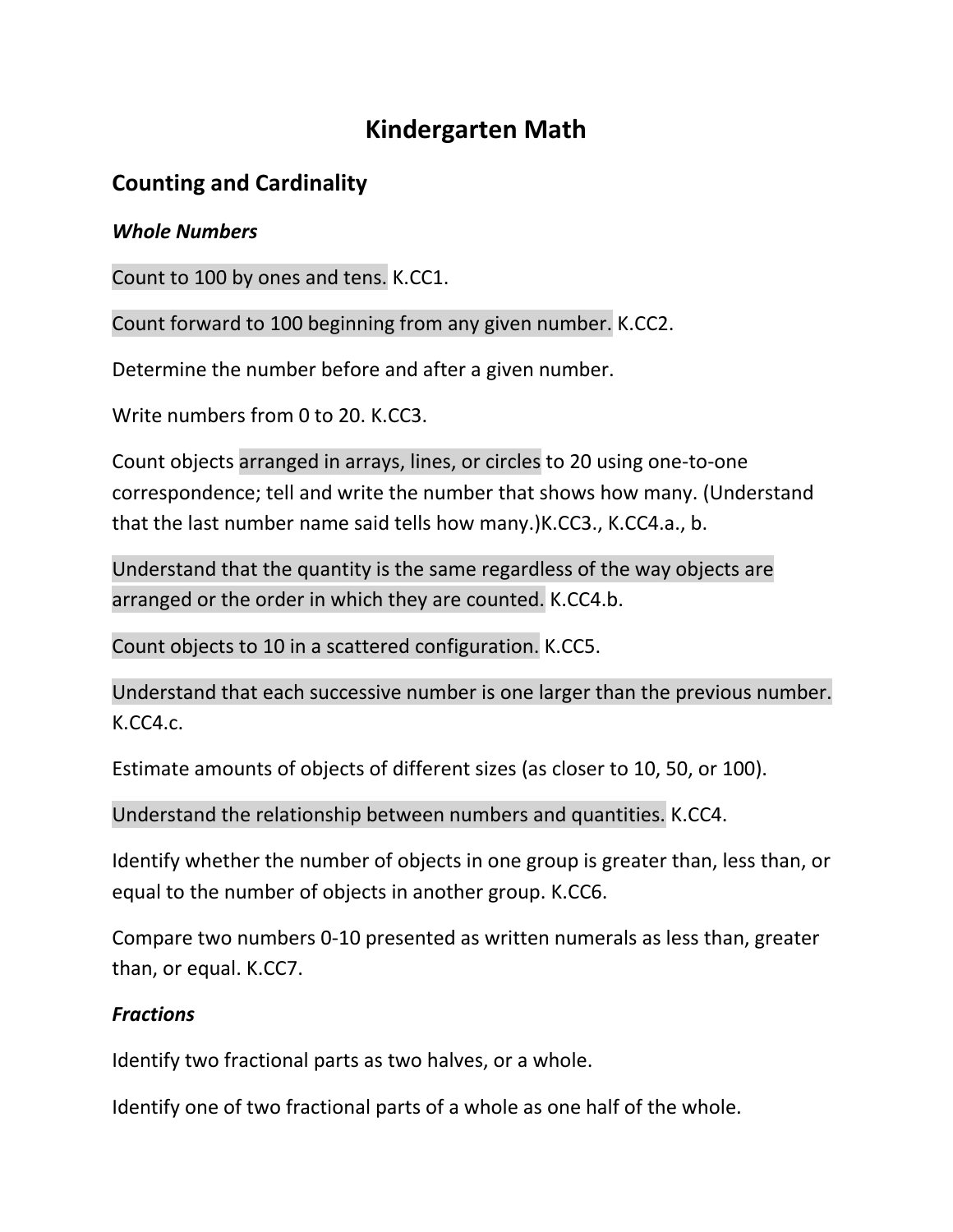## *Operations*

Understand addition as putting together and adding to. K.OA

Understand subtraction as taking apart and taking from. K.OA

Add and subtract within 10 using objects, pictures, fingers, mental images, etc. K.OA1.

Use addition and subtraction to solve oral word problems, determining which operation to use. K.OA2.

Use numbers and addition/subtraction equations to represent word problems. K.OA1.

Add and subtract equations using numbers and signs  $(+, -, =)$ .

Develop word problems involving addition and subtraction.

Explore how rules for addition and subtraction can be derived (e.g., count pictures of 3 objects first, then 2 objects and the total equals 5; then count the 2 objects first and the 3 objects last and the total equals 5; therefore, 3+2=2+3).

Decompose numbers within 10 (e.g., 6=4+2, 6=3+3) using objects or drawings, and record each by a drawing or equation. K.OA3.

Using numbers 0-9, find the number that makes 10 when added to a given number. K.OA4.

Explore number sentences with missing values.

Fluently add and subtract within 5. K.OA5.

#### *Place Value*

Compose and decompose numbers within 20 into groups of 10 ones and more ones; record by writing  $10 + 1$ ,  $10 + 2$ ,  $10 + 3$ , etc.; refer to as a ten and ones. K.NBT1.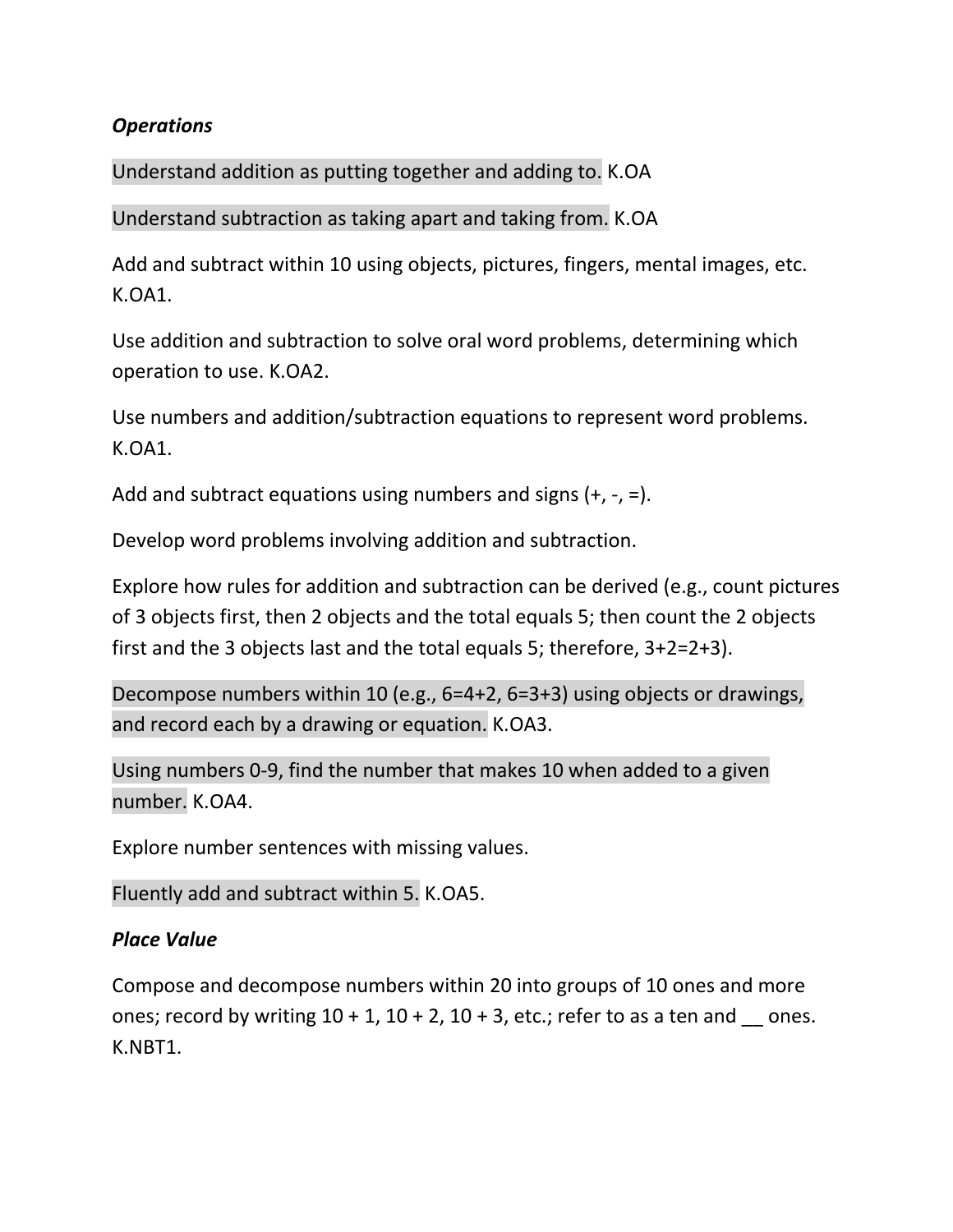# **Measurement and Data**

Describe measurable attributes of objects (length, weight, volume, capacity). K.MD1.

Describe several measurable attributes of a single object. K.MD1.

Directly compare two objects with a measurable attribute in common and identify as shorter, heavier, more, will hold more or less, etc. K.MD2.

Using a variety of objects, explore, compare, and order:

Length in terms of longer, shorter, same

Weight in terms of heavier, lighter, same

Volume in terms of more, less, same

Capacity in terms of holding more, less, same

Use nonstandard units of measure (paper clips, string, pencils, bears) to measure length, perimeter or distance around an area, weight, and circumference.

Use standard units to:

Tell time to the hour.

Count pennies and identify as one cent.

Identify nickels as worth five cents.

Identify dimes as worth ten cents.

Identify quarters as worth twenty-five cents.

Classify objects into given categories; count the number of objects in each category (10 or less); sort the categories by count. K.MD3.

Collect, organize, and describe data (e.g., classroom chart of student eye color).

Construct, read, and interpret displays of data (pictographs, bar graphs).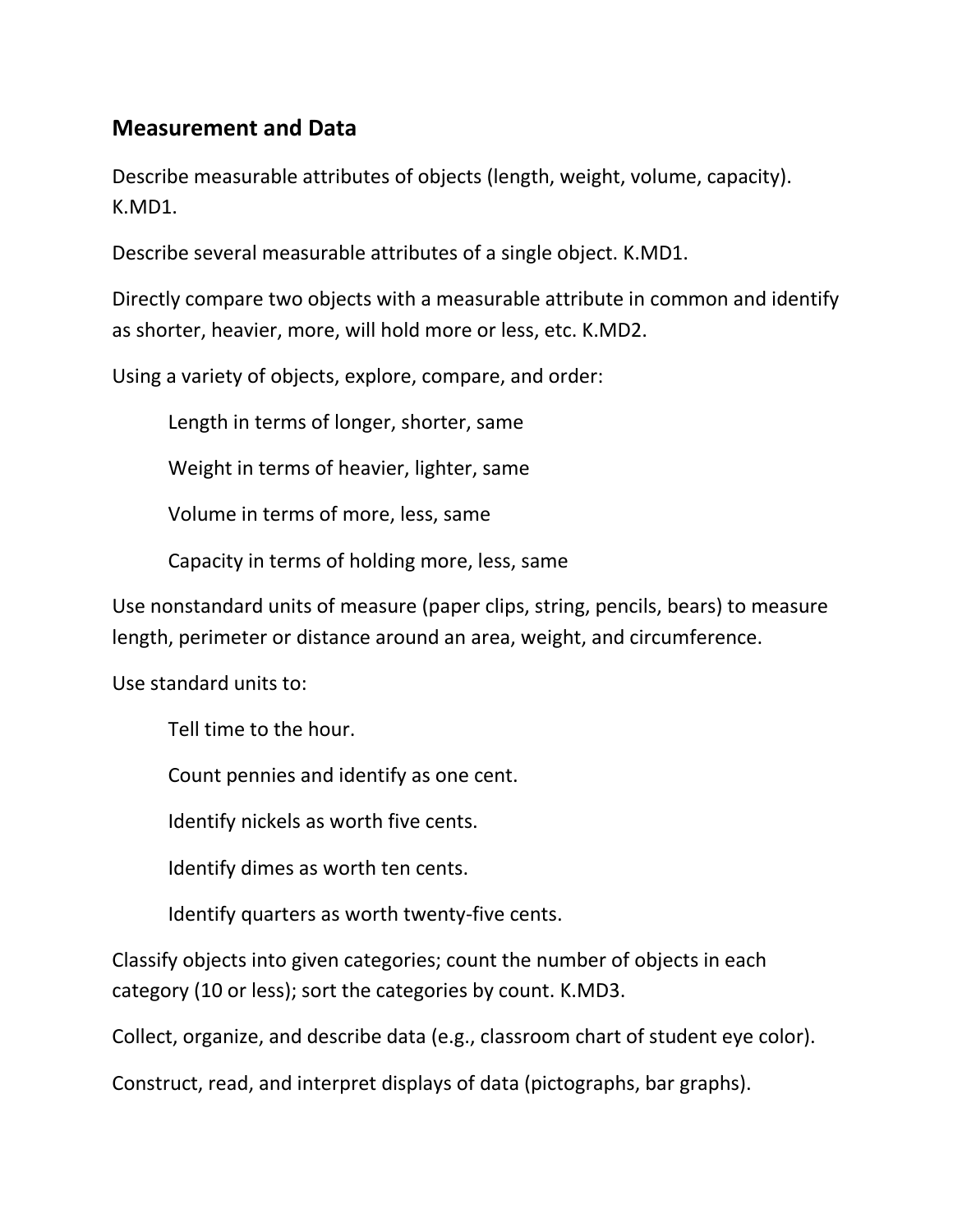# **Geometry**

Identify and describe shapes (squares, circles, triangles, rectangles, hexagons, cubes, cones, cylinders, and spheres). K.G

Correctly identify shapes regardless of orientations or size. K.G2.

Describe objects in the environment using names of shapes, and describe the relative positions of these objects using terms such as above, below, beside, in front of, behind, inside, outside, between, and next to. K.G1.

Demonstrate spatial relationships of two objects using the above terms.

Identify shapes as two-dimensional (lying in a plane, "flat") or three-dimensional

(solid). K.G3.

Sort objects by shape and compare attributes.

Analyze and compare two- and three-dimensional shapes, in different sizes and orientations, describing attributes (e.g., have same number of sides and corners, have sides of equal length). K.G4.

Model shapes in the world by building shapes from components (e.g., sticks and clay balls) and drawing shapes. K.G5.

Compose simple shapes to form larger shapes (e.g., two triangles to form a rectangle, two squares to form a rectangle, etc.). K.G6.

Recognize symmetry and use knowledge to construct a geometric shape or design.

# **Algebraic Thinking and Probability**

Identify, find rules for, create, and extend patterns.

Predict the probability of a likely and unlikely event (e.g., if one red ball and 9 green balls are in a bag, it is unlikely that one would reach in and get the red ball).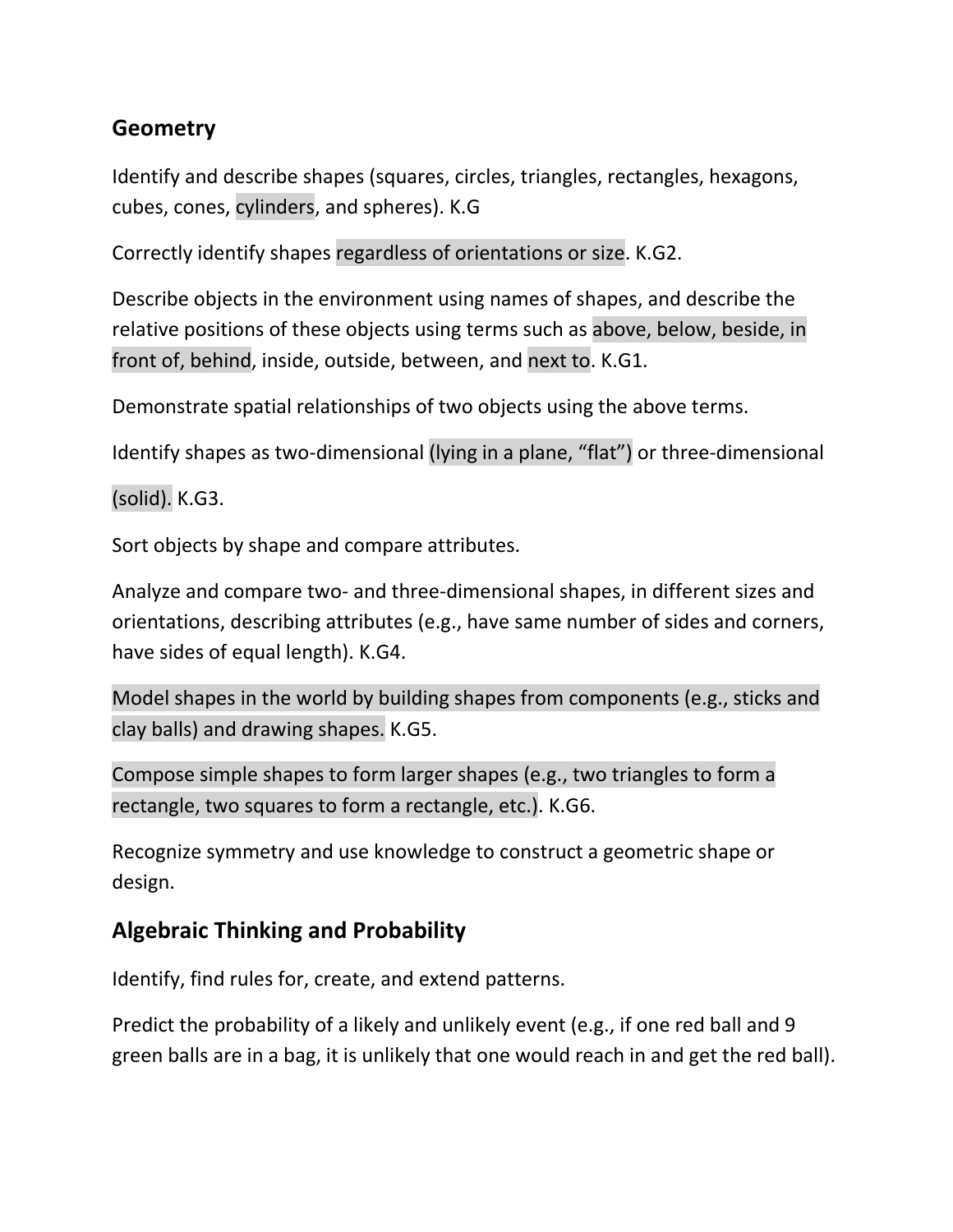#### First Grade Focus

The first grade focus is on the critical areas of:

Developing understanding of addition, subtraction, and strategies for addition and subtraction within 20

Understand the connection between counting and addition and subtraction

Use the properties of addition

Make tens to add

Developing understanding of whole number relationships and place value, including grouping tens and ones

Solve problems involving the comparison of whole numbers and their relative sizes

Think of whole numbers between 10 and 100 in terms of tens and ones

Add within 100 and subtract multiples of 10

Developing understanding of linear measurement and measuring lengths as iterating length units

Reasoning about attributes of and composing and decomposing geometric shapes

Understand part-whole relationships

Recognize shapes from different perspectives and orientations

Describe geometric attributes, including likenesses and differences

Develop background for measurement, congruence, and symmetry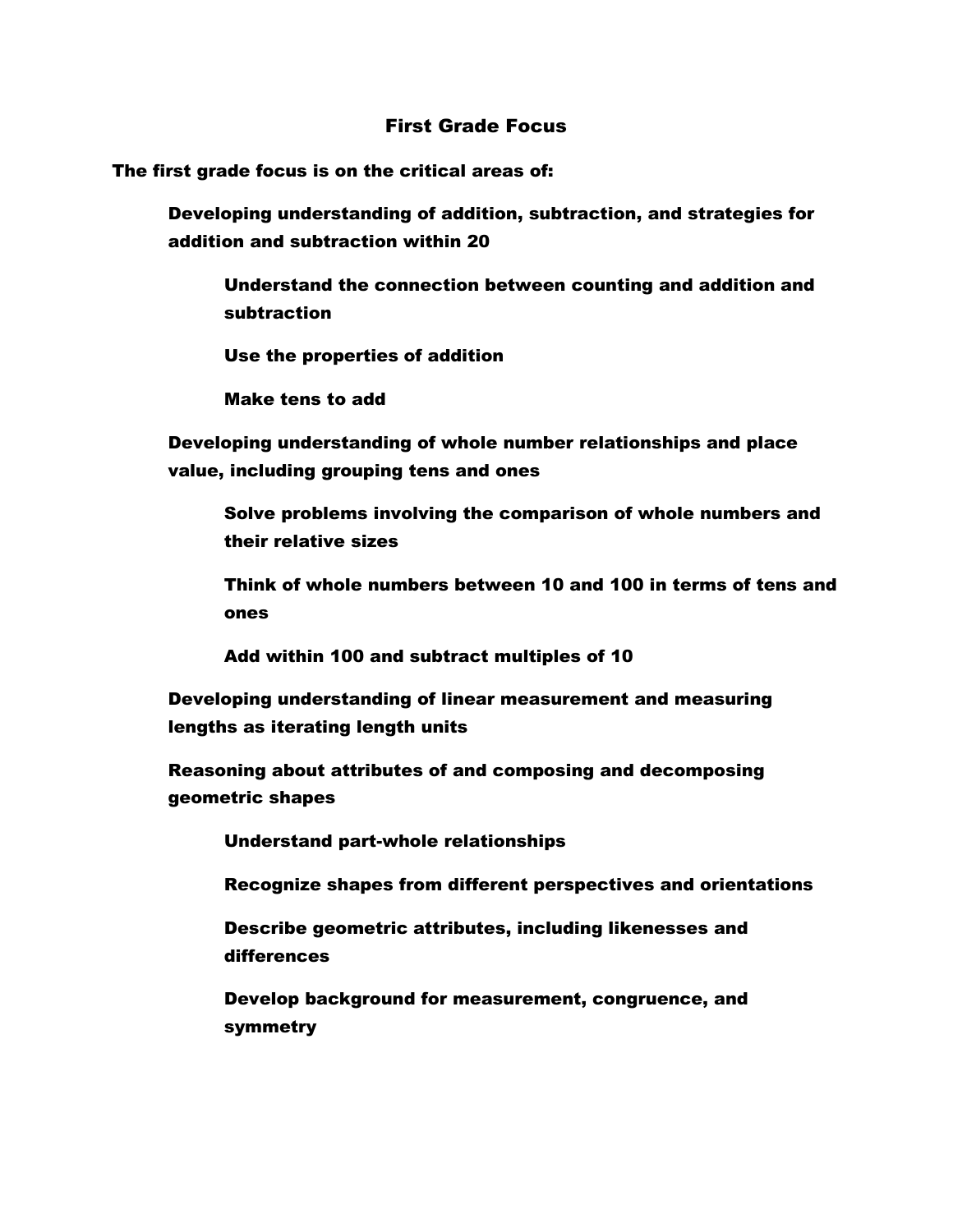# **First Grade Math**

## **Counting and Cardinality**

Count to 200 by ones from any number less than 200. 1.NBT1.

Locate numbers on a number line.

Read and write numerals to 200. 1.NBT1.

Represent a number of objects with a written numeral. 1.NBT1.

Determine the number before, after, and between within 200.

Represent numbers in multiple ways (base-ten blocks, groups of objects, number charts) to describe whole numbers.

Compare and order numbers using appropriate symbols (=, <, >).

Count and write numbers by fives and tens from any number less than 200.

Using manipulatives, divide and group objects by fives and tens to count.

Divide groups of objects into equal groups of various amounts (e.g., 4 groups of 6, 2 groups of 4) and count to determine the total amount, as a prerequisite for multiplication and division.

Identify whether a number is less than, greater than, or equal to another number within 200.

Identify and give examples of odd and even numbers.

Estimate amounts of objects (as closer to 1, 50, 100, and 200).

Relate counting to addition and subtraction (e.g., by counting on 2 to add 2). 1.OA5.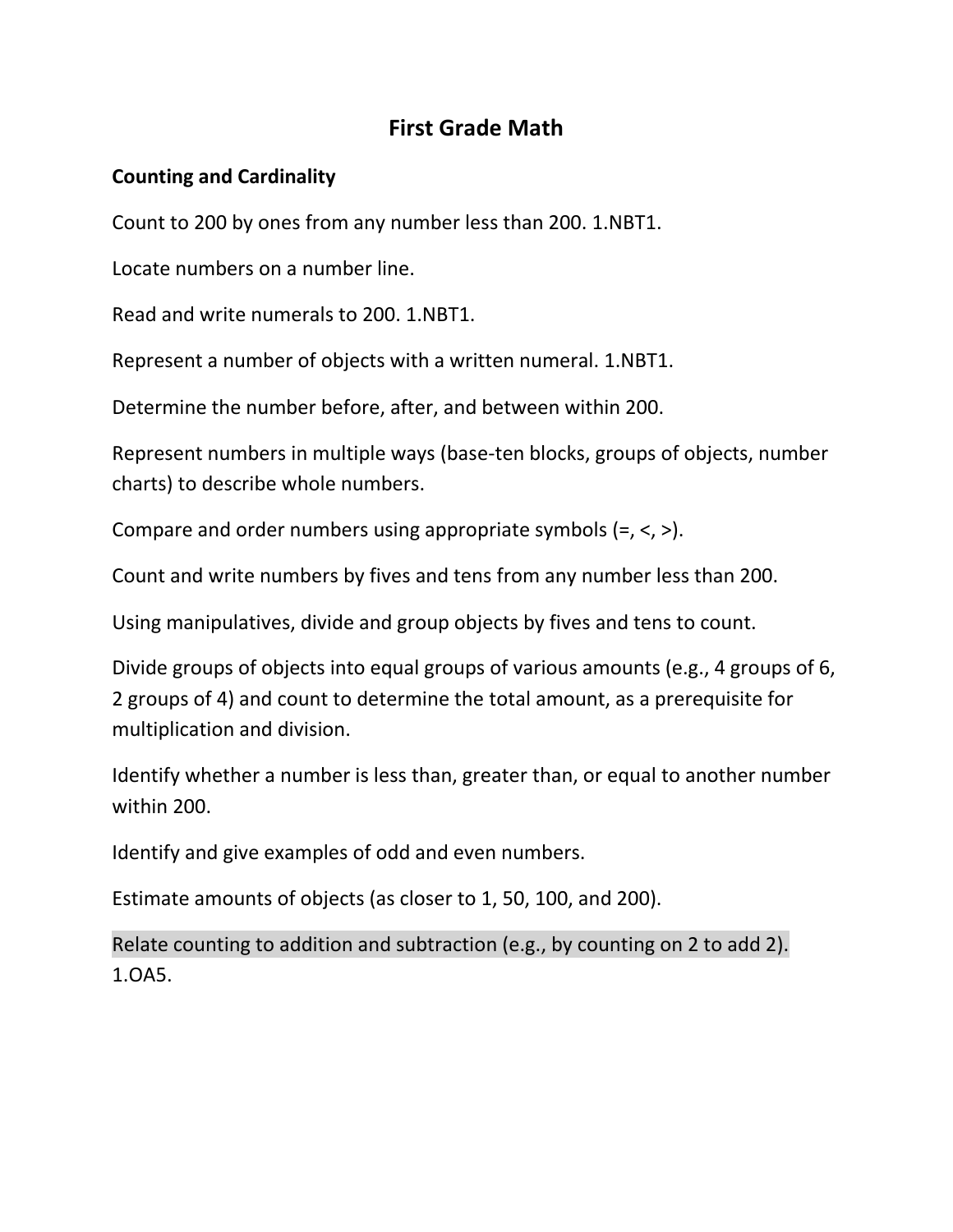# **Operations and Algebraic Thinking**

## *Addition and Subtraction*

Solve word problems within 20 involving adding to or putting together two or three groups of objects, using manipulatives, drawings, and equations with a symbol for the unknown number. 1.OA2.

Subtract within 20 to solve word problems involving taking from or taking apart amounts of objects. 1.OA1.

Recognize symbols *+, -*, and *=*.

Understand terms *in all, altogether, are left, addition, subtraction, how many more,* and *equal(s).*

Compose a word problem for a given equation.

Understand and apply properties of operations and strategies to add or subtract: (1.OA3.)

Commutative property (6+3=3+6) Associative property (3+5+5=3+10=13)

Counting on

Making 10

Number families

Creating equivalent but easier or known sums (6+7=6+6+1=13)

Understand how rules for addition and subtraction can be derived (e.g., count together a group of 4 objects, then two objects which equal 6, then count two objects first and four objects, which equal 6; hence,  $4 + 2 = 2 + 4$  -commutative property) .

Add and subtract within 10 with fluency. 1.OA6.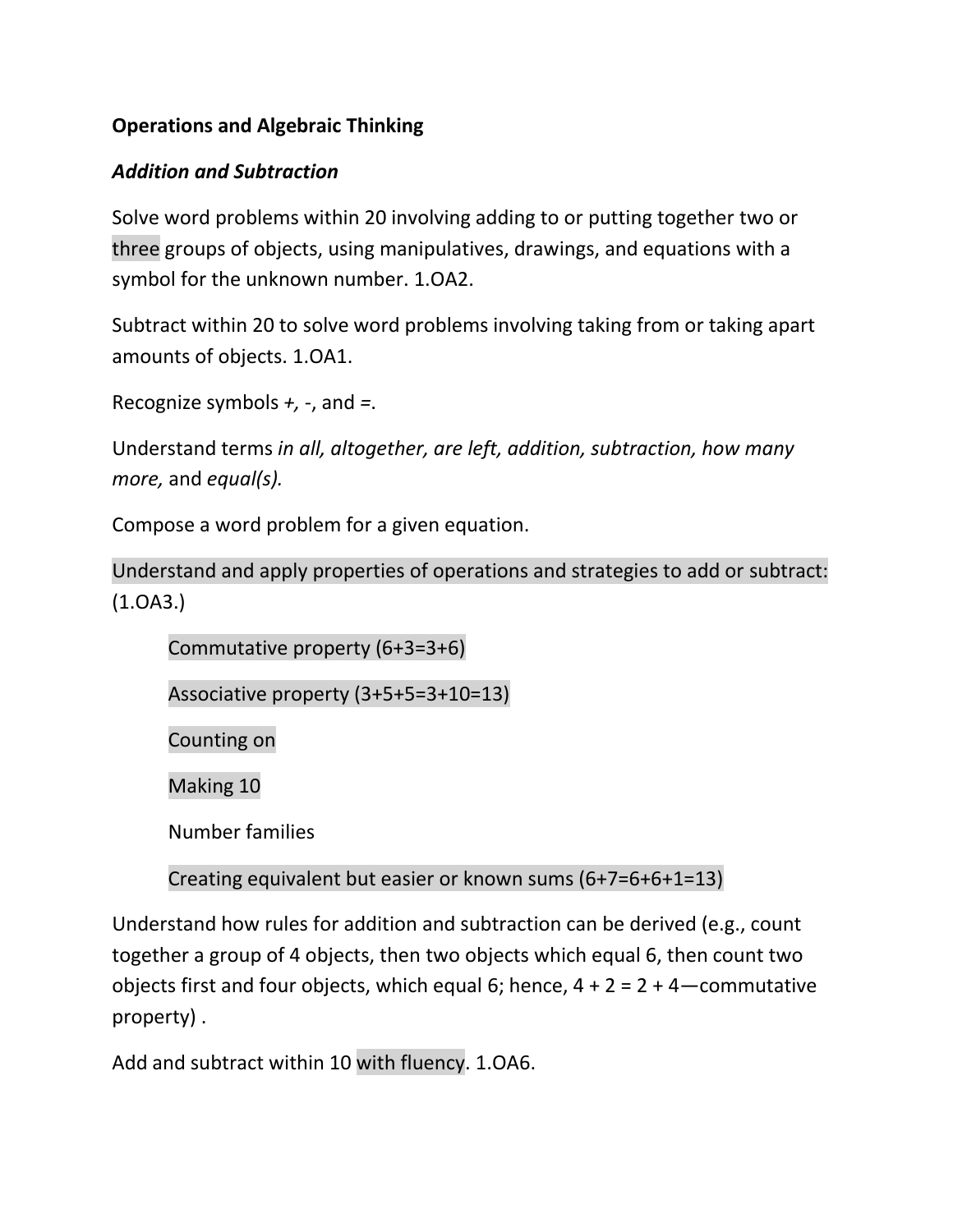Add (2 or three digits) and subtract within 20, using knowledge of the above properties and strategies. 1.OA6.

Determine the unknown whole number in all positions in addition and subtraction equations relating 3 whole numbers (e.g.,  $+8=11$ ,  $6+=7$ , or  $9-2=$  ). 1.OA8.

Using knowledge of place value and strategies for addition and subtraction listed above, add within 100: (1.NBT4.)

A two-digit number and a one-digit number (1.NBT4.)

A two-digit number and a multiple of 10 (1.NBT4.)

Find 10 more or 10 less than a given number mentally, without having to count, and explain the reasoning. 1.NBT5.

Understand that when adding two-digit numbers, ones and ones are added together and tens and tens are added together, and sometimes it is necessary to compose a ten. 1.NBT4.

Add two- and three-digit numbers within 200 without having to compose a ten.

Add two- and three-digit numbers, composing a ten.

Subtract multiples of 10 from multiples of 10 (in the range 10-90) using knowledge of place value, concrete models or drawings, and strategies for addition and subtraction; explain the reasoning. 1.NBT6.

Subtract 2- and three-digit numbers with no decomposing of tens or hundreds.

Understand subtraction as an unknown-addend problem  $(5-3=$  can be solved by thinking "What can I add to 3 to make 5?"). 1.OA4.

Understand the meaning and use of equations (e.g., 6-1=4+1, 4+3=3+4). 1.OA7.

Determine whether equations are true or false. 1.OA7.

# *Patterns*

Find rules for, extend, and create patterns.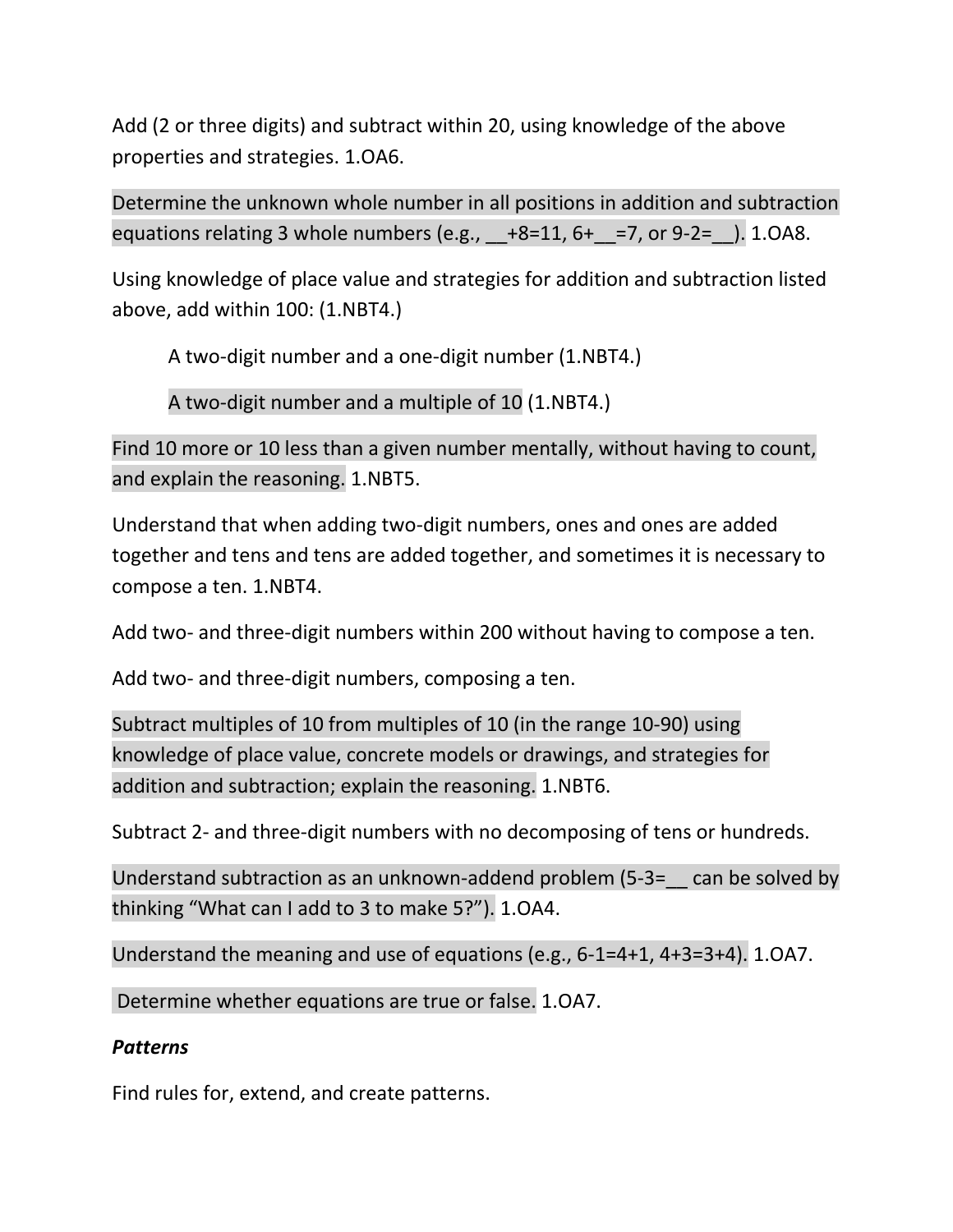Understand how patterns of numbers, pictures, and words are alike and different.

Use number lines to understand the relationship of numbers.

# **Place Value**

Understand that the 2 digits of a 2-digit number represent amounts of tens and ones and that: 1.NBT2.

10 can be thought of as a bundle of ten ones that is called a "ten". 1.NBT2.a.

The numbers from 11 to 19 are composed of a ten and 1, 2, 3, 4, 5, 6, 7, 8, or 9 ones. 1.NBT2.b.

The numbers 10, 20, 30, 40, 50, 60, 70, 80, 90 refer to one, two, three, four, five, six, seven, eight, and nine tens, and 0 ones. 1.NBT2.c.

Compare 2 two-digit numbers based on meanings of the tens and ones digits, recording the results of comparisons with the symbols >, +, or <. 1.NBT3.

Identify numerals in the hundreds place, and understand the meaning.

Understand that ten tens make one hundred.

# **Measurement**

Order and compare 3 objects by: (1.MD1.)

Length in terms of longer, shorter, or equal

Mass in terms of heavier, lighter, or equal

Area in terms of bigger, smaller, or equal

Volume in terms of more, less, or equal amounts

Capacity in terms of holding more, less, or equal amounts

Explore the conservation (equivalence, even though not obvious) of mass, length, volume, and capacity.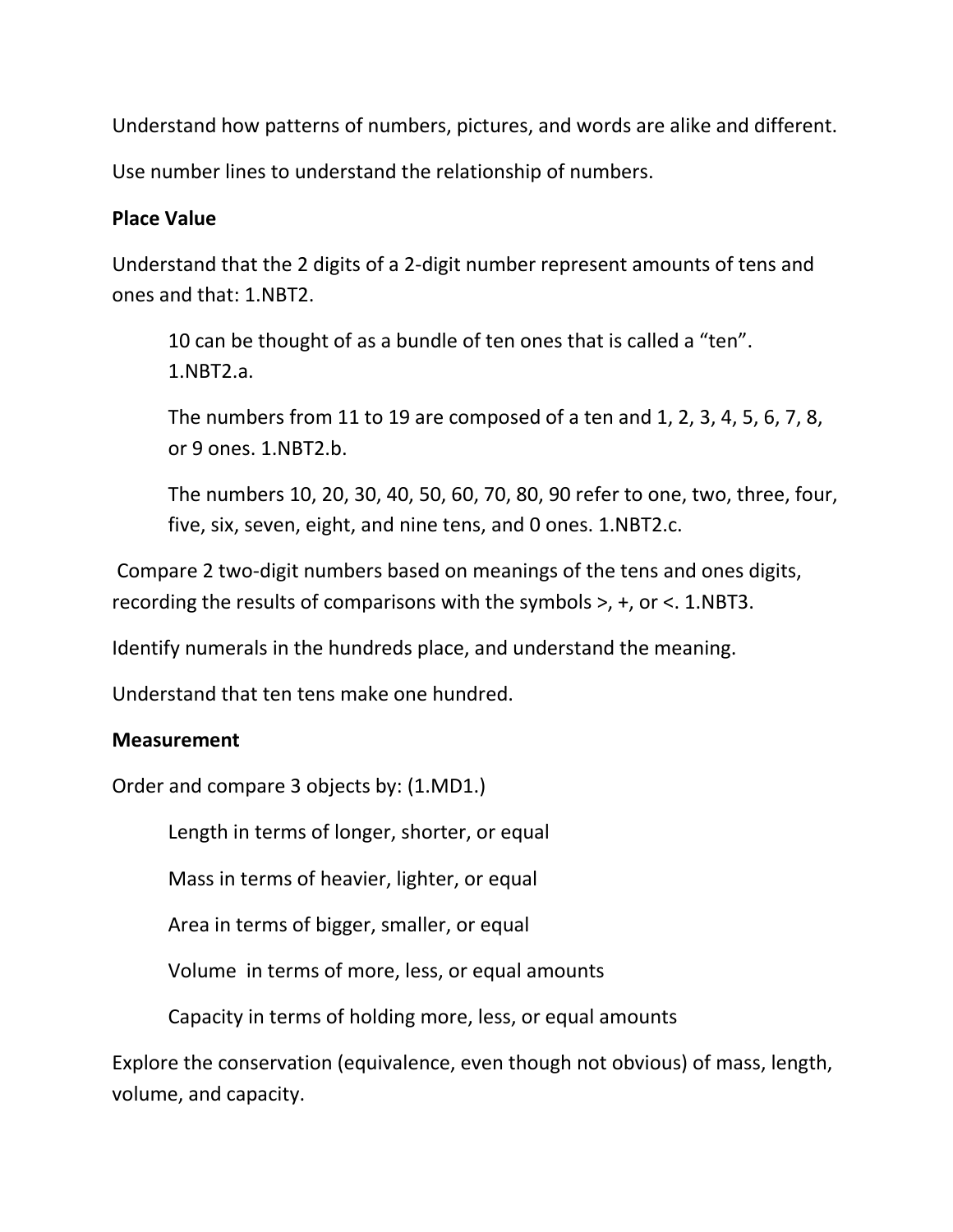Express the length of an object as a whole number of length units by laying length units end to end (e.g., placing same-size paper clips end to end above a string with no gaps or overlaps, from one end to the other, and expressing the length as \_\_ paper clips long). 1.MD2.

Use non-standard units for a variety of measurements (e.g., a string to measure the circumference of a pumpkin, or pencils end-to-end to measure the length of a desk).

Use standard units (choosing appropriate tools and units) to measure:

Length, perimeter, and circumference (inches, cm.)

Mass (pounds)

Volume and capacity (liters, quarts)

Temperature (degrees to tens)

Time (hour and half hour using analog and digital clocks) 1.MD3.

Identify amounts of money to \$1.00.

Identify pennies, nickels, dimes, and quarters as 1, 5, 10, and 25 cents, respectively.

Identify \$1.00 as 100 cents.

Understand the equivalence of 5 pennies and a nickel, 5 nickels and a quarter, 10 dimes and a dollar, etc.

Count a variety of coins to identify amounts of money up to \$1.00.

# **Geometry**

Understand the meaning of positional words (above, below, behind, before, after, under, over, etc.).

Describe the spatial relationship of two objects using the above terms.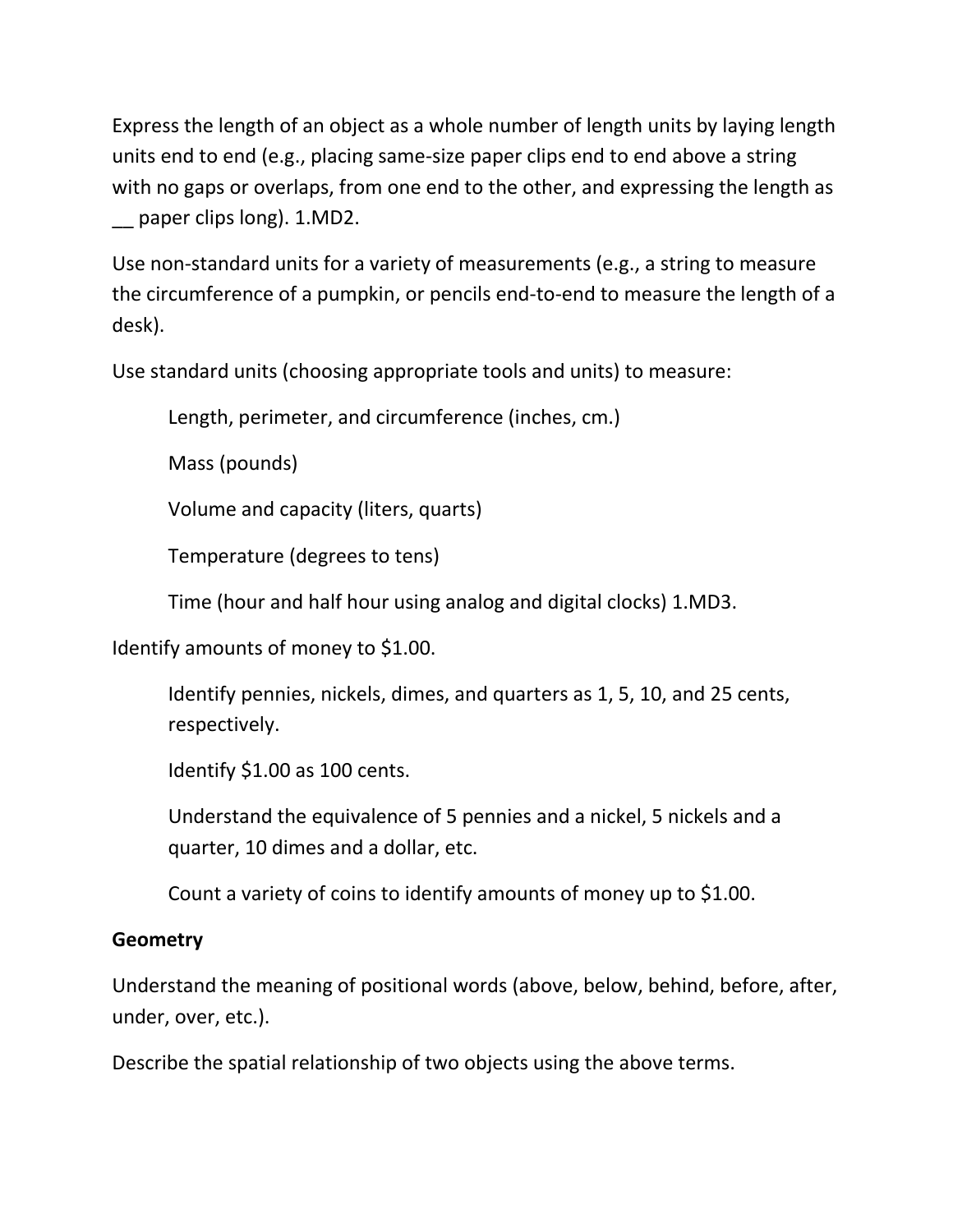Identify, sort, describe, and compose two-dimensional shapes in various orientations (rectangles, squares, trapezoids, triangles, circles, half-circles, quarter circles, and ovals) and compare attributes. 1.G2.

Explore symmetry and use to construct a two-dimensional geometric design.

Partition circles and rectangles into two and four equal shares, describe the shares using the words halves, fourths, and quarters, and use the phrases *half of, fourth of, and quarter of.* 1.G3.

Describe a whole as *two of* or *four of* the shares. 1.G3.

Understand that decomposing into more equal shares creates smaller shares. 1.G3.

Order and compare whole and parts of a whole; express with pictures or objects and match to appropriate whole numbers and fractional parts.

Identify, sort, and describe three-dimensional shapes in various orientations (cubes, prisms, cones and cylinders) and compare attributes. 1.G2.

Describe differences between two- and three-dimensional shapes.

Build and draw shapes to possess defining attributes, such as a triangle that is closed and has three sides. 1.G1.

Distinguish between defining attributes (e.g., number and length of sides and angles) and non-defining attributes (e.g., color, orientation, overall size). 1.G1.

Compose a variety of two-dimensional shapes or three dimensional shapes to form a composite shape; then compose new shapes from the composite shape. 1.G2.

# **Data and Probability**

Explore, as a class, the process of using data: pose a question, plan, collect data, organize and display data, and analyze and make inferences from data displays.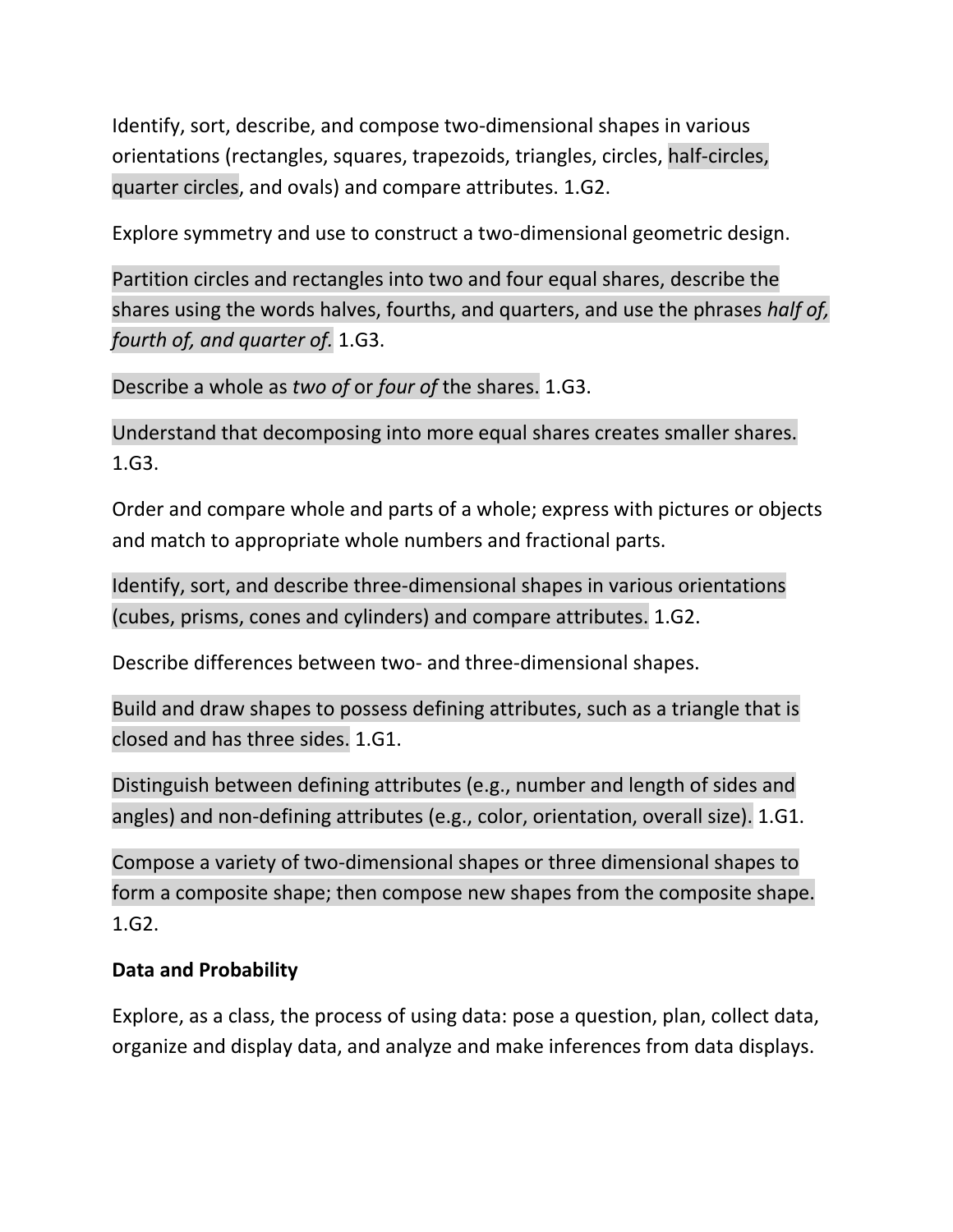Organize, represent, and interpret data with up to four categories and answer questions, such as:

What is the total amount or number of data points?

How many are there in each category?

How many more or less are in one category than in another?

How many are in two categories combined? (e.g., "How many students have either a dog or a cat as a pet?")

Predict the probability of a likely and unlikely event (e.g., if you put a quarter in a toy machine with many rings and three watches, you are most likely to get a ring).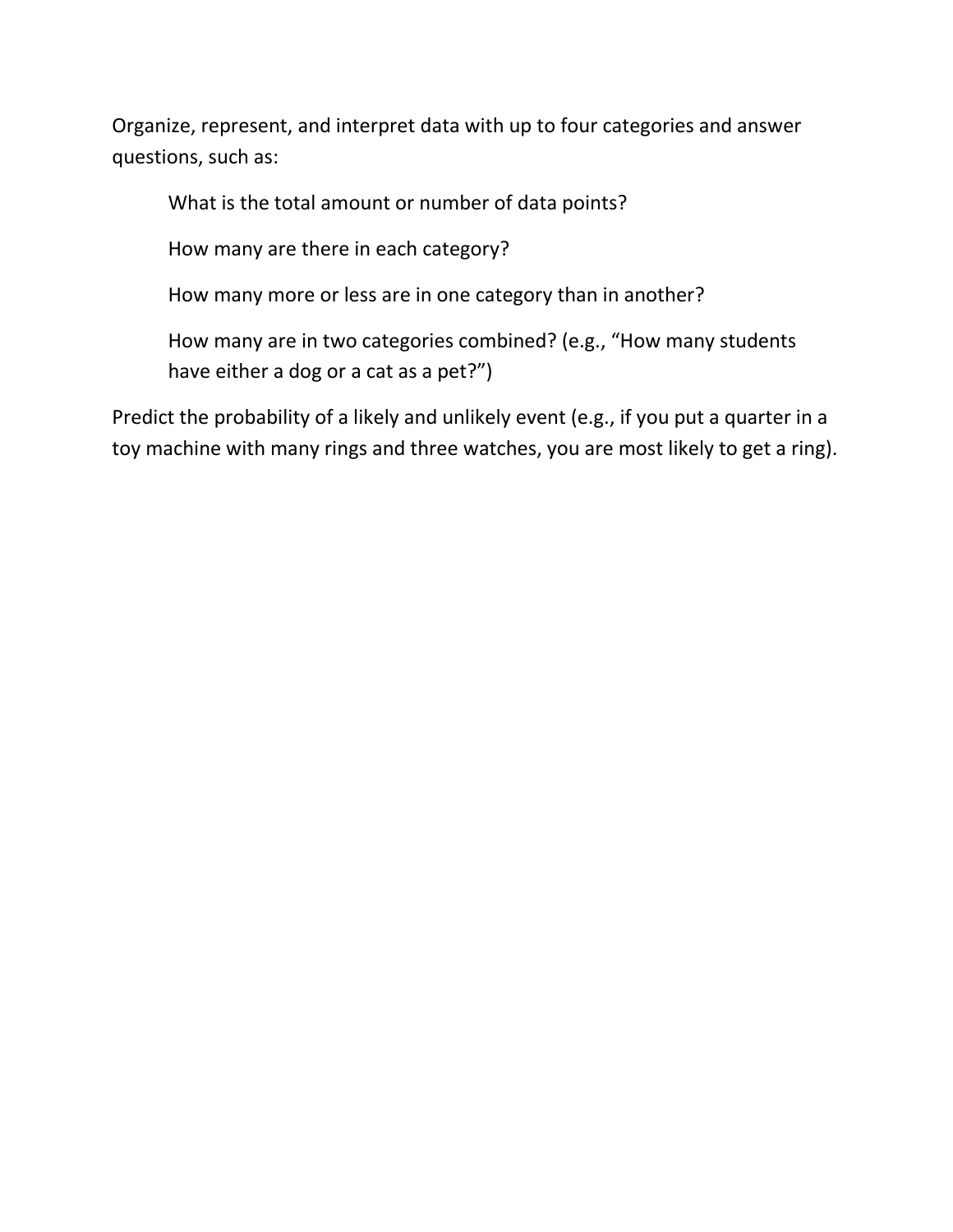#### Second Grade Focus

The second grade focus is on the critical areas of:

Extending understanding of base-ten notation

Count in fives, tens, and multiples of hundreds, tens, and ones

Understand number relationships involving these units (compare)

Understand multi-digit numbers to 1000

Recognize that numbers in each place represent amounts of thousands, hundreds, tens, and ones

Building fluency with addition and subtraction

Solve problems within 1000, computing sums and differences of whole numbers

Select and apply methods to mentally calculate sums and differences for numbers with only tens or only hundreds

Using standard units of measure

Understand that linear measure involves an iteration of units

Recognize that the smaller the unit, the more iteration they need to cover a given length.

Describing and analyzing shapes

Examine their sides and angles

Decompose and combine shapes to make other shapes

Develop a foundation for understanding area, volume, congruence, similarity, and symmetry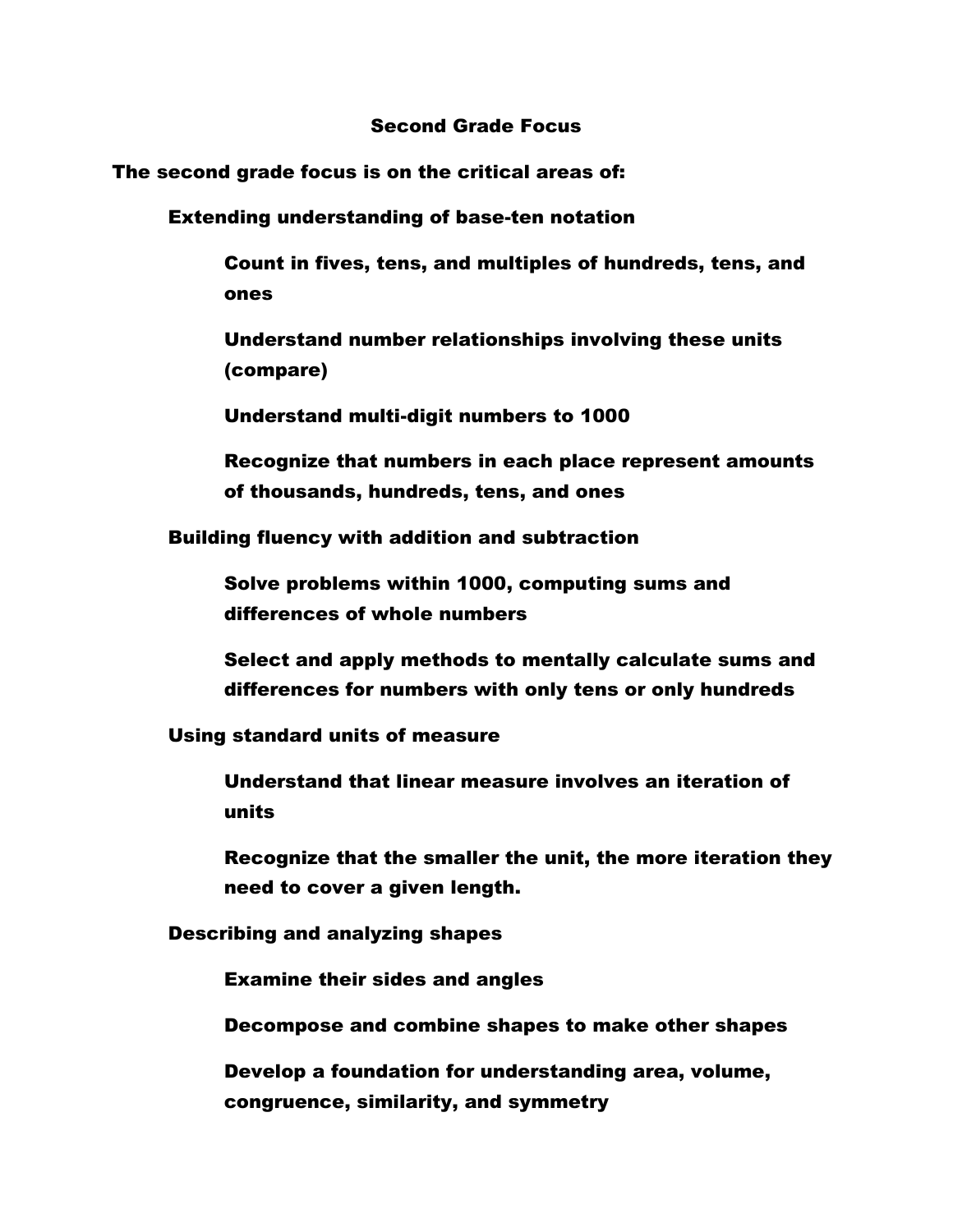# **Second Grade Math**

# **Counting and Cardinality**

Count by ones, twos, fives, tens, and hundreds within 1000, starting with any given number. 2.NBT2.

Read and write numerals within 1000, using numerals, number names, and expanded form. 2.NBT3.

Order and compare numbers within 1000 (>, <, =). 2.NBT4.

Represent numbers in multiple ways (e.g., drawings, manipulatives, symbols, base-ten blocks, number lines).

Tell whether a number is odd or even. 2.OA3.

Determine whether a group of objects has an odd or even number of objects, by grouping or counting the objects by twos. 2.OA3.

Estimate quantities visually by making comparisons; check estimation by counting.

Estimate by rounding numbers to the nearest 10 and the nearest 100.

# **Operations and Algebraic Thinking**

# *Addition and Subtraction Equations*

Understand and apply properties of operations and strategies to add or subtract: (2.NBT5.)

Commutative property

Associative property

Property of zero

Counting on or back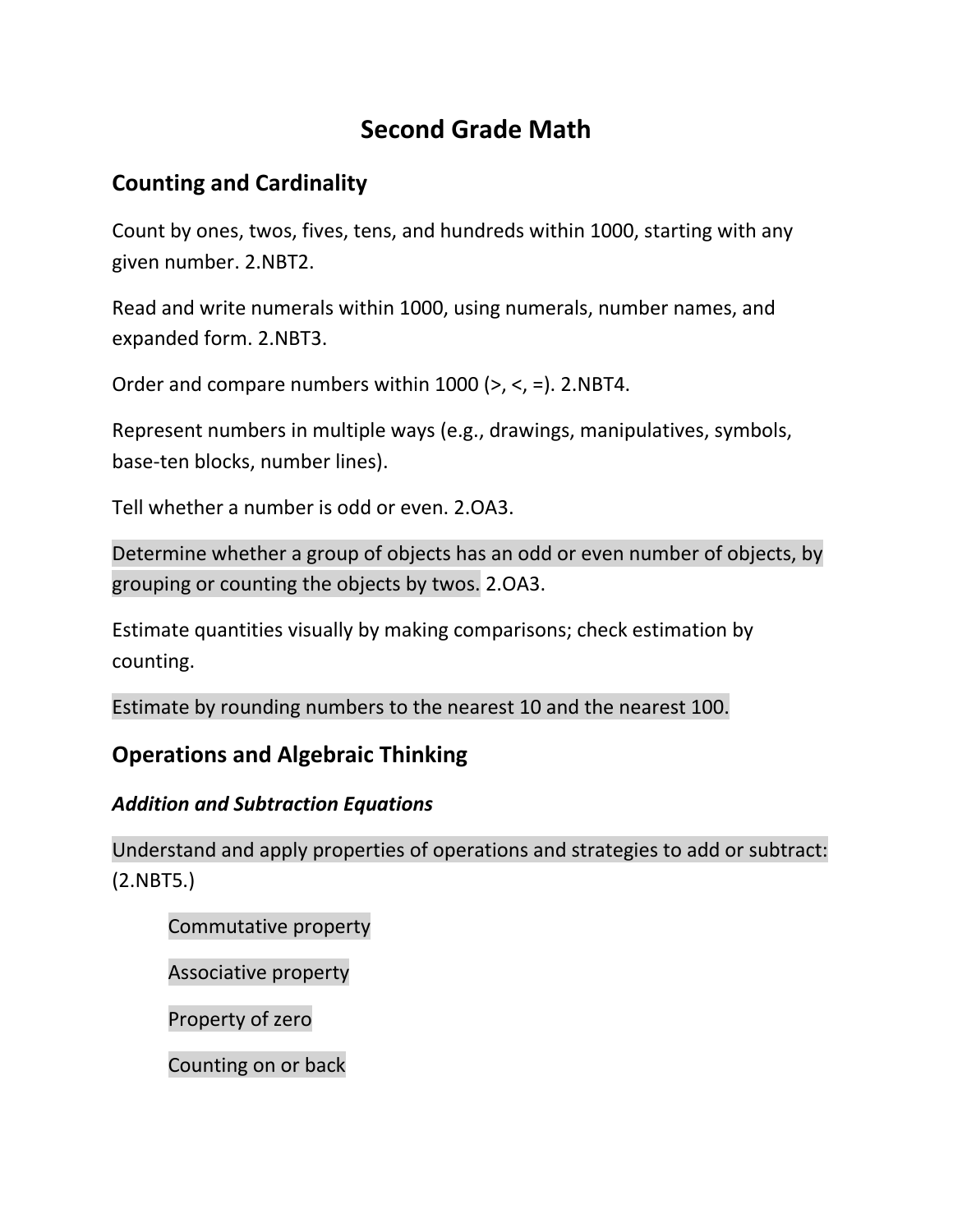Number families (7+7=14, so 14-7=7)

Creating equivalent but easier or known sums or differences (9+8=8+8=1=17)

Fluently add and subtract numbers within 20 using mental strategies, knowing from memory all sums of two one-digit numbers by the end of second grade. 2.OA2.

Write equations to express an even number as a sum of two equal addends. 2.OA3.

Understand the concept of equations and solve problems with unknowns in all positions. 2.OA1.

Solve one- and two-step word problems within 100 involving adding to, putting together, comparing, taking from, or taking apart. 2.OA1.

Solve number and word problems within 100, with unknowns in all positions.2.OA1.

Fluently add and subtract within 100 using strategies based on place value and properties of operations. 2.NBT5.

Add up to four two-digit numbers using strategies based on place value and properties of operations. 2.NBT6.

Add 1-, 2-, and 3-digit numbers within 1000, with and without composing tens and hundreds. 2.NBT7.

Subtract 1-, 2-, and 3-digit numbers within 1000, with and without decomposing tens and hundreds. 2.NBT7.

# *Patterns*

Recognize and create patterns; find and explain rules for patterns and extend them.

Investigate patterns in number sequences to extend the pattern.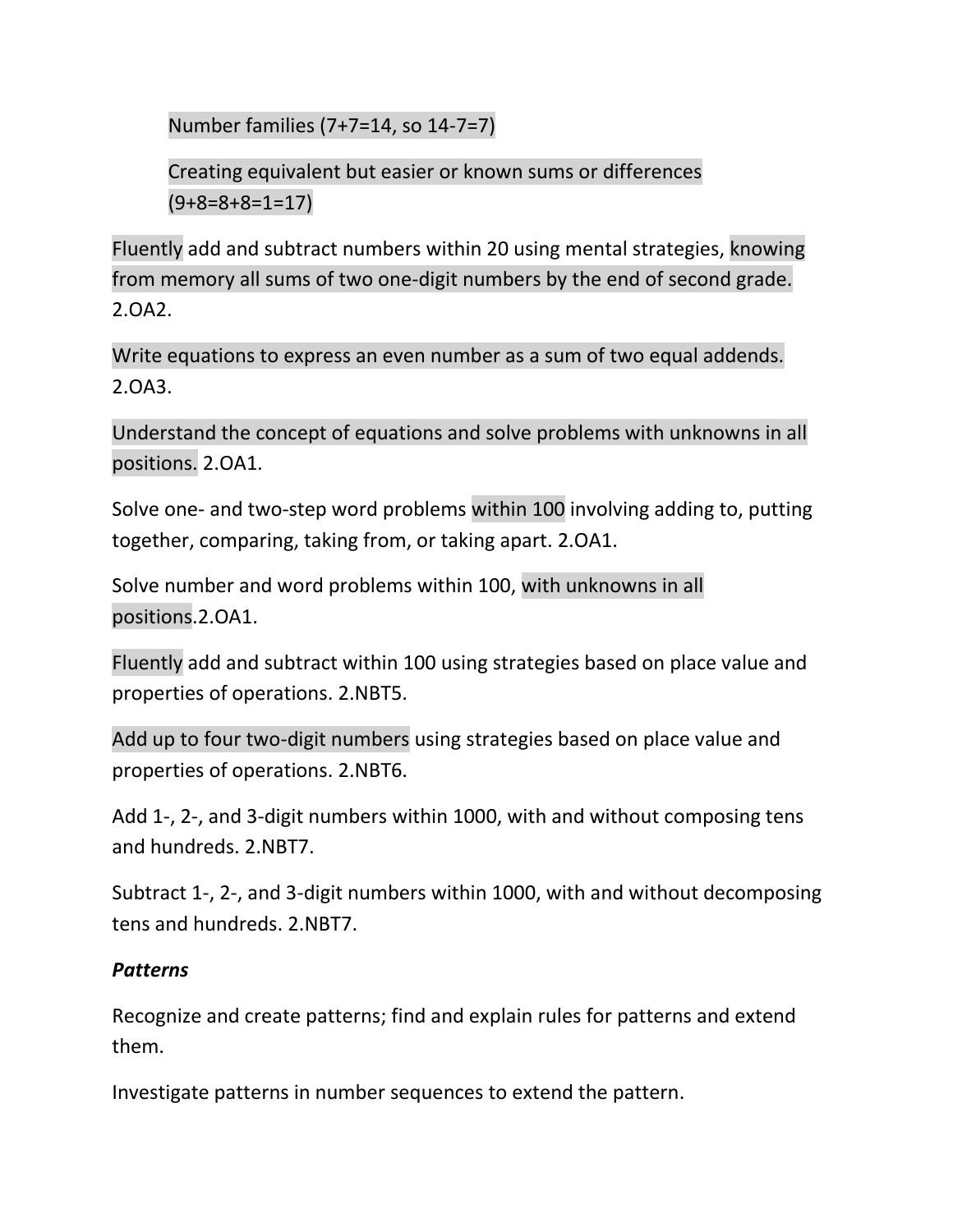Analyze patterns by creating T-tables (input, output functions).

# *Multiplication and Division*

Work with equal groups of objects as a prerequisite for multiplication and division: 2.OA

Group objects by twos, counting by twos to determine the amount and express amounts orally as equations (6 groups of 2 equals 12, 2 groups of 2 equals 4). 2.OA3.

Group objects by fives, count, and express amounts orally as equations (e.g., 4 groups of 5 equals 20, 7 groups of 5 equals 35, etc.).

Arrange and count objects in rectangular arrays of up to 5 rows and 5 columns; write an equation to express the total as the sum of equal addends (e.g., 4+4+4=12; 5+5+5+5=20). 2.OA4.

Learn multiplication facts to multiply 1 digit by 1 digit.

Divide objects into groups (e.g., 24 into 3 groups of 8, 4 groups of 6, 2 groups of 12).

# **Place Value**

Understand that the 4 digits of a four-digit number represent amounts of thousands, hundreds, tens, and ones. 2.NBT1

Write and interpret expanded form.

Understand that 100 can be thought of as 10 groups of 10. 2.NBT1.a.

Understand that 100 equals 1hundred, no tens, and no ones; 200 equals 2 hundreds, no tens, and no ones; …..1000 equals 1 thousand, no hundreds, no tens, and no ones. 2.NBT1.b.

Using knowledge of place value, mentally add 10 or 100 to a given number 100- 900, and mentally subtract 10 or 100 from a given number 100-900. 2.NBT8.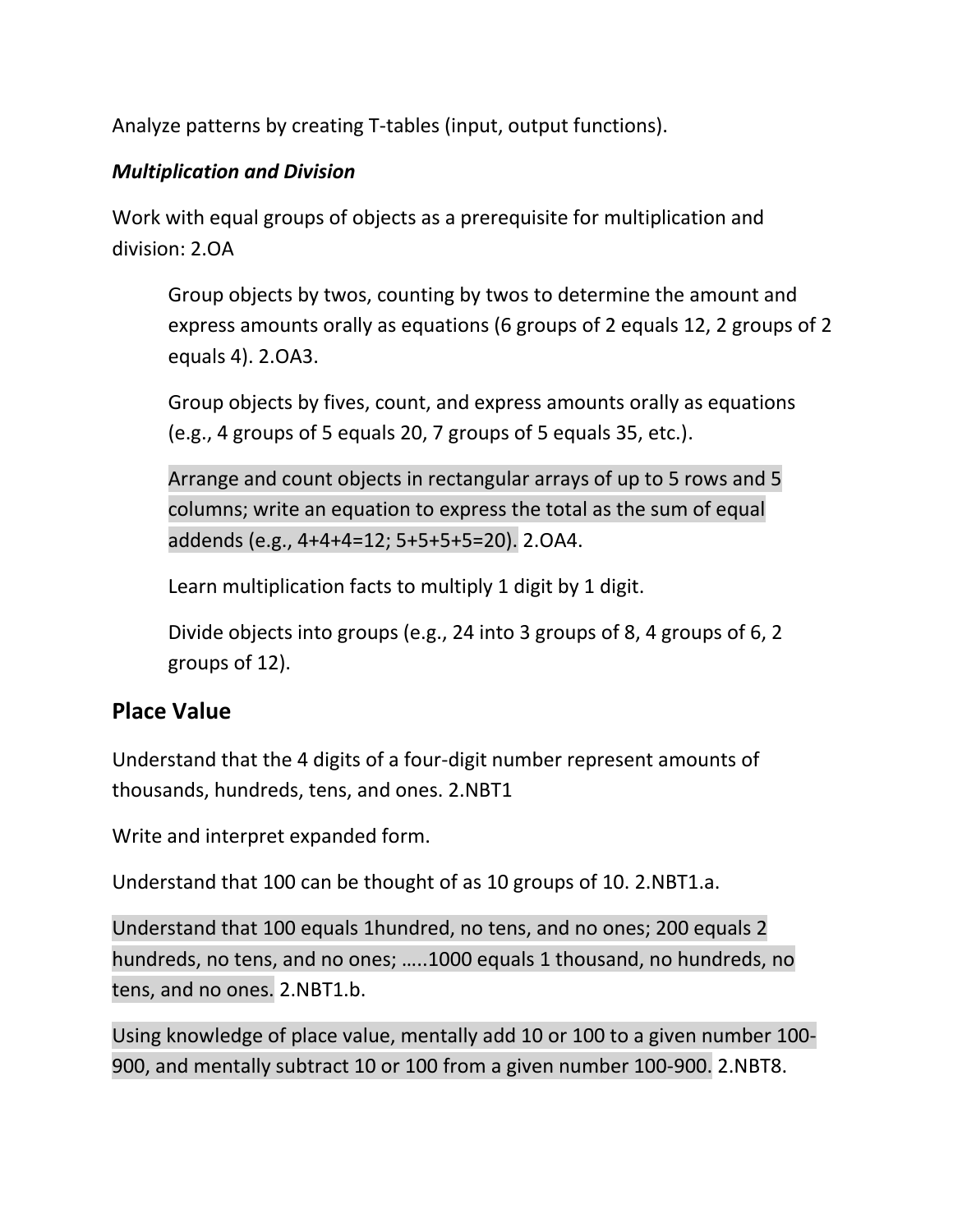Using knowledge of place value and properties of operations, explain why addition and subtraction strategies work. 2.NBT9

# **Measurement, Data, and Probability**

# *Length*

Select appropriate tools to measure the length of an object (rulers, yardsticks, meter sticks, and tape measures). 2.MD1.

Measure the length of an object with different units (e.g., measure the length of a desk in inches and feet) and describe how the measurements relate to the size of the unit chosen (e.g., because inches are smaller than feet, it takes more inches to make up the length than feet). 2.MD2.

Estimate lengths using units of inches, feet, centimeters, and meters. 2.MD3.

Measure to determine how much longer in inches or centimeters one object is than another. 2.MD4.

Solve word problems involving length using addition and subtraction, drawings (e.g., of rulers), and equations with a symbol for the unknown number to represent the problem. 2.MD5.

Apply knowledge of lengths to whole numbers, 0 ->, on a number line, with equally spaced points corresponding to the numbers. 2.MD6.

Represent whole-number sums and differences on a number line diagram, understanding distances and relationships of numbers. 2.MD6.

Measure, using appropriate tools:

Volume and capacity in quarts, liters, cups, pints, gallons

Perimeter and circumference in inches and centimeters

Temperature above and below zero (Fahrenheit) in 5 degree intervals

Weight in pounds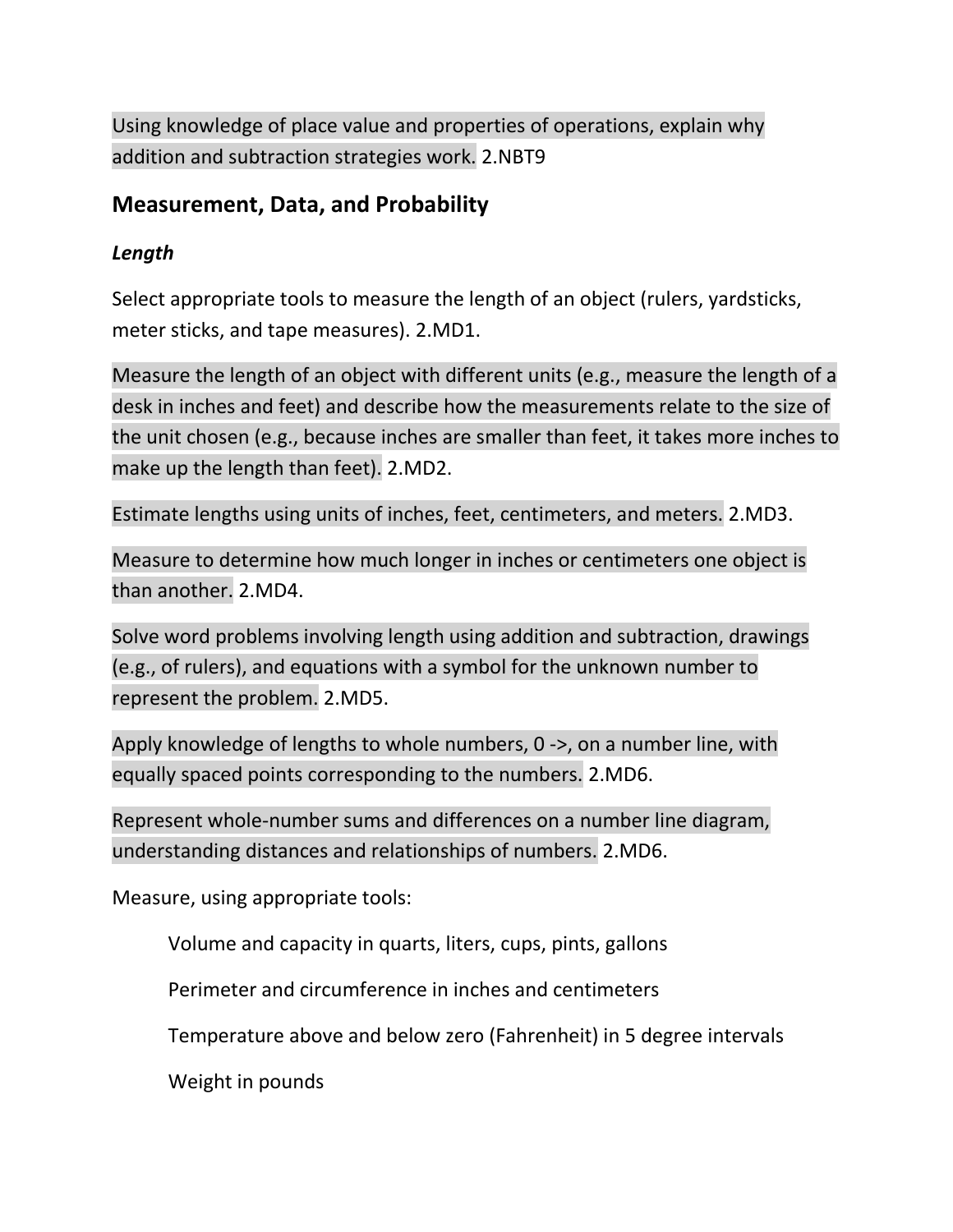## *Time and Money*

Tell and write time from analog and digital clocks to the nearest five minutes, using a.m. and p.m. 2.MD7.

Identify coin amounts and equivalences.

Count money involving various combinations of coins and bills.

Solve word problems involving dollar bills, quarters, dimes, nickels, and pennies, using dollar and cent symbols appropriately. 2.MD8.

Add and subtract money using decimals and dollar signs.

#### *Data*

Generate measurement data (e.g., by measuring lengths of several objects to the nearest whole unit, by making repeated measurements of the same object, or by measuring a plant as it grows). 2.MD9.

Show measurements by making a line plot, where the horizontal scale is marked off in whole-number units. 2.MD9.

Solve simple put-together, take-apart, and comparing word problems using the information presented in a bar graph. 2.MD10.

Read and interpret simple displays of data (pictographs, bar graphs, tables, Venn diagrams, tally tables).

Practice the process of using data to answer questions:

Pose a question

Plan

Collect, organize, and describe data (tables, charts)

Choose an appropriate way to display data (pictographs, bar graphs, or Venn Diagram)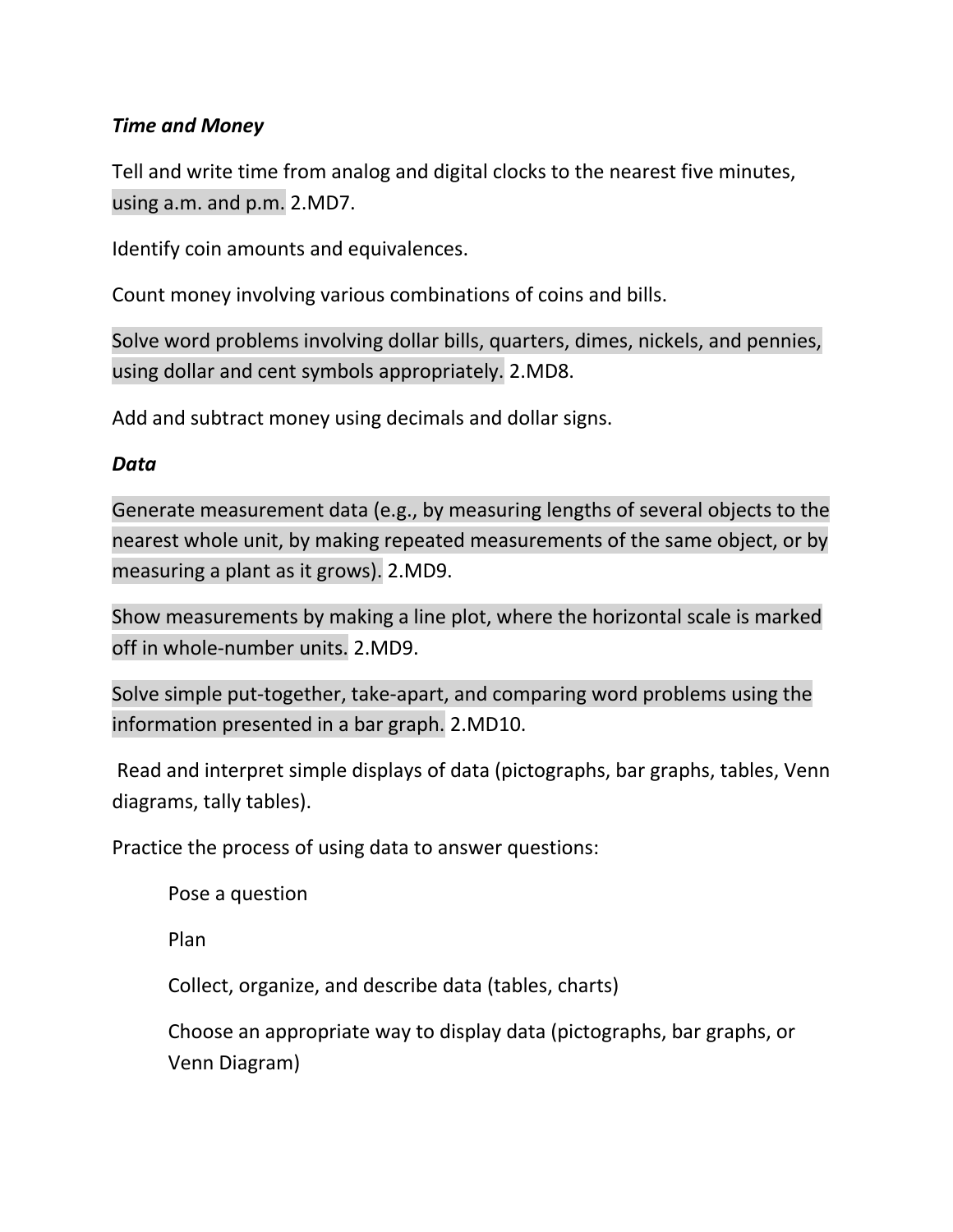Analyze, answer questions, and make inferences from data displays

Draw a picture graph and a bar graph (with a single-unit scale) to represent a data set with up to 4 categories. 2.MD10.

## *Probability*

Predict the probability of a likely and unlikely event.

Understand that the probability of an unlikely event is near 0 and the probability of a likely event is near 1(e.g., 1/10, 9/10).

Generate possible outcomes in simple probability activities.

# **Geometry**

Identify and draw two-dimensional shapes (triangles, circles, quadrilaterals, pentagons, and hexagons). 2.G1.

Identify and draw three-dimensional shapes (spheres, pyramids, and cubes). 2.G1.

Understand how two- and three-dimensional shapes are alike and different.

Identify, describe, and provide examples of geometric elements (lines, sides, and angles).

Use knowledge of symmetry to determine whether a shape has symmetry and to construct a symmetrical geometrical design.

Recognize and draw shapes having specified attributes (e.g., a given number of angles, sides, or equal faces).

Identify and describe congruent and similar figures.

Partition a rectangle into rows and columns of same-size squares and count to find the total number of them. 2.G2.

Identify measurable attributes of shapes, make estimates, measure, and compare estimate with measure.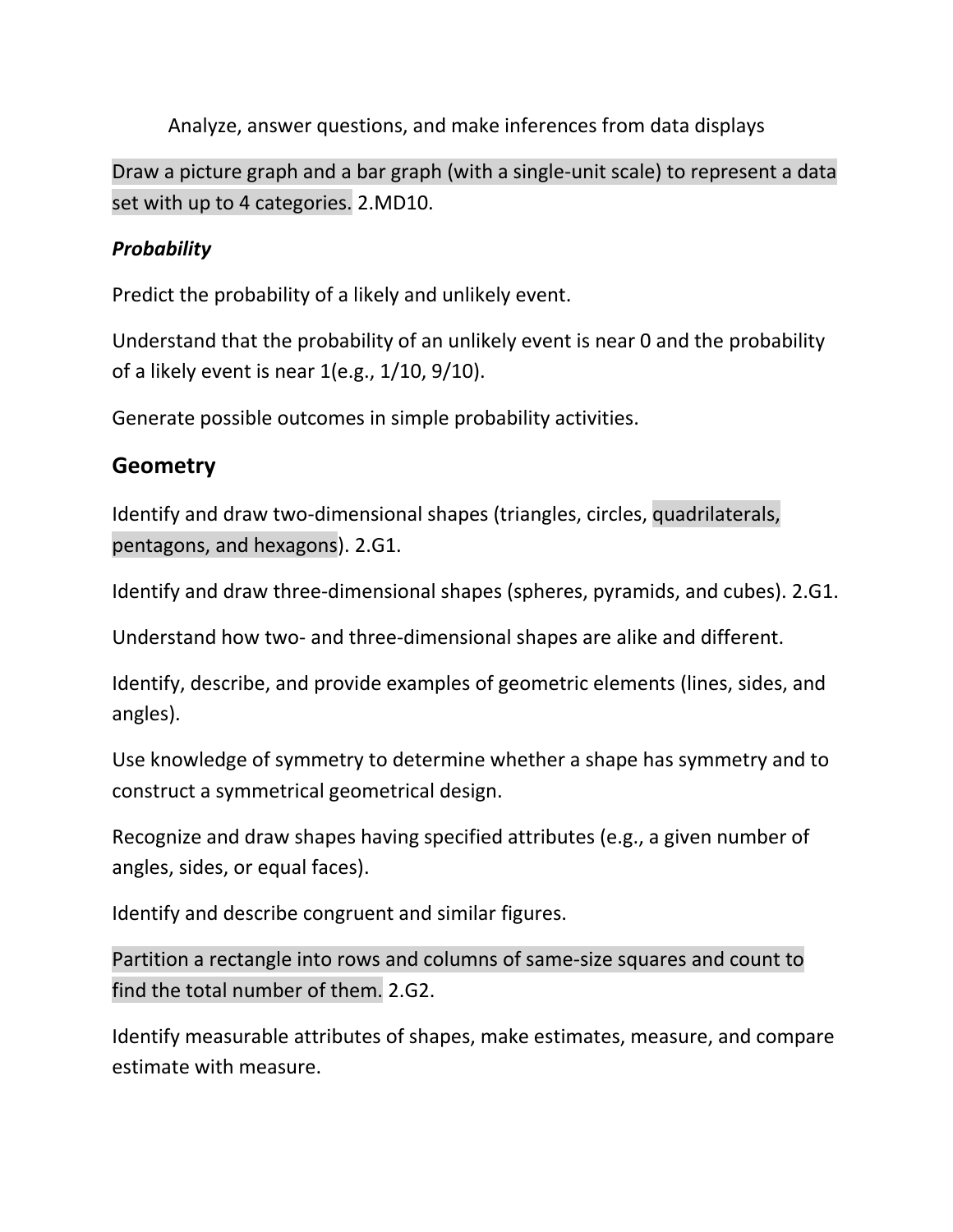Partition circles and rectangles into two, three, or four equal shares and describe the shares using the words halves, thirds, half of, a third of, etc. 2.G3.

Describe a partitioned whole as 2 halves, 3 thirds, 4 fourths, etc. 2.G3.

Recognize that equal shares of identical wholes need not have the same shape. 2.G3.

Match drawings of or manipulative fractional parts to numerical representations.

Order and compare simple fractions with like denominators.

Explore equivalent fractions using manipulatives (1/2 =2/4).

Understand how whole numbers and fractions relate as to equivalence and order (e.g., put shape parts in order from smallest to largest—1/4, 1/3, ½, 1).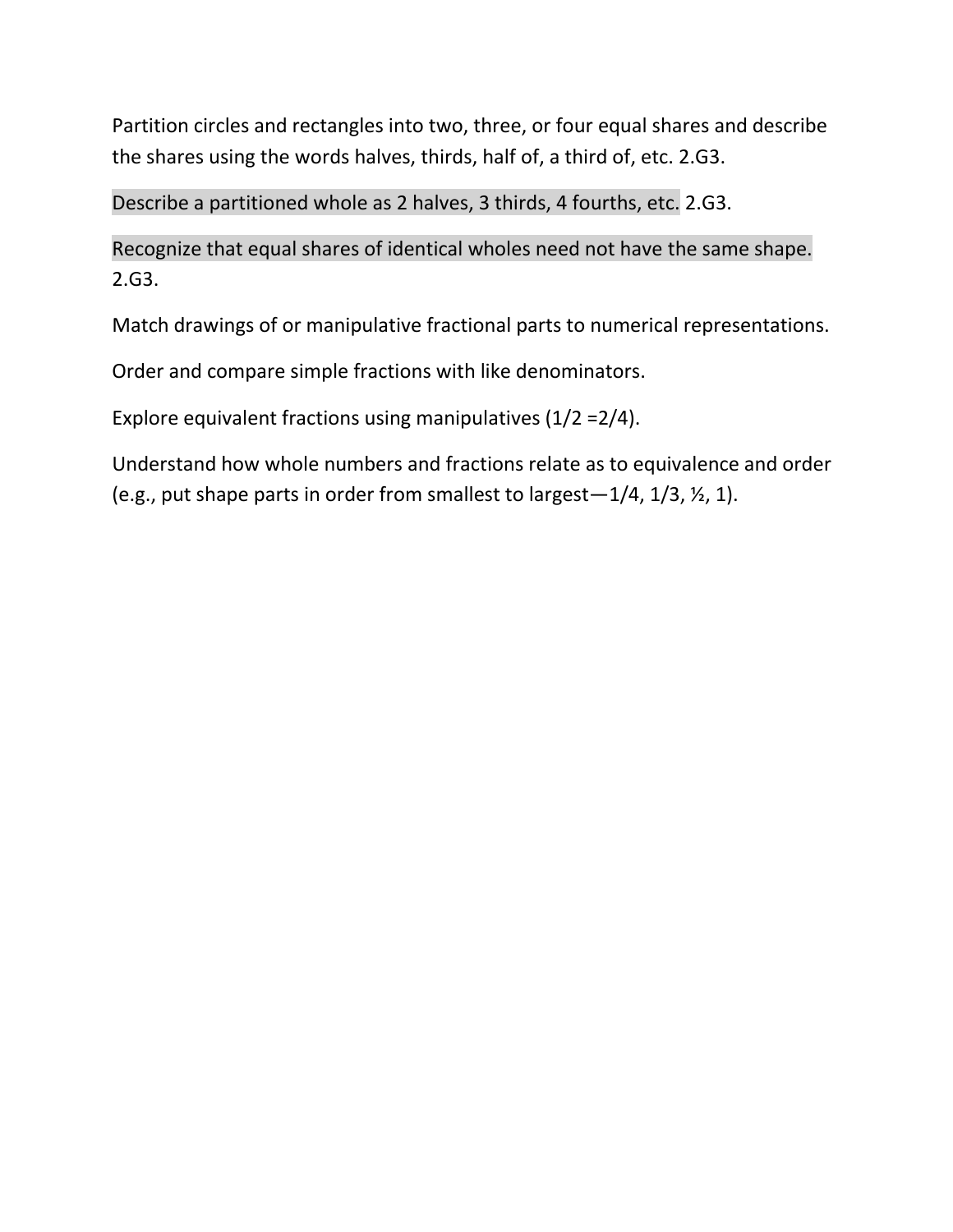The third grade focus is on the critical areas of:

Developing understanding of multiplication and division and strategies for multiplication and division within 100

Use properties of operations to calculate products of whole numbers

Find the unknown factor in division problems involving single-digit factors

Developing understanding of fractions, especially unit fractions

Understand that the size of a fractional part is relative to the size of the whole

Use fractions to represent numbers equal to, less than, and greater than one

Solve problems that involve comparing fractions

Developing understanding of the structure of rectangular arrays and of area as an attribute of twodimensional regions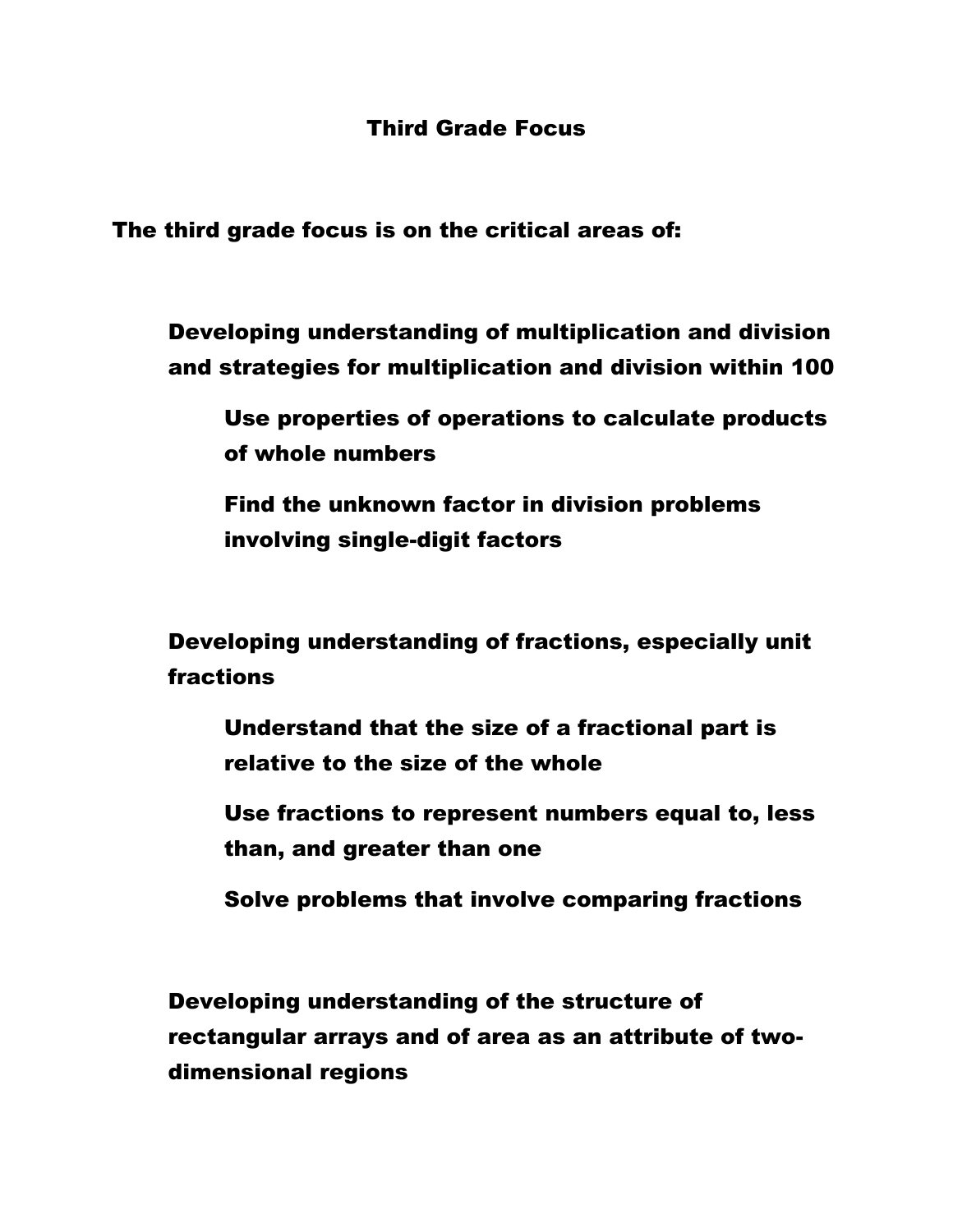Find the total number of same-size units of area required to cover the shape without gaps or overlaps, a square with sides of unit length being the standard unit for measuring area

Decompose rectangles into rectangular arrays of squares to connect area to multiplication; justify using multiplication to determine the area of a rectangle

Describing and analyzing two-dimensional shapes

Compare and classify shapes by their sides and angles, and connect these with definitions of shapes

Relate fraction work to geometry by expressing the area of part of a shape as a unit fraction of the whole.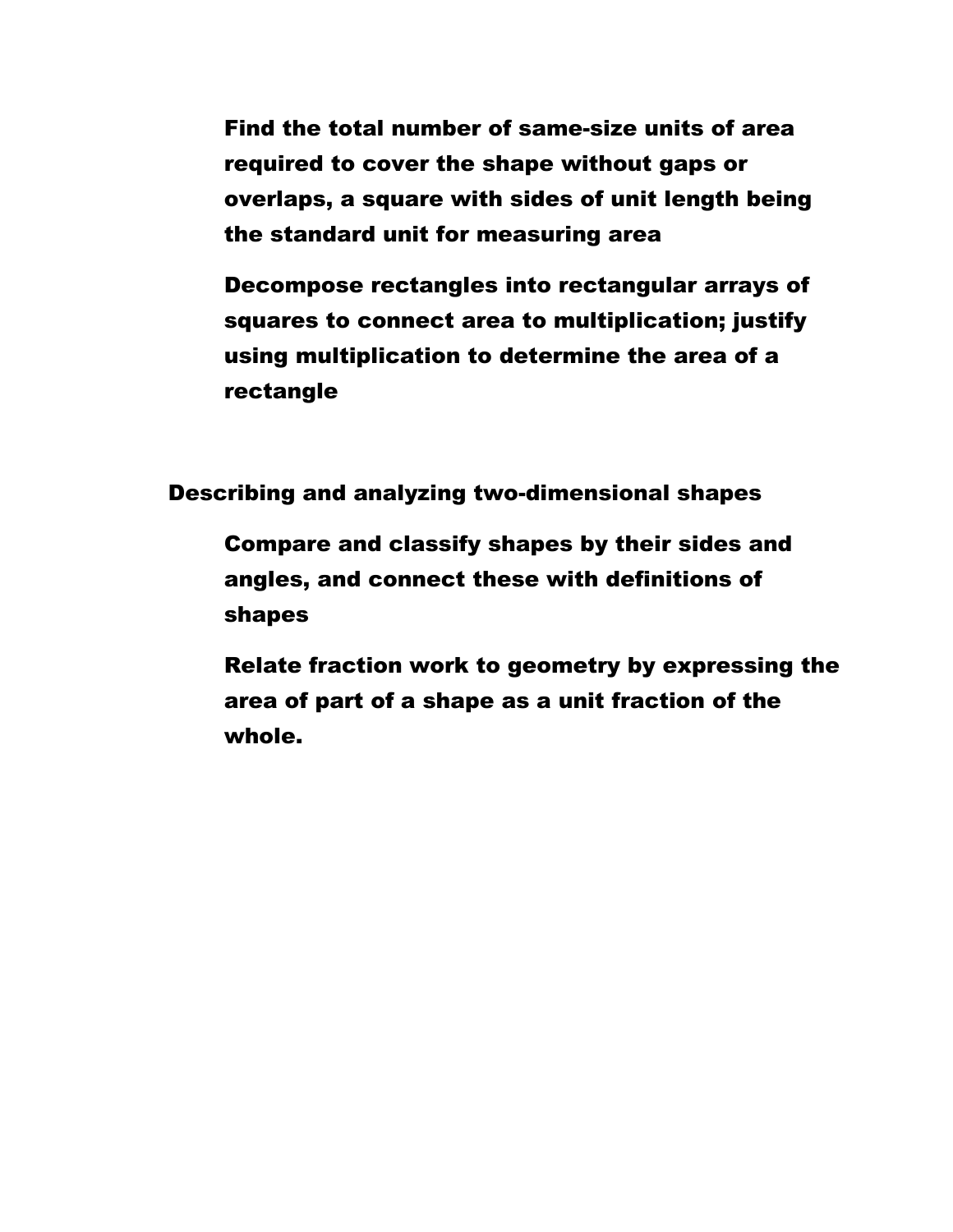# **Third Grade Math**

# **Number and Operations in Base Ten**

#### *Whole Numbers*

Identify and understand whole numbers to 100,000.

Read, write, and represent in multiple ways (e.g., drawings, base ten blocks, and expanded form)

Count by ones, twos, fives, tens, and hundreds from any given number within 100,000

Identify odd and even numbers

Order and compare  $(<, >, =)$ 

Compose and decompose

#### *Number and Algebraic Thinking*

Understand how rules involving simple number patterns can be explained.

Find rules for, extend, and create number patterns.

Investigate patterns in number sequences and relate to real world experiences.

Understand and analyze functions (input-output) by creating T-tables.

#### *Place Value*

Identify and understand place value of numbers to 100,000.

Use place value understanding to round whole numbers to the nearest 10 or 100. 3.NBT1.

Explain how the base ten number system relates to place value (e.g., ten tens make 100, ten hundreds make 1000)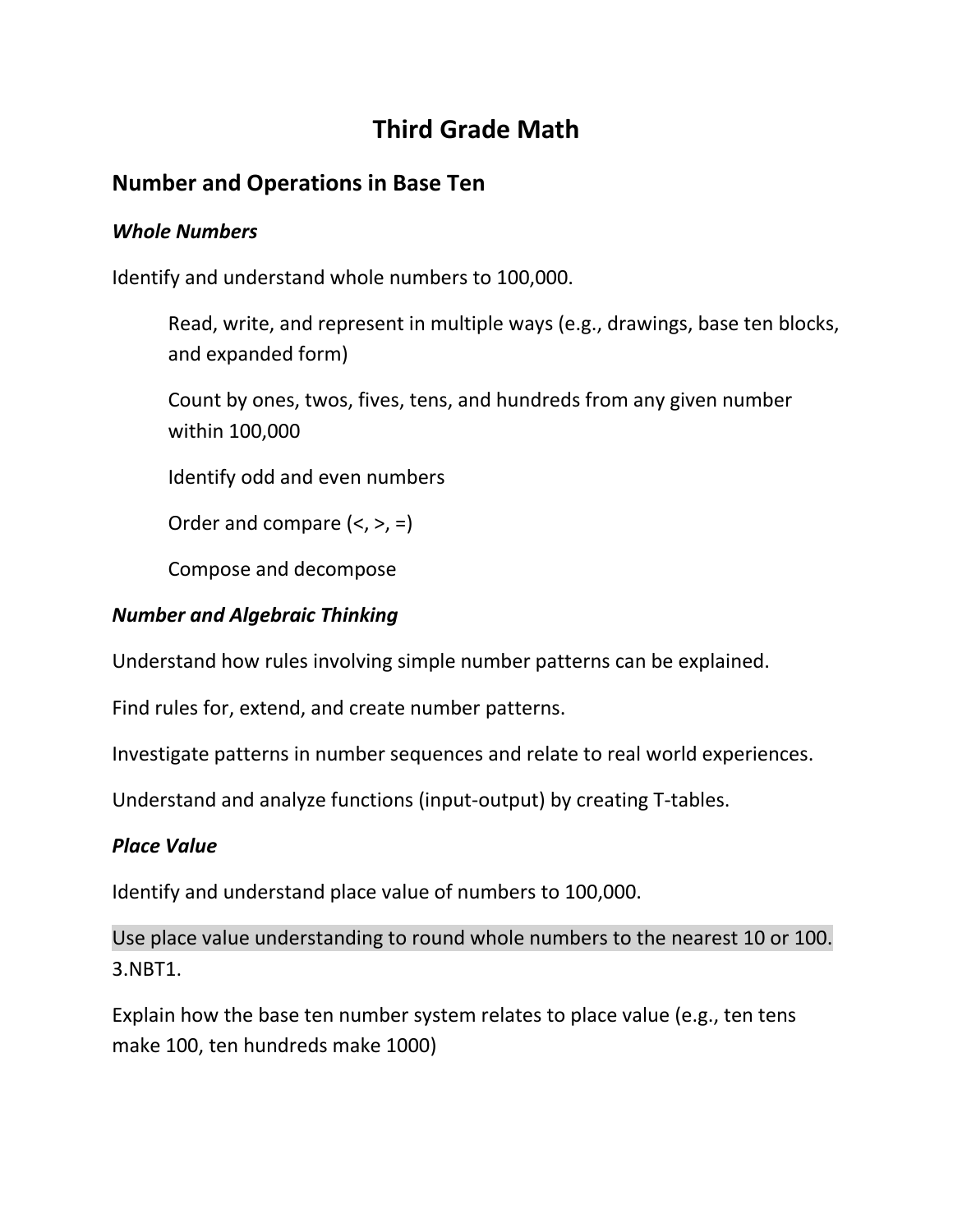Understand that numbers can be regrouped (e.g., 5 tens can become 4 tens and 10 ones; 14 ones can become 1 ten and 4 ones).

# *Operations and Algebraic Thinking*

Apply knowledge of place value and properties of operations as strategies to **fluently** add and subtract numbers within 1,000 with and without regrouping: 3.NBT2.

Commutative *(6 + 4 = 4 + 6)*  Associative *(6 + 4) + 5 = 6 + (4 + 5)* Identity *5 + 0 = 5; 5 – 0 = 5*

Inverse operations: *addition/subtraction*

Apply and describe appropriate strategies for estimating quantities of objects and computational results, such as rounding to the nearest 10 or 100.

Know from memory all products of 2 one-digit numbers. 3.OA7.

Understand and apply the properties of multiplication and the relationship between multiplication and division to solve problems (students do not have to know terms for the properties, only the rules): 3.OA5

Commutative *(5 x 3 = 3 x 5)*

*Associative (5 x 3) 2 = 5(3 x 2)*

Distributive *2 x (3 + 4) = 2 x 3 + 2 x 4*

Identity  $7 \times 1 = 7$ 

Zero *8 x 0 = 0; 8 ÷ 0 = 0*

Inverse operations: *multiplication/division*

Using the above strategies and knowledge of place value, multiply one-digit whole numbers by multiples of 10 in the range 10-90 (e.g., 6 x 80; 5 x 90). 3.NBT3.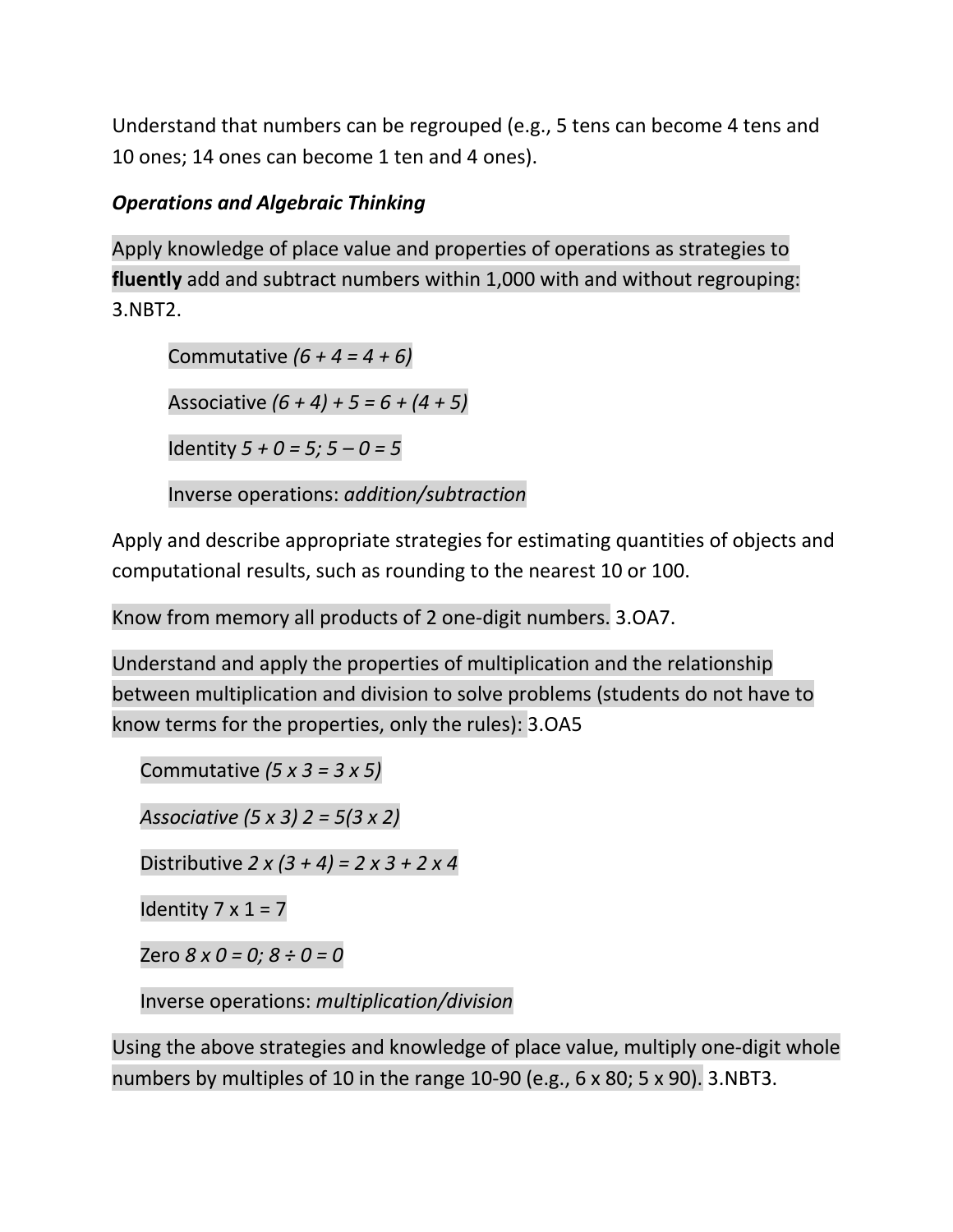Understand division as an unknown-factor problem (e.g., find  $32 \div 8$  by finding the number that makes 32 when multiplied by 8). 3.OA6.

**Fluently** multiply and divide within 100, using strategies such as the relationship between multiplication and division and properties of operations. 3.OA7.

Represent, solve, and understand the meaning of problems involving multiplication and division. 3.OA

Interpret products of whole numbers (e.g., interpret 5 x 7 as the total number of objects in 5 groups of 7 objects. *Describe a context in which a total number of objects can be expressed as 5 x 7*). 3.OA1.

Interpret whole-number quotients of whole numbers (e.g., interpret  $56 \div 8$ ) as the number of objects in each share when 56 objects are partitioned equally into 8 shares, or as a number of shares when 56 objects are partitioned into equal shares of 8 objects each. *Describe a context in which a number of shares or a number of groups can be expressed as 56 ÷ 8).* 3.OA2.

Use multiplication and division within 100 to solve word problems in situations involving equal groups, arrays, and measurement quantities by using drawings and equations, with a symbol for the unknown number to represent the problem. 3.OA3.

Determine the unknown whole number in a multiplication or division equation relating three whole numbers (e.g., determine the unknown number that makes the equation true in each of the equations  $8 \times ? = 48$ ;  $5 = [1 + 3;$  and  $6 \times 6 = ?$ ). 3.0A4.

Solve two-step word problems using the four operations. Represent these problems using equations with a letter standing for the unknown quantity. 3.OA8.

Assess the reasonableness of answers using mental computation and estimation strategies including rounding. 3.OA8.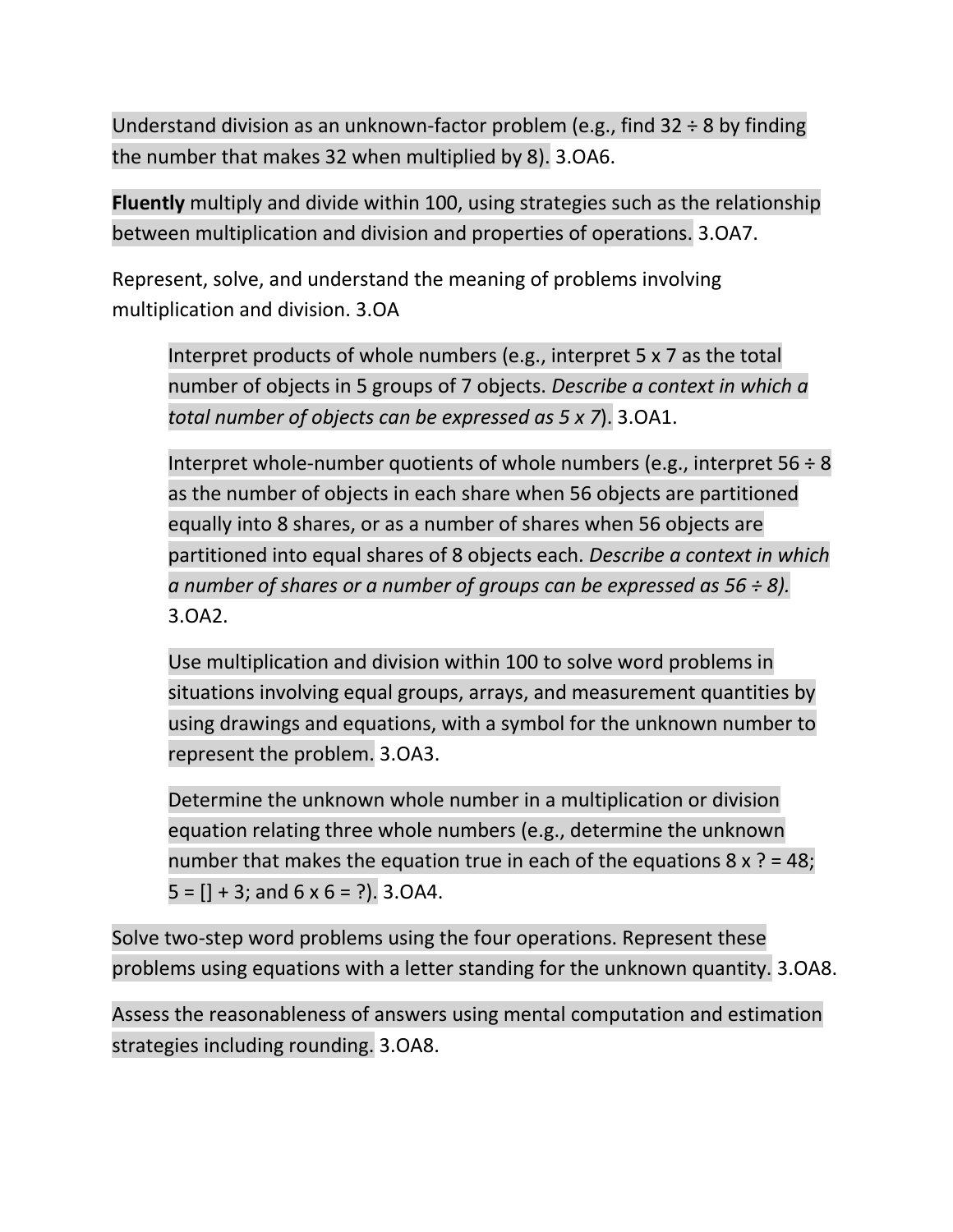Identify arithmetic patterns, including patterns in the addition table or multiplication table, and explain them using properties of operations (e.g., observe that 4 times a number is always even, and explain why 4 times a number can be decomposed into two equal addends). 3.OA9.

# *Fractions*

Develop an understanding of fractions as numbers. 3.NF

Identify fractional parts of shapes divided into equal parts (e.g., identify 1 part of 8 as 1/8 of the whole; 2 parts as 2/8 of the whole … 8 parts as 8/8 of the whole, or 1 whole).

Understand a fraction 1/*b* as the quantity formed by 1 part when a whole is partitioned into *b* equal parts; understand a fraction *a/b* as the quantity formed by *a* parts of size 1/*b.* 3.NF1.

Apply multiple representations (e.g., drawings, manipulative shapes, and number lines) to describe fractions.

Understand a fraction as a number on the number line; represent fractions on a number line diagram. 3.NF2.

Represent a fraction 1*/b* on a number line diagram by defining the interval from 0 to 1 as the whole and partitioning it into *b* equal parts. Recognize that each part has size 1/*b* and that the endpoint of the part based at 0 locates the number 1/*b* on the number line. 3.NF2.a.

Represent a fraction *a/b* on a number line diagram by marking off *a* lengths 1/*b* from 0. Recognize that the resulting interval has size *a/b* and that its endpoint locates the number *a/b* on the number line. 3.NF2.b.

Recognize, using visual models, that the same whole divided into fewer or more parts discloses equivalent fractions; identify parts as equivalent. 3.NF3.b.

Explain equivalence of fractions in special cases, and compare fractions by reasoning about their size. 3.NF3.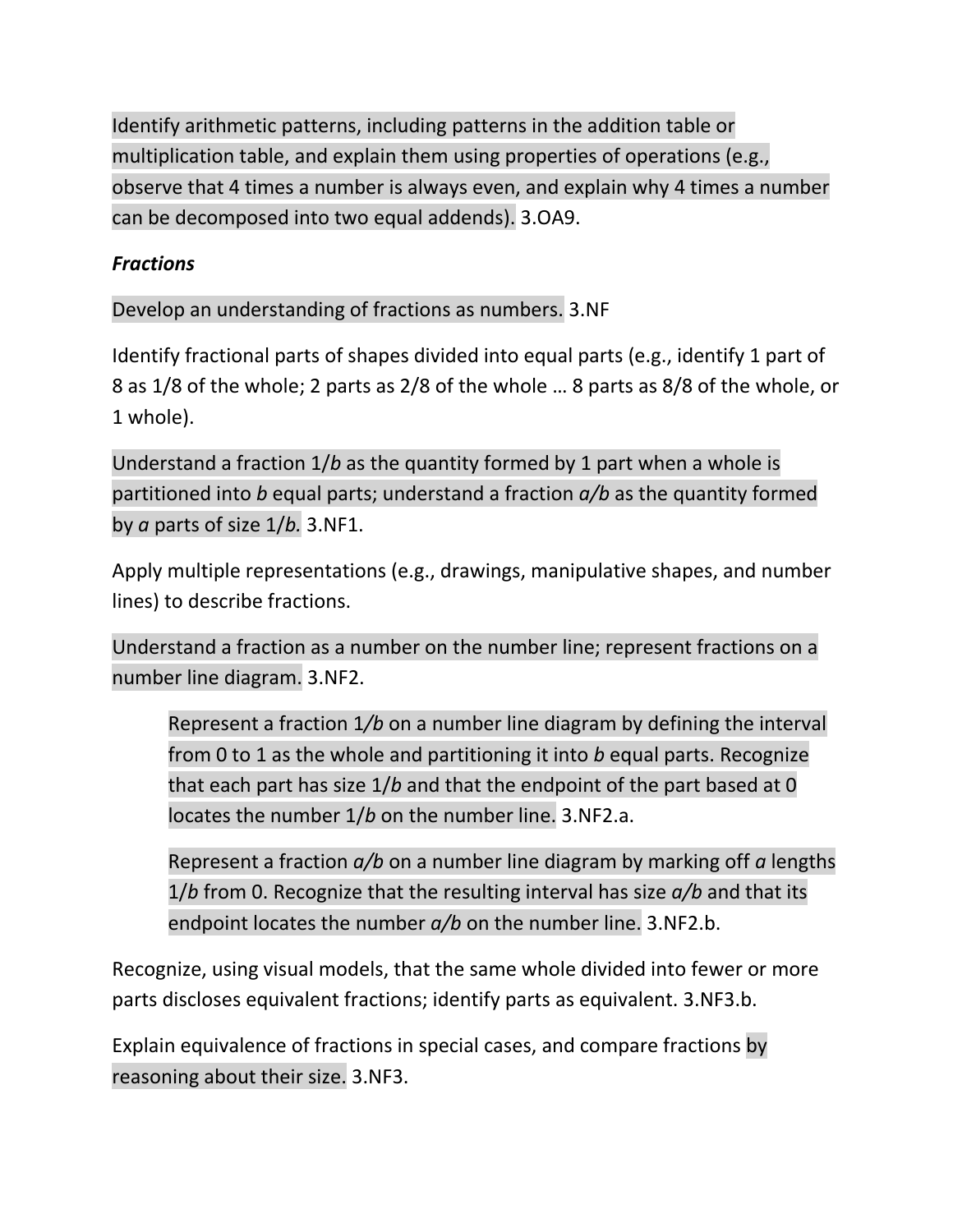Understand two fractions as equivalent (equal) if they are the same size, or the same point on a number line. 3.NF3.a.

Recognize and generate simple equivalent fractions (e.g.,  $\frac{1}{2}$  = 2/4; 4/6 = 2/3). Explain why the fractions are equivalent using methods such as a visual fraction model. 3.NF3.b.

Express whole numbers as fractions, and recognize fractions that are equivalent to whole numbers (e.g., express 3 in the form 3 = 3/1; recognize that  $6/1$  = 6; locate 4/4 and 1 at the same point of a number line diagram. 3.NF3.c.

Compare two fractions with the same numerator or the same denominator by reasoning about their size. Recognize that comparisons are valid only when the two fractions refer to the same whole. Use the symbols <, >, and = to compare, and justify the conclusions (e.g., by using a visual fraction model). 3.NF3.d.

Explain how whole numbers, fractions, and mixed numbers relate as to equivalence and order; plot numbers in order on a number line.

# **Measurement and Data**

# *Time, Money, and Temperature*

Tell and write time to the nearest minute and measure time intervals in minutes. 3.MD1.

Solve word problems involving addition and subtraction of time intervals, including elapsed time, in minutes. 3.MD1.

Count money involving all coins to \$1.00.

Count combinations of coins and bills.

Add and subtract money amounts using appropriate decimal placing and dollar signs.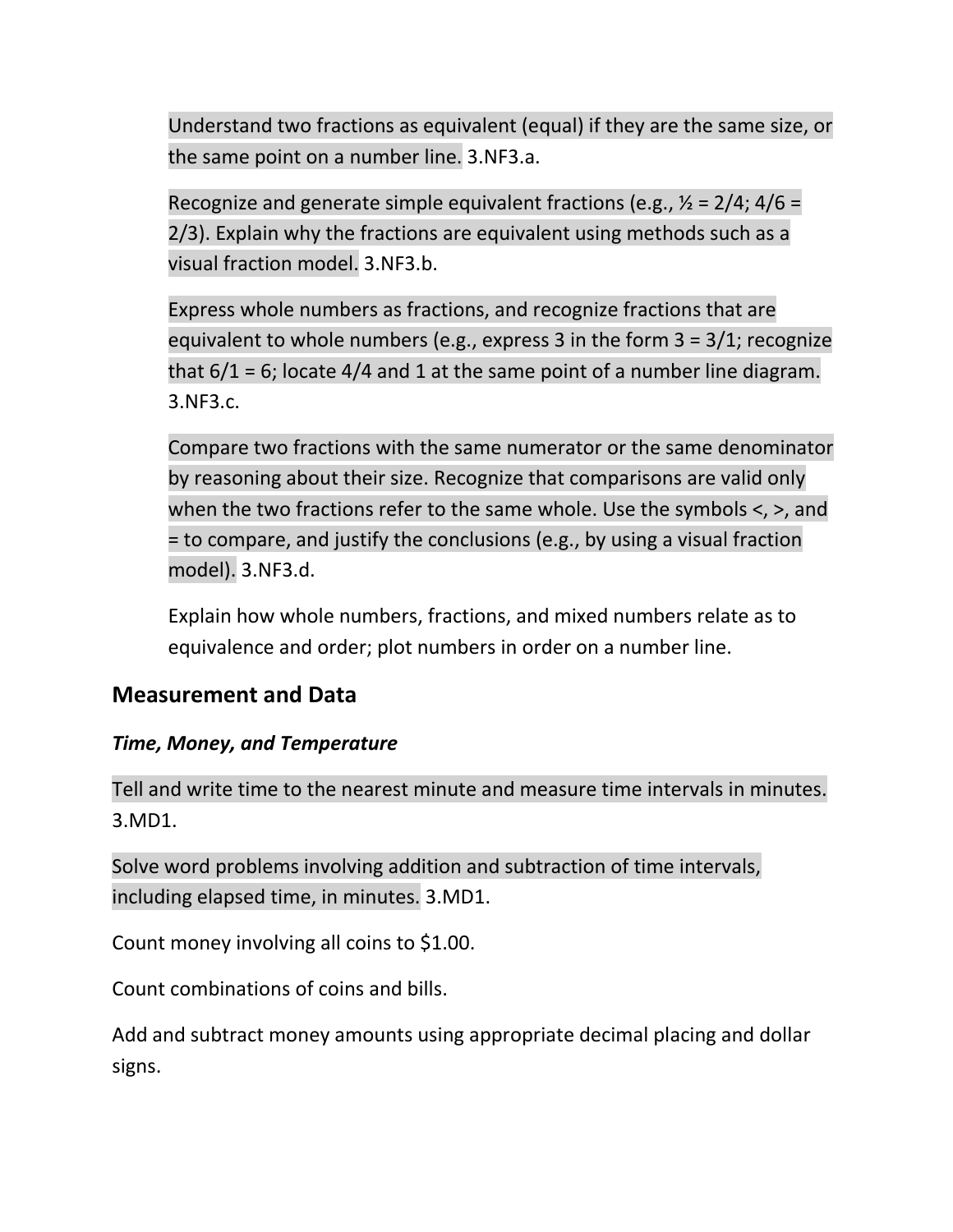#### Solve word problems involving money.

Identify temperature in Celsius and Fahrenheit degrees, above and below zero.

# *Liquid Volume/Capacity and Mass/Weight*

Measure and estimate liquid volumes using the standard units of liters, cups, pints, quarts, and gallons. 3.MD2.

Add, subtract, multiply, and divide to solve one-step word problems involving volumes that are given in the same units. 3.MD2.

Measure and estimate masses of objects using standard units of grams, kilograms, ounces, and pounds. 3.MD2.

Add, subtract, multiply, and divide to solve one-step word problems involving masses that are given in the same units. 3.MD2.

## *Length*

Measure length in inches (including fractional inch units of  $\frac{1}{2}$  and  $\frac{1}{4}$ ). 3.MD4.

Add and subtract measurements of length given in the same whole units.

# *Representation and Interpretation of Data*

Read, interpret, and construct displays of data.

Practice the process of using data to answer questions:

Pose a question

Plan

Collect, organize, and describe data (tables, charts)

Choose appropriate ways to display the data

Interpret the data

Analyze and make inferences from data displays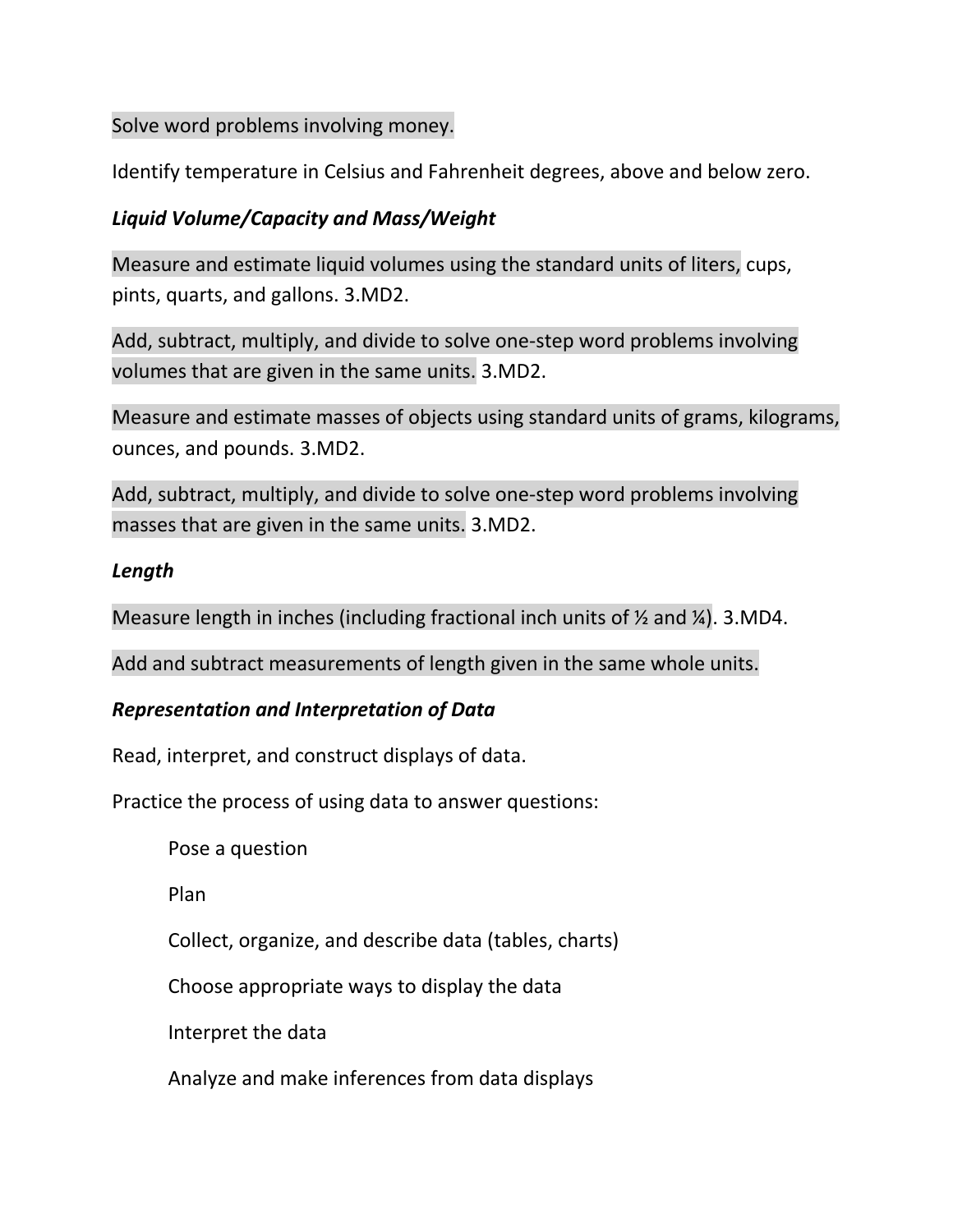Draw a scaled picture graph and a scaled bar graph to represent a data set with several categories; solve one- and two-step "how many more" and "how many less" problems using information presented in scaled bar graphs (e.g., draw a bar graph in which each square in the bar graph might represent 5 pets). 3.MD3.

Generate measurement data by measuring lengths using rulers marked with halves and fourths of an inch; show the data by making a line plot, where the horizontal scale is marked off in appropriate units—whole numbers, halves, or quarters. 3.MD4.

# *Geometric Measurement*

Understand the concept of area and relate area to multiplication and division. 3.MD

Recognize area as an attribute of plane figures and understand concepts of area measurement. 3.MD5.

Understand that a square with side length 1 unit, called "a unit square," is said to have "one square unit" of area, and can be used to measure area. 3.MD5.a.

Understand that a plane figure which can be covered without gaps or overlaps by *n* unit squares is said to have an area of *n* square units. 3.MD5.b.

Measure areas by counting unit squares (*square cm, square m, square in, square ft*, and improvised units). 3.MD6.

Relate area to the operations of multiplication and addition. 3.MD7.

Find the area of a rectangle with whole-number side lengths by tiling it, and show that the area is the same as would be found by multiplying the side lengths. 3.MD7.a.

Multiply side lengths to find areas of rectangles with whole-number side lengths in the context of solving real world and mathematical problems,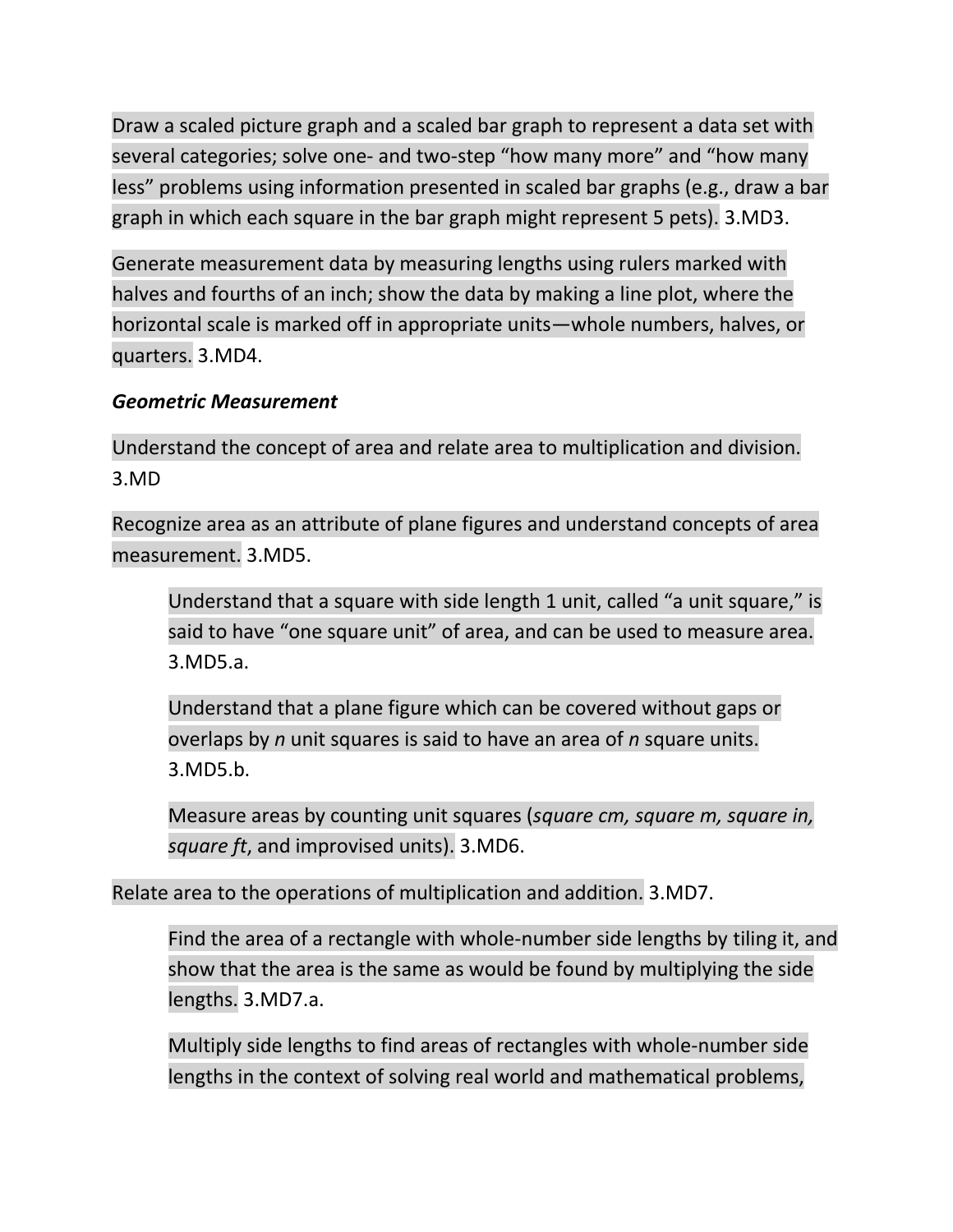and represent whole-number products as rectangular areas in mathematical reasoning. 3.MD7.b.

Use tiling to show in a concrete case that the area of a rectangle with whole-number side lengths *a* and *b + c* is the sum of *a x b* and *a x c*; use area models to represent the distributive property in mathematical reasoning. 3.MD7.c.

Recognize area as additive; find areas of rectilinear figures by decomposing them into non-overlapping parts, applying this technique to solve real world problems. 3.MD7.d.

Recognize perimeter as an attribute of plane figures and distinguish between linear and area measures. 3.MD

Solve real world and mathematical problems involving perimeters of polygons, including finding the perimeter given the side lengths, finding an unknown side length, and exhibiting rectangles with the same perimeter and different areas or with the same area and different perimeters. 3.MD8.

# **Geometry**

Describe and provide examples of geometric elements and terms—lines (perpendicular, parallel, and intersecting), sides, faces, and angles (right, obtuse, and acute).

Describe and provide examples of two-dimensional shapes—circles, triangles, squares, rectangles, pentagons, hexagons, and octagons.

Describe and provide examples of three-dimensional shapes—spheres, cubes, pyramids, cones, and cylinders.

Describe and provide examples of line symmetry to construct a geometrical design.

Identify and describe congruent and similar figures in real-world or mathematical situations.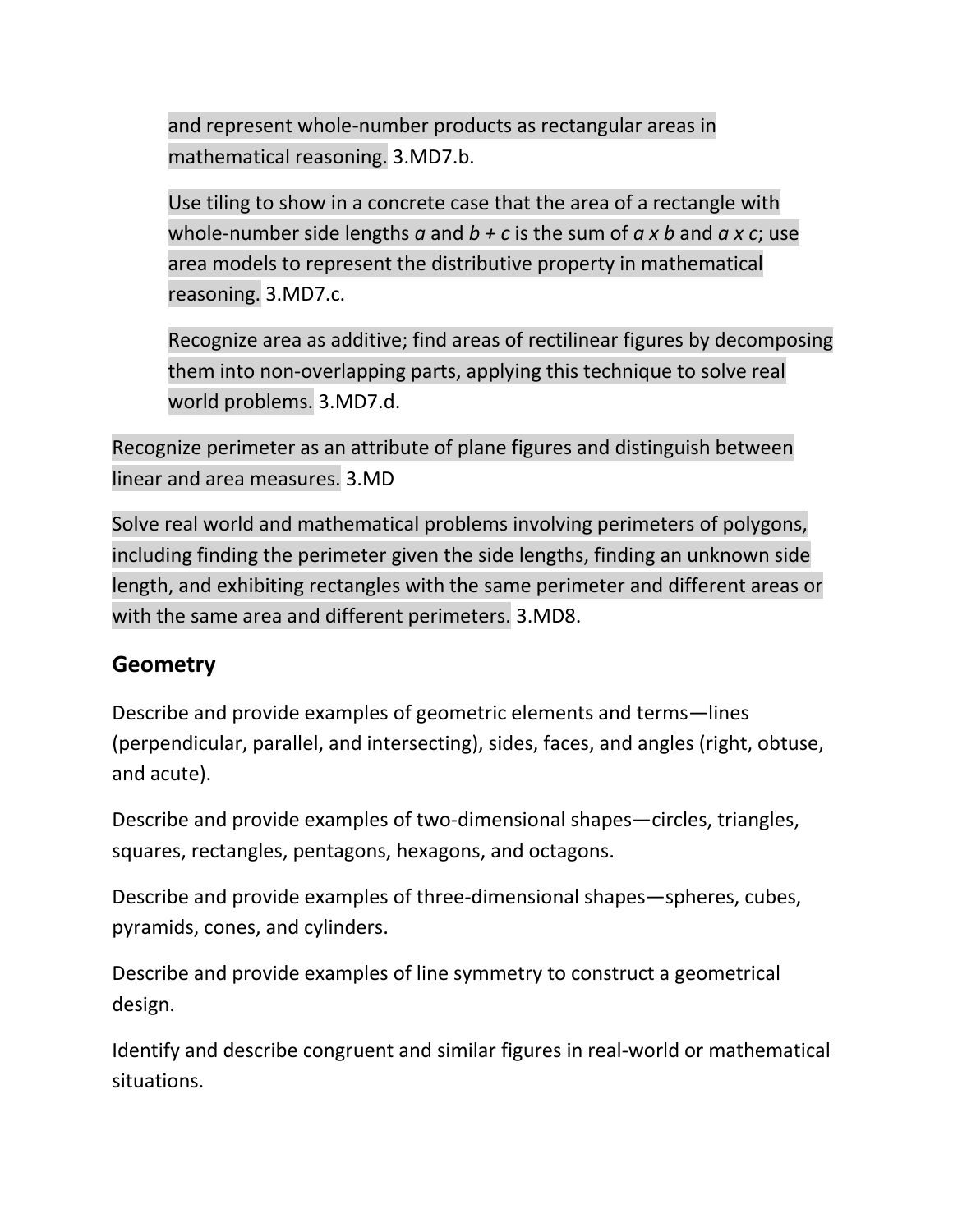Reason with shapes and their attributes. 3.G

Understand that shapes in different categories (e.g., rhombuses, rectangles, and others) may share attributes (e.g., having four sides) and that the shared attributes can define a larger category (e.g., quadrilaterals). 3.G1.

Recognize rhombuses, rectangles, and squares as examples of quadrilaterals, and draw examples of quadrilaterals that do not belong to any of these subcategories. 3.G1.

Partition shapes into parts with equal areas; express the area of each part as a unit fraction of the whole (e.g., partition a shape into 4 parts with equal area, and describe the area of each part as ¼ of the area of the shape. 3.G2.

# **Probability**

Predict the probability of a likely and unlikely event.

Understand that the probability of an unlikely event is near 0 (e.g., 1/10) and the probability of a likely event is near 1 (e.g., 9/10).

Generate possible outcomes in simple probability activities.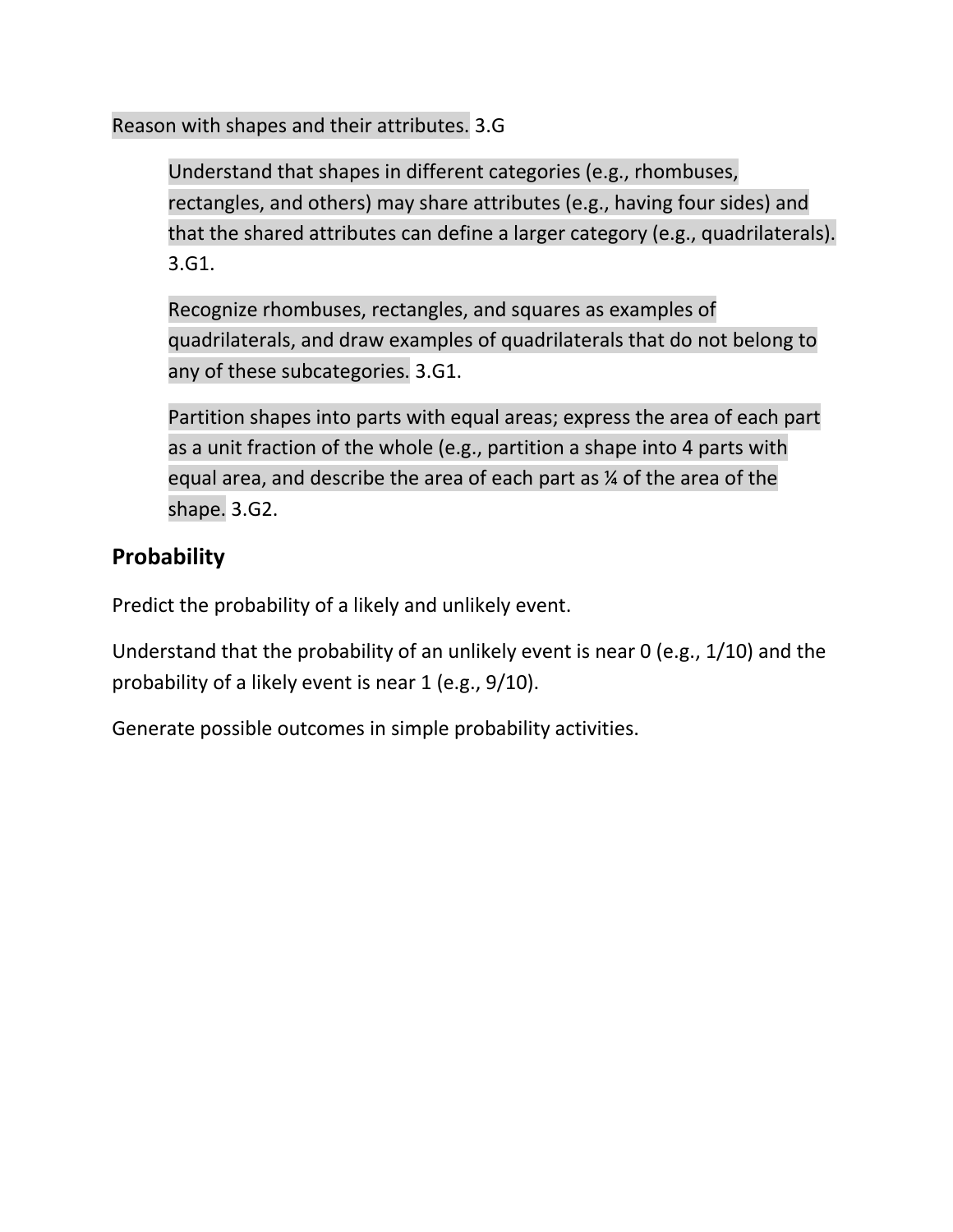The fourth grade focus is on the critical areas of:

Developing an understanding and fluency with multidigit multiplication using knowledge of place value to 1,000,000, properties of operations (particularly distributive), estimation, and mental calculation

Developing an understanding of dividing to find quotients involving multi-digit dividends using knowledge of the above strategies and inverse operations

Developing an understanding of fraction equivalence

Developing an understanding of addition and subtraction of fractions with like denominators, and multiplication of fractions by whole numbers

Understanding that geometric figures can be analyzed and classified based on their properties, such as having parallel sides, perpendicular sides, particular angle measures, and symmetry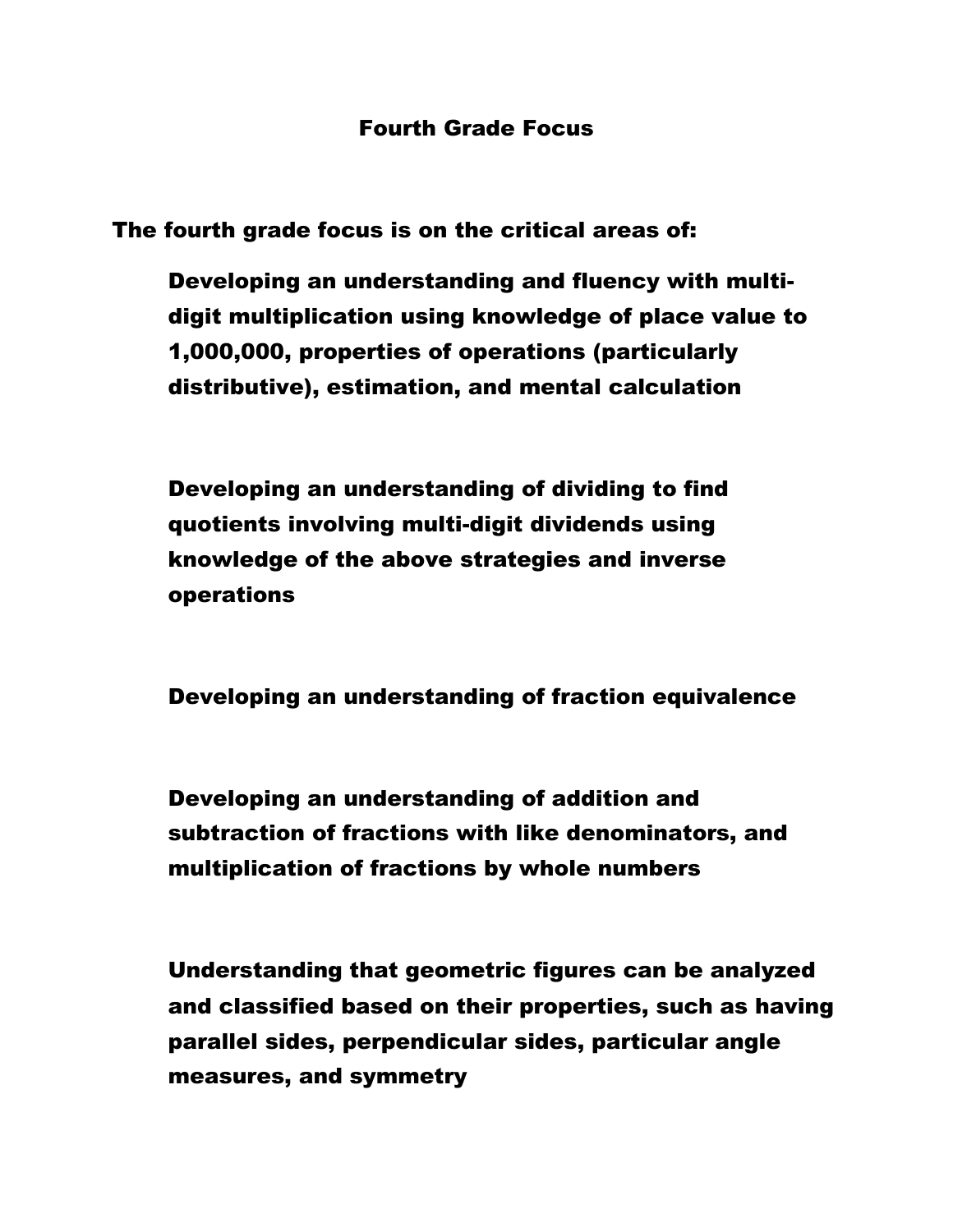# **Fourth Grade Math**

# **Number and Operations in Base Ten**

## *Whole Numbers*

Understand multi-digit whole numbers to 1,000,000:

Read, write, and represent in multiple ways (e.g., drawings, base ten numerals, expanded form) 4.NBT2.

Identify odd and even numbers

Order and compare based on meanings of the digits in each place  $\langle \langle , \rangle = \rangle$ 4.NBT2.

Compose and decompose

## *Place Value*

Identify place value of numbers in the one's, ten's, hundred's, thousand's, ten thousand's, hundred thousand's, and million's place.

Understand the base ten number system and how it relates to place value.

Recognize that in a multi-digit whole number, a digit in one place represents ten times what it represents in the place to its right (e.g., recognize that  $700 \div 70 = 10$ by applying concepts of place value and division). 4.NBT1.

Use knowledge of place value to round to any place. 4.NBT3.

Apply and describe appropriate strategies for estimating quantities.

# *Patterns and Algebraic Thinking*

Describe rules for simple number patterns.

Understand how rules involving number patterns can be explained.

Investigate, find rules for, and extend number patterns, relating them to real world situations.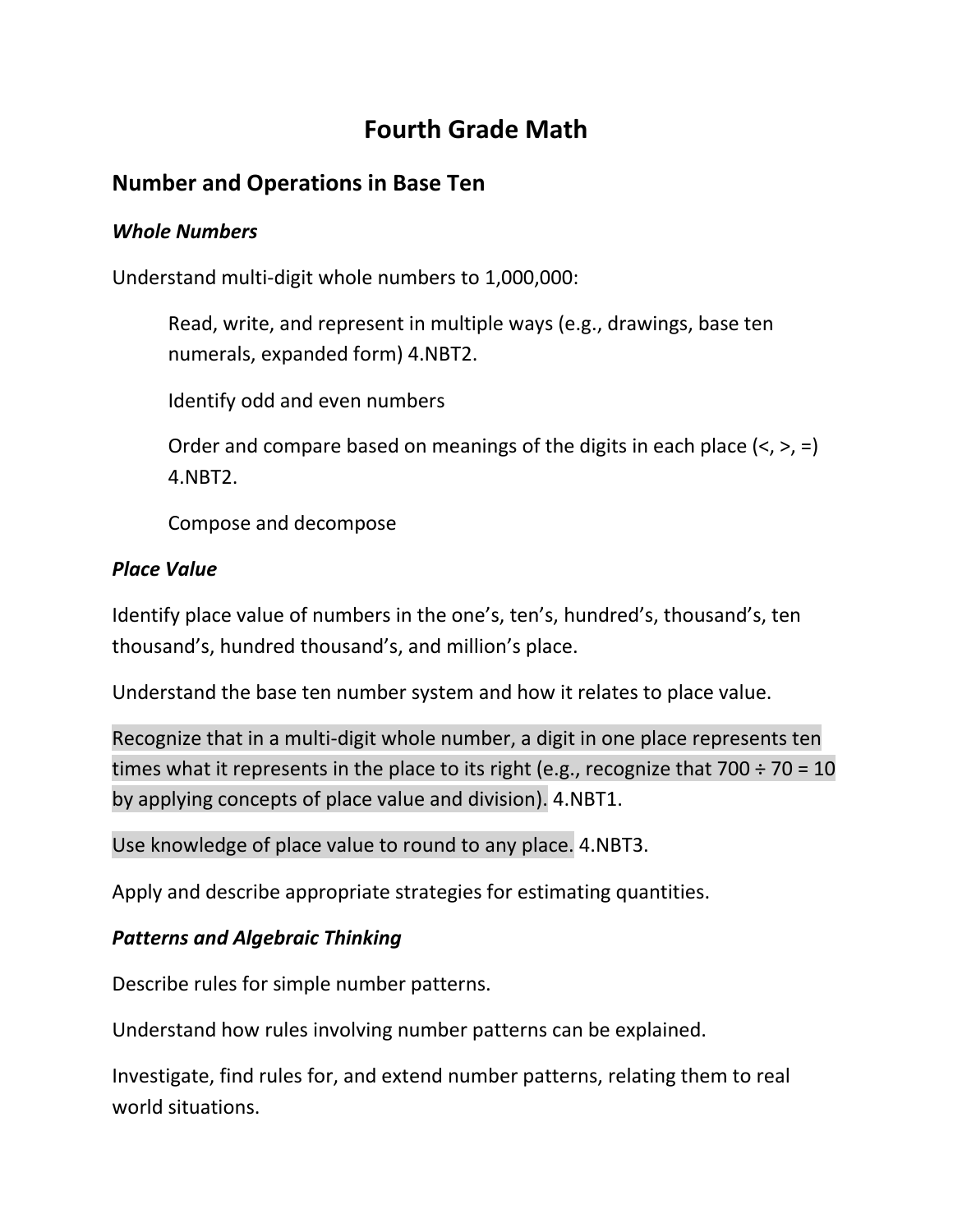Generate and analyze number or shape patterns that follow a given rule. Identify apparent features of a pattern that were not explicit in the rule itself (e.g., given the rule "add 3" and the starting number 1, generate terms in the resulting sequence and observe that the terms appear to alternate between odd and even numbers. Explain why the numbers will continue to alternate in this way).4.OA5.

# *Operations with Whole Numbers and Algebraic Thinking*

Add, subtract, multiply, and divide whole numbers using knowledge of the properties of operations:

Commutative *(a + b = b + a); a b = b a* Associative  $(a + b) + c = a + (b + c)$ ;  $(a b) c = a (b c)$ Distributive *a x (b + c) = a x b + a x c* Identity  $a + 0 = a$ ;  $a - 0 = a$ Zero *a x 0 = 0; a ÷ 0 = 0*

Inverse operations: *addition/subtraction, multiplication/division*

Fluently add and subtract multi-digit whole numbers using the standard algorithm. 4.NBT4.

Multiply a whole number of up to four digits by a one-digit whole number, and multiply two two-digit numbers, using strategies based on place value and the properties of operations. Illustrate and explain the calculation by using equations, rectangular arrays, and/or area models. 4.NBT5.

Interpret a multiplication equation as a comparison (e.g., interpret 35 =5 x 7 as a statement that 35 is 5 times as many as 7, and 7 times as many as 5.) 4.OA1.

Represent verbal statements of multiplicative comparisons as multiplication equations. 4.OA1.

Identify, define, and understand factors, multiples, and prime and composite numbers.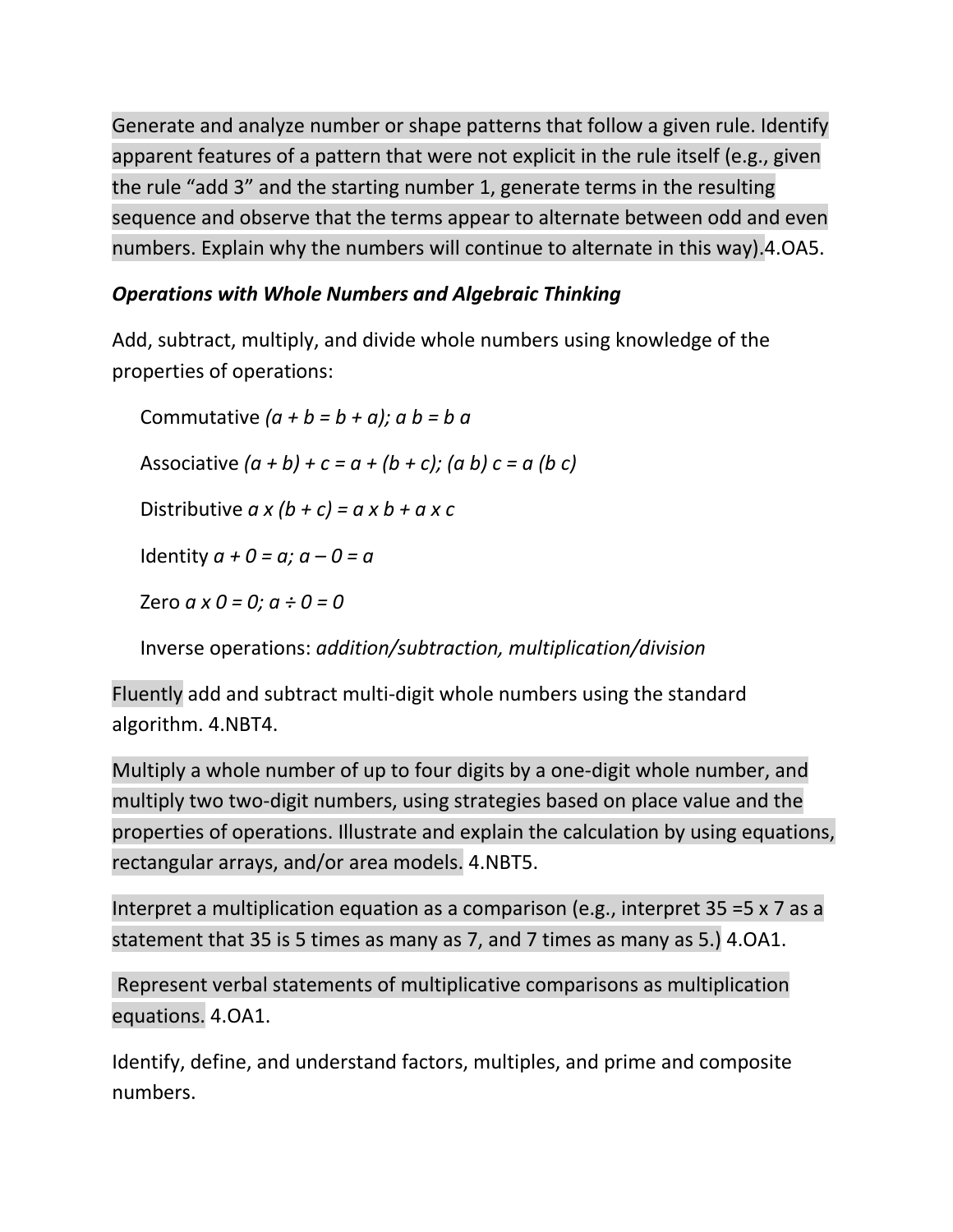Find all factor pairs for a whole number in the range  $1 - 100$ . 4.0A4.

Recognize that a whole number is a multiple of each of its factors. 4.OA4.

Determine whether a given whole number in the range  $1 - 100$  is a multiple of a given one-digit number. 4.OA4.

Determine whether a given whole number in the range  $1 - 100$  is prime or composite. 4.OA4.

Multiply or divide to solve word problems involving multiplicative comparison (e.g., by using drawings and equations with a symbol for the unknown number to represent the problem) and distinguish between multiplicative and additive comparison. 4.OA2.

Solve multistep word problems posed with whole numbers and having wholenumber answers using the four operations, including problems in which remainders must be interpreted. Represent these problems with equations and a letter standing for the unknown quantity. 4.OA3.

Assess the reasonableness of answers to problems using mental computation and estimation strategies including rounding. 4.OA3.

Find whole-number quotients and remainders with up to four-digit dividends and one-digit divisors, using strategies based on place value, the properties of operations, and/or the relationship between multiplication and division. Illustrate and explain the calculation by using equations, rectangular arrays, and/or area models. 4.NBT6.

#### *Fractions and Operations*

Read, write, order, and compare fractions with like denominators.

Explain why a fraction *a/b* is equivalent to a fraction (*n x a)/(n x b)* by using visual fraction models, with attention to how the number and size of the parts differ even though the two fractions themselves are the same size. Use this principle to recognize and generate equivalent fractions. 4.NF1.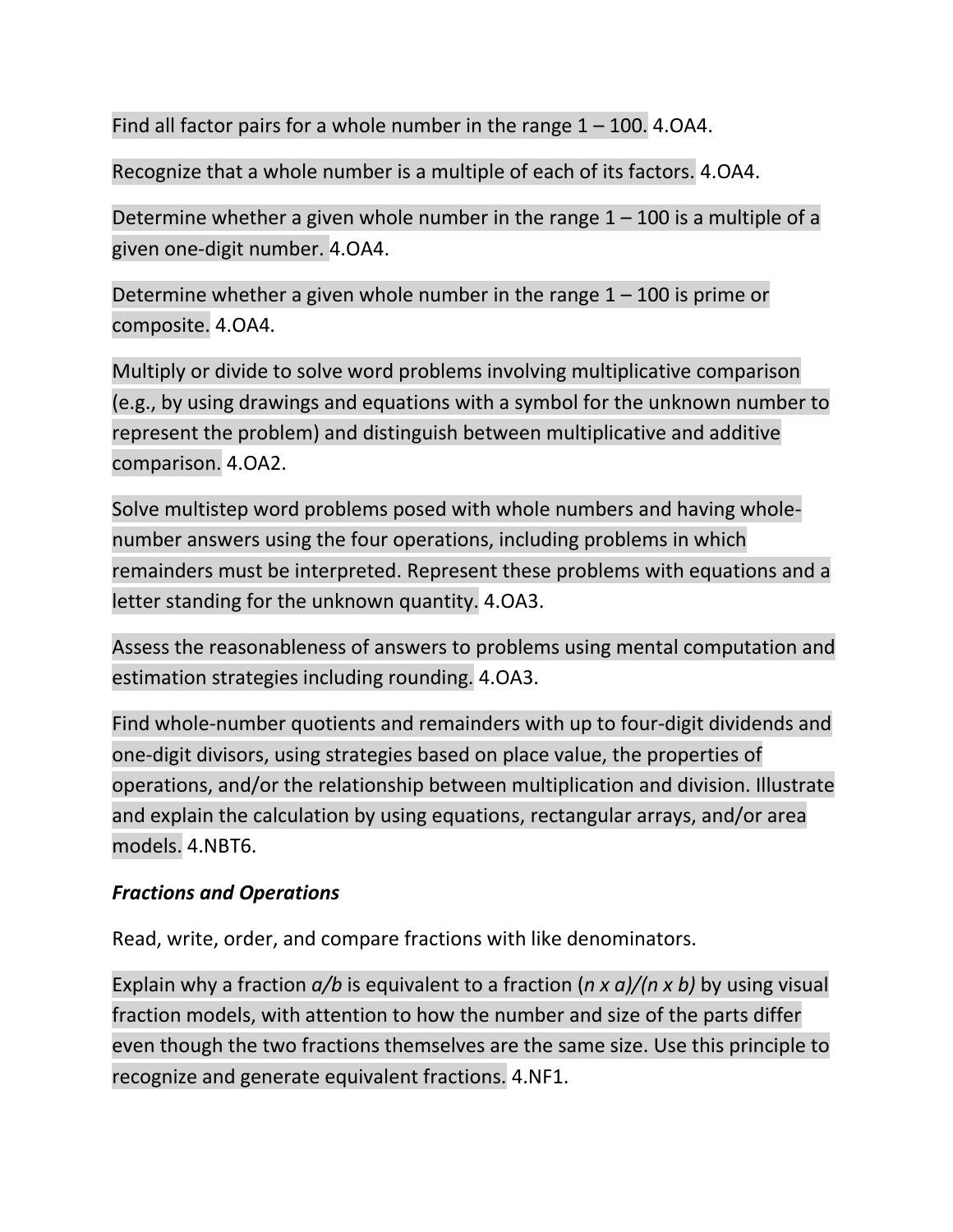Compare two fractions with different numerators and different denominators (e.g., by creating common denominators or numerators or by comparing to a benchmark fraction such as 1/2). Recognize that comparisons are valid only when the two fractions refer to the same whole. Record the results of comparisons with symbols  $\lt$ ,  $\gt$ , or  $\approx$ , and justify conclusions by using a visual fraction model. 4.NF2.

Build fractions from unit fractions by applying and extending previous understandings of operations on whole numbers. 4.NF

Understand a fraction *a/b* with *a* > 1 as a sum of fractions 1/*b* (e.g., if *a* = 3 and  $b = 4$ ,  $\frac{3}{4} = \frac{1}{4} + \frac{1}{4} + \frac{1}{4}$ . 4.NF3.

Understand addition and subtraction of fractions as joining and separating parts referring to the same whole. 4.NF3.a.

Decompose a fraction into a sum of fractions with the same denominator in more than one way, recording each decomposition with an equation. Justify decompositions by using a visual fraction model (e.g.,  $3/8 = 1/8 + 1$  $1/8$ +  $1/8$  or  $3/8$  = $1/8$  +  $2/8$ ). 4.NF3.b.

Add and subtract mixed numbers with like denominators by replacing each mixed number with an equivalent fraction, and/or by using properties of operations and the relationship between addition and subtraction (e.g.,  $2\frac{1}{8} = 1 + 1 + \frac{1}{8} = \frac{8}{8} + \frac{8}{8} = \frac{1}{8} = \frac{17}{8}$ . 4.NF3.c.

Using visual fraction models and equations to represent the problem, solve word problems involving addition and subtraction of fractions referring to the same whole and having like denominators. 4.NF3.d.

Apply and extend previous understandings of multiplication to multiply a fraction by a whole number. 4.NF4.

Understand a fraction *a/b* as a multiple of 1/*b* [e.g., use a visual fraction model to represent 5/4 as the product 5 x (1/4), and record the conclusion by the equation  $5/4 = 5 \times (1/4)$ ]. 4.NF4.a.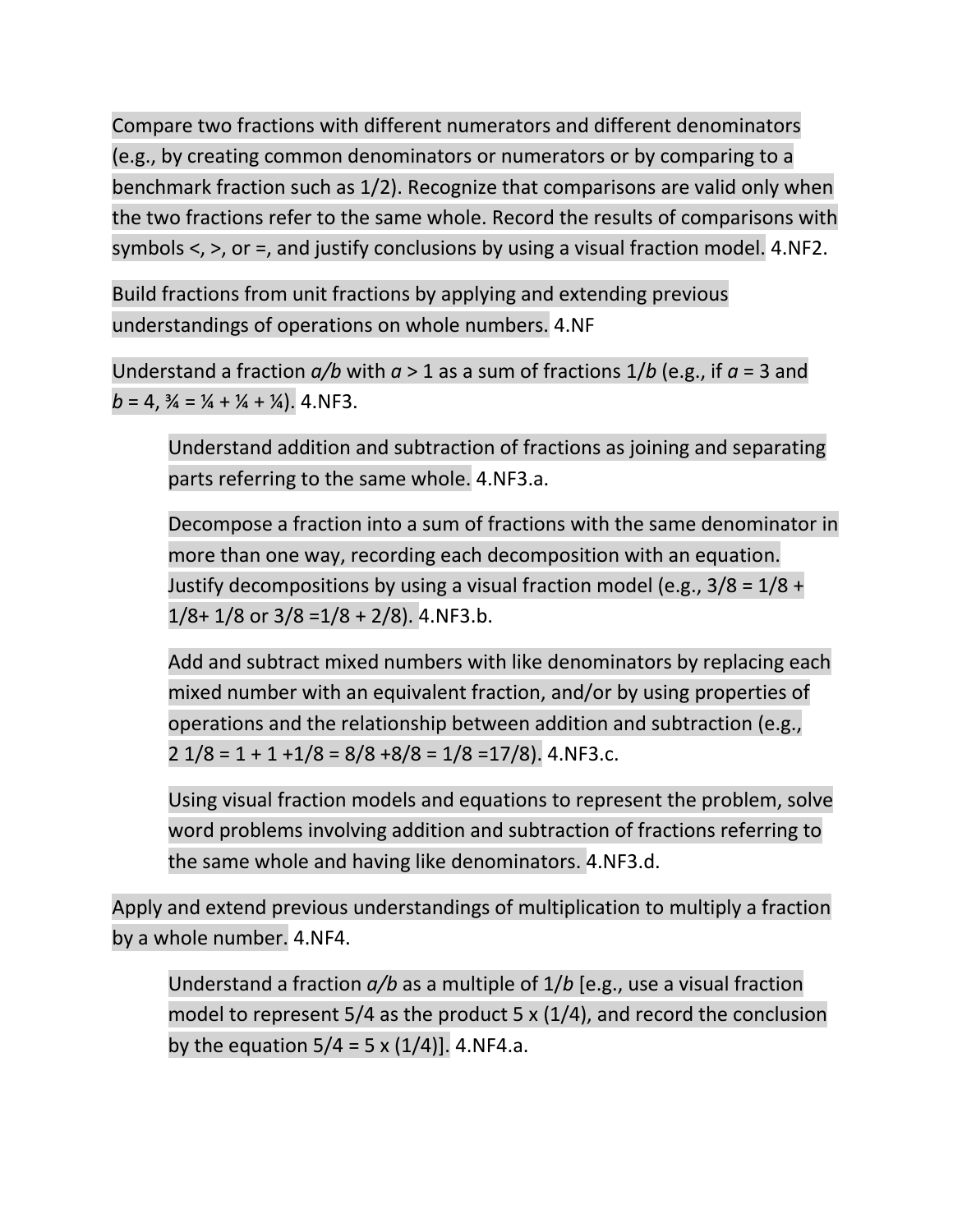Understand a multiple of *a/b* as a multiple of 1/*b* and use this understanding to multiply a fraction by a whole number [e.g., use a visual fraction model to express 3 x (2/5) as 6 x (1/5), recognizing this product as  $6/5$ --*n x (a/b) = (n x a)/b*. 4.NF4.b.

Solve word problems involving multiplication of a fraction by a whole number, by using visual fraction models and equations to represent the problem (e.g., if each person at a party will eat 3/8 of a pound of roast beef, and there will be 5 people at the party, how many pounds of roast beef will be needed? Between what two whole numbers does your answer lie?) 4.NF4.c.

## *Decimals*

Understand decimal notation to hundredths for fractions and compare decimal fractions. 4.NF

Identify place value of decimal numerals.

Place numbers with decimals in order from smallest to largest.

Identify equivalent decimals.

Express a fraction with denominator 10 as an equivalent fraction with denominator 100, and use this technique to add two fractions with respective denominators 10 and 100 (e.g., express 3/10 as 30/100; add  $3/10 + 4/100 = 34/100$ . 4.NF5.

Use decimal notation for fractions with denominators 10 or 100 (e.g., rewrite 0.62 as 62/100; describe a length as 0.62 meters; locate 0.62 on a number line diagram). 4.NF6.

Compare two decimals to hundredths by reasoning about their size. Recognize that comparisons are valid only when the two decimals refer to the same whole. Record the results of comparisons with the symbols <, >, =, and justify the conclusions (e.g., with a visual model). 4.NF7.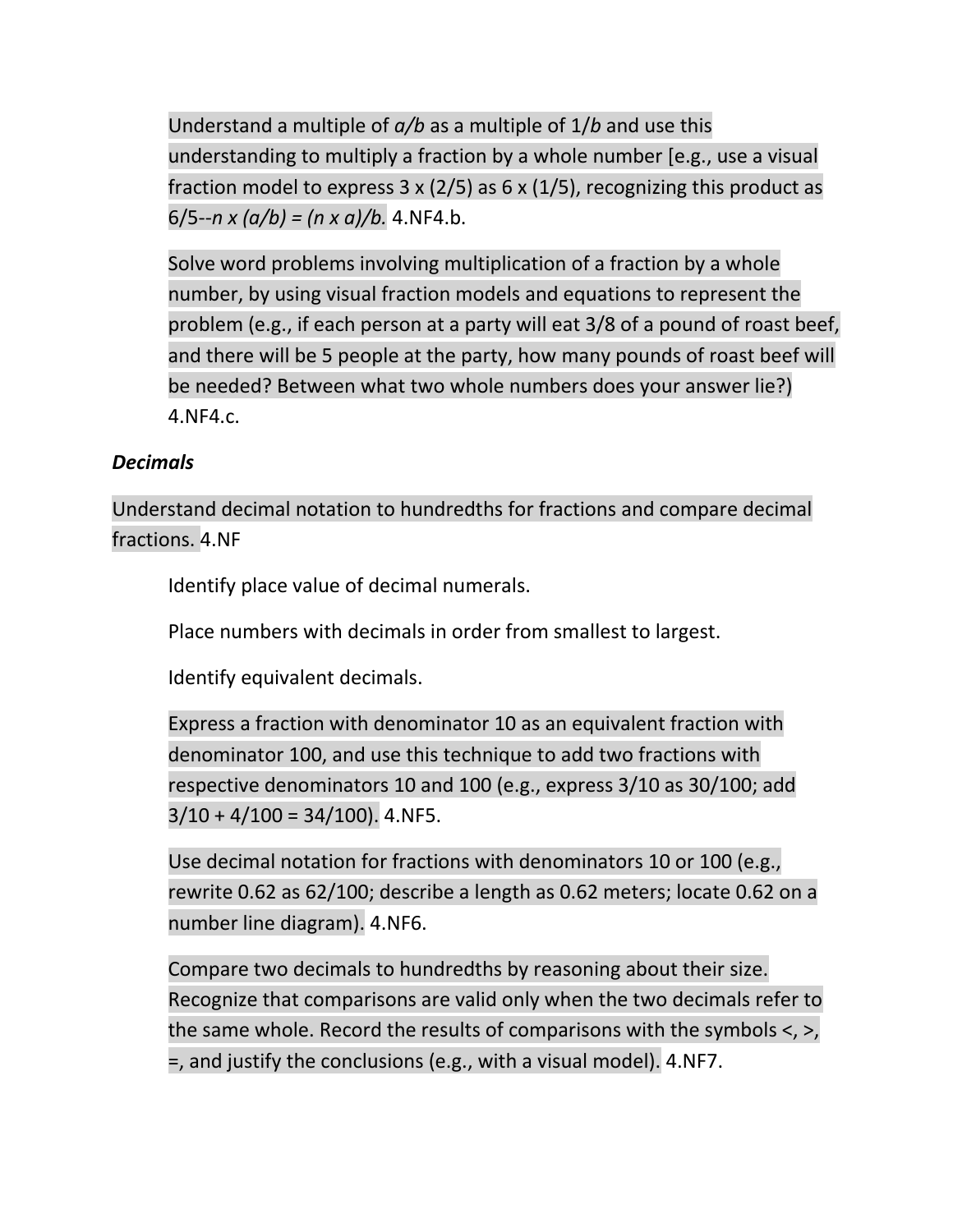Understand how whole numbers, fractions, and decimals relate as to equivalence and order; plot on a number line to show relationships.

Add and subtract numbers with decimals to hundredths.

# **Geometry**

Identify two-dimensional shapes—circles, triangles, all quadrilaterals (squares, rectangles, trapezoids, rhombuses), pentagons, hexagons, and octagons.

Identify three-dimensional shapes—spheres, cubes, cones, cylinders, pyramids, and rectangular prisms.

Compare and understand how two-dimensional and three-dimensional shapes are alike or different.

Identify congruent and similar shapes.

Identify, visualize, and draw different representations and orientations of twoand three-dimensional figures using 90 degree rotations (turns), reflections (flips), and translations (slides).

Identify measureable attributes of shapes.

Identify points, lines, line segments, rays, angles (right, acute, obtuse), and lines (perpendicular and parallel) in two-dimensional figures. 4.G1.

Draw points, lines, line segments, rays, angles (right, acute, obtuse), and perpendicular and parallel lines. 4.G1.

Classify two-dimensional figures based on the presence or absence of parallel or perpendicular lines, or the presence or absence of angles of a specified size. 4.G2.

Recognize right triangles as a category and identify right triangles. 4.G2.

Recognize a line of symmetry for a two-dimensional figure as a line across the figure such that the figure can be folded along the line into matching parts; identify line-symmetric figures and draw lines of symmetry. 4.G3.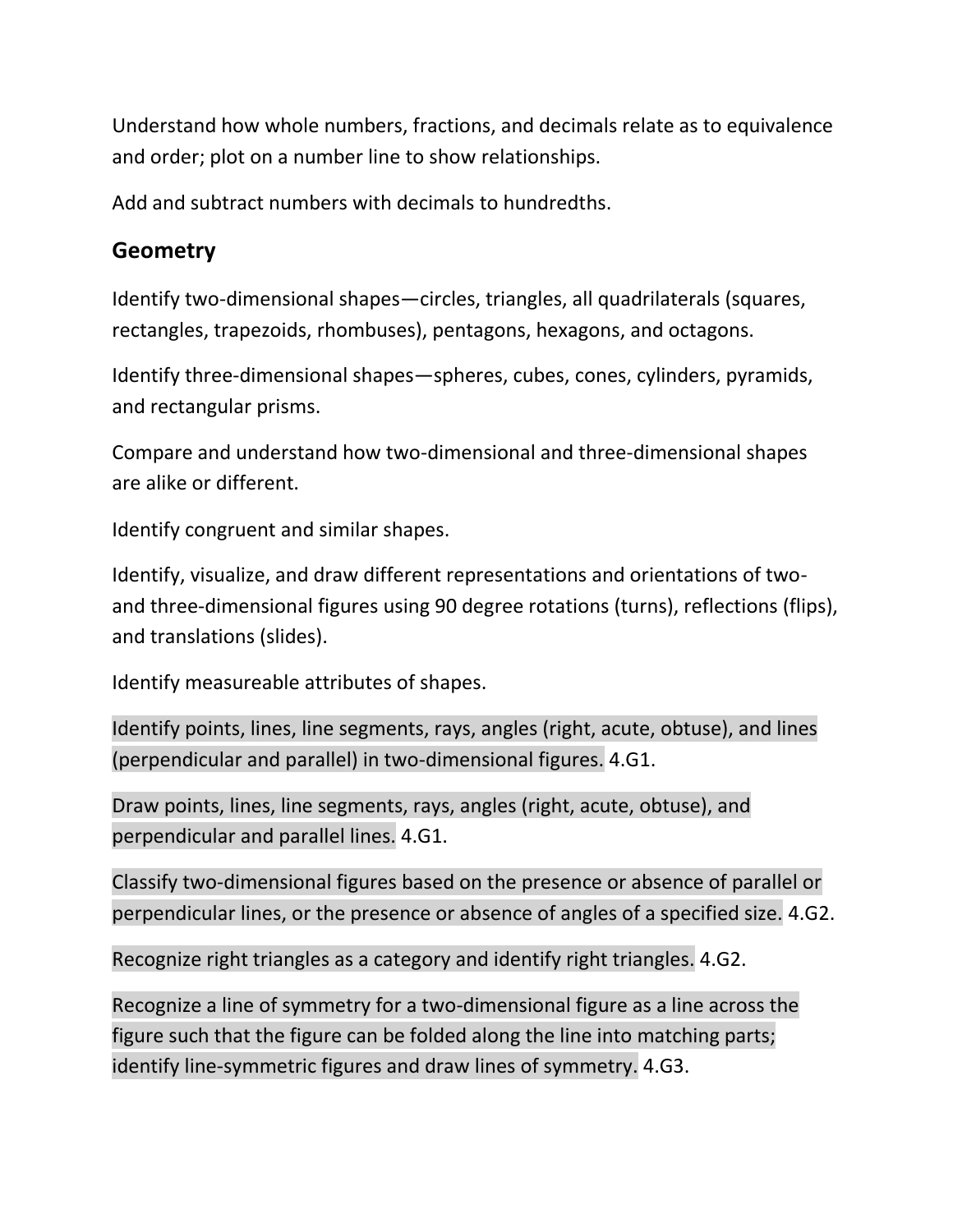# **Measurement and Data**

## *Review of Time, Money, and Temperature*

Tell and record time to the minute from analog and digital clocks.

Know the relative sizes of an hour, minute, and second; express a larger unit in terms of a smaller unit (e.g., identify seconds as 1/60 of a minute, and know that 60 seconds make a minute) and record equivalents in a two-column table. 4.MD1.

Determine elapsed time.

Solve word problems involving intervals of time and elapsed time.

Count money involving all U.S. coins and paper amounts.

Add, subtract, multiply, and divide money amounts, using correct decimal placements and symbols.

Solve word problems involving money.

Determine temperature above and below zero, from Celsius and Fahrenheit scales.

#### *Conversion of Like Measurement Units*

Identify U. S. Customary units and equivalences.

Length: inch, foot, yard, mile Area: square inch, square foot, square yard, square mile Volume and capacity: cubic inch, cubic foot, cubic yard Liquid volume: fluid ounce, cup, pint, quart, gallon Dry volume: pint, quart, peck, bushel Mass: ounce, pound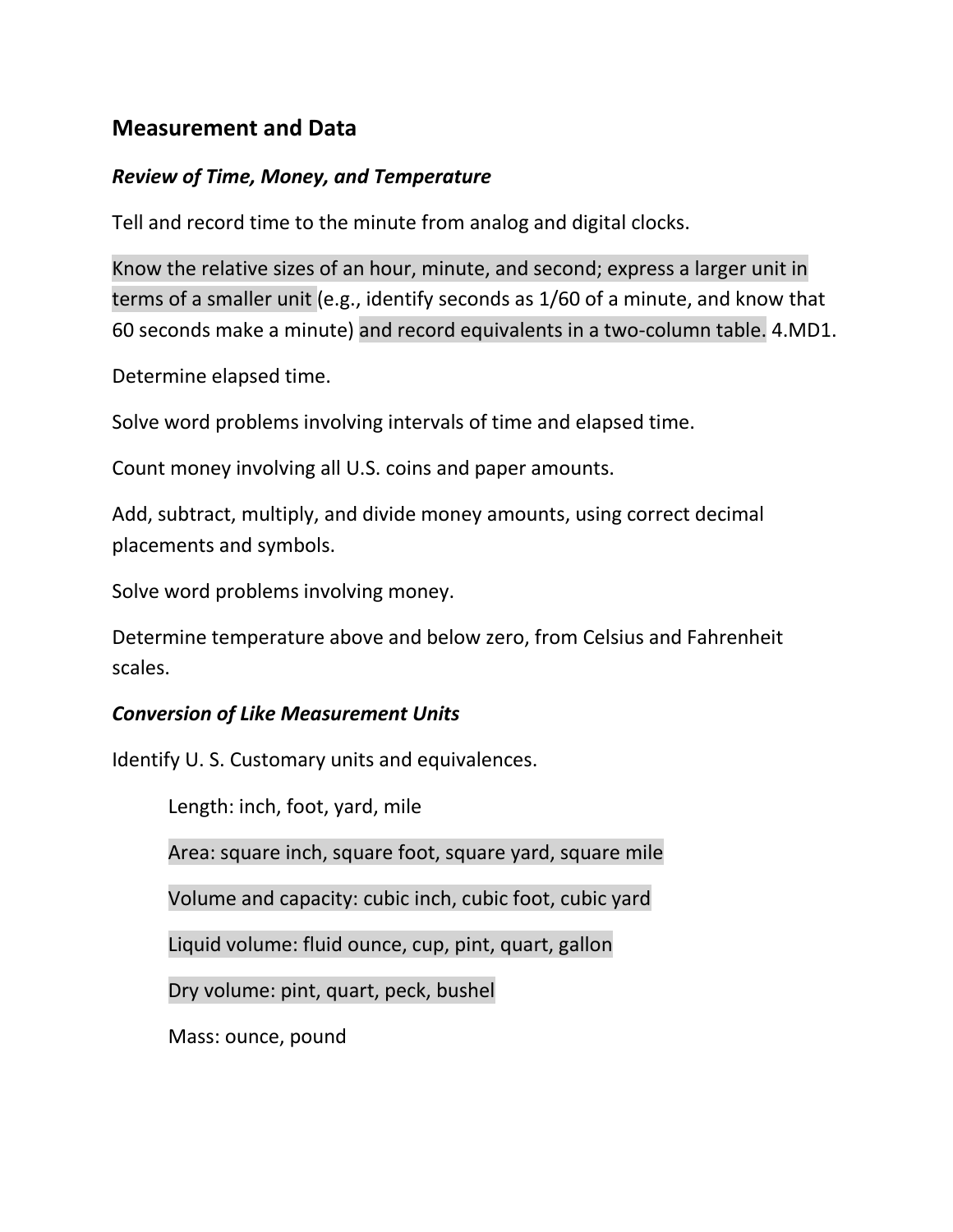Identify metric units and equivalences.

Length: centimeter, meter, kilometer 4.MD1.

Area: square centimeters, square meters

Volume and capacity: cubic centimeters, square meters

Liquid volume: milliliter, liter 4.MD1.

Mass: gram, kilogram

Solve problems involving measurement and conversion of measurements from a larger unit to a smaller unit.4.MD

Know the relative sizes of measurement units within the system of units. 4.MD1.

Within a single system of measurement, express measurements in a larger unit in terms of a smaller unit, recording measurement equivalents in a two-column table (e.g., know that 1 ft. is 12 times as long as 1 inch and express the length of a 4 ft. snake as 48 in.). 4.MD1.

Generate conversion tables for measurement units within the same measurement system [e.g., for feet and inches, listing the number pairs (1, 12), (2, 24), (3, 36)]. 4.MD1.

Use the four operations to solve word problems involving measurements, such as distances, liquid volumes, and masses of objects, including those involving simple fractions or decimals, and problems that require expressing measurements given in a larger unit in terms of a smaller unit. 4.MD2.

Represent measurement quantities using diagrams such as number line diagrams that feature a measurement scale. 4.MD2.

Define *perimeter* and use the formula *s +s + s + s* to determine the perimeter of 4-sided objects. 4.MD3.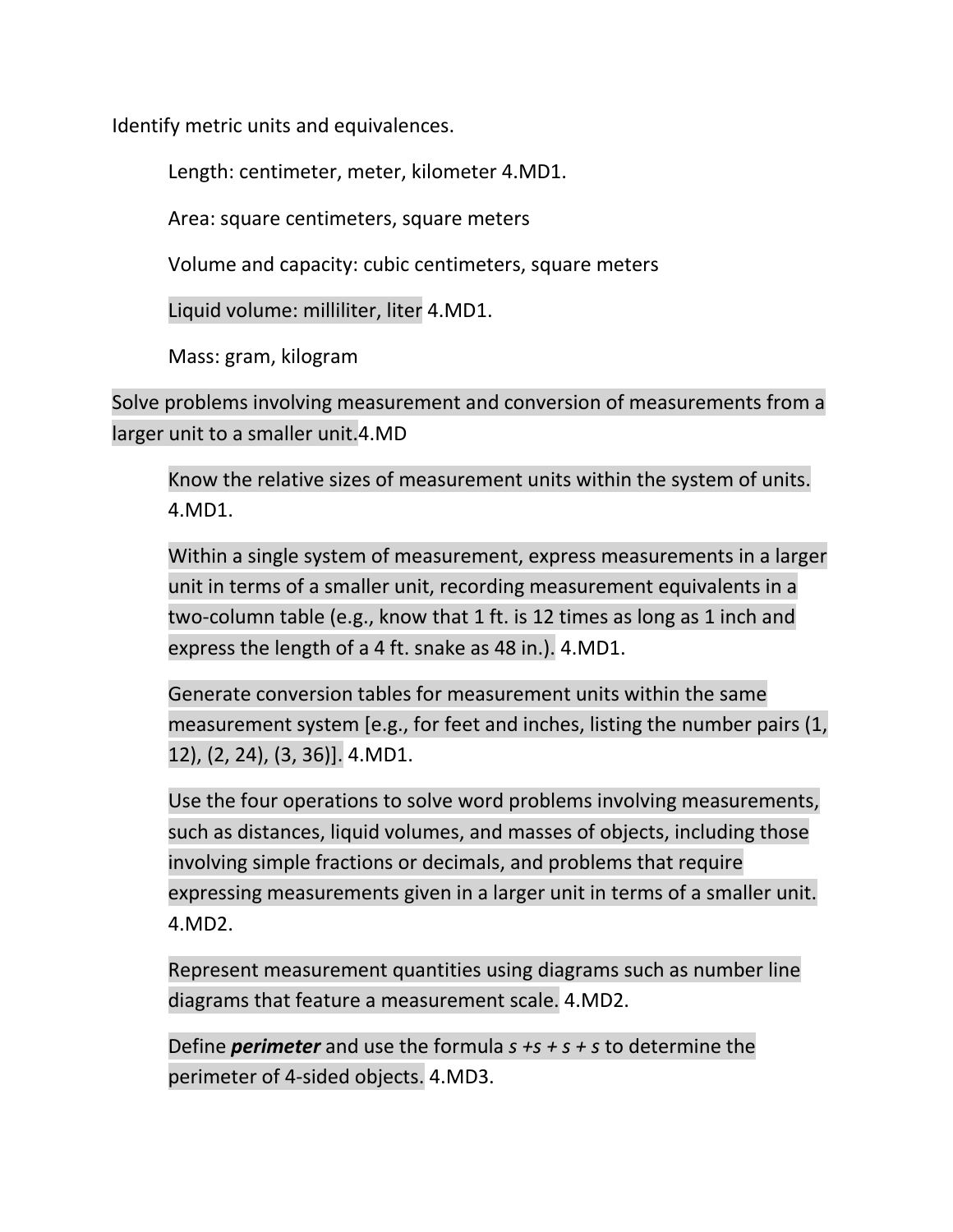Define area and use the formula *lw* to determine the area of rectangular objects. 4.MD3.

Use known formulas to determine the perimeter of objects, with unknowns in various positions (e.g., given that the area of a rectangle = 40 ft. and the length = 8 ft., find the width of the object and use the information to find the perimeter).4.MD3.

Use appropriate operations to find the mean, median, mode, and range of a set of data.

Read, interpret, analyze and make inferences from a variety of data displays.

Collect and construct displays of data, understanding how the type of display is related to the data.

Represent and interpret fractional data. 4.MD

Make a line plot to display a data set of measurements in fractions of a unit (1/2, ¼, 1/8). 4.MD4.

Use information from a line plot to solve problems involving addition and subtraction of fractions (e.g., from a line plot, find and interpret the difference in length between the longest and shortest specimens in an insect collection). 4.MD4.

# *Geometric Measurement*

Recognize angles as geometric shapes that are formed wherever two rays share a common endpoint, and understand concepts of angle measurement: 4.MD5.

An angle is measured with reference to a circle with its center at the common endpoint of the rays, by considering the fraction of the circular arc between the points where the two rays intersect the circle. An angle that turns through 1/360 of a circle is called a one-degree angle, and can be used to measure angles. 4.MD5.a.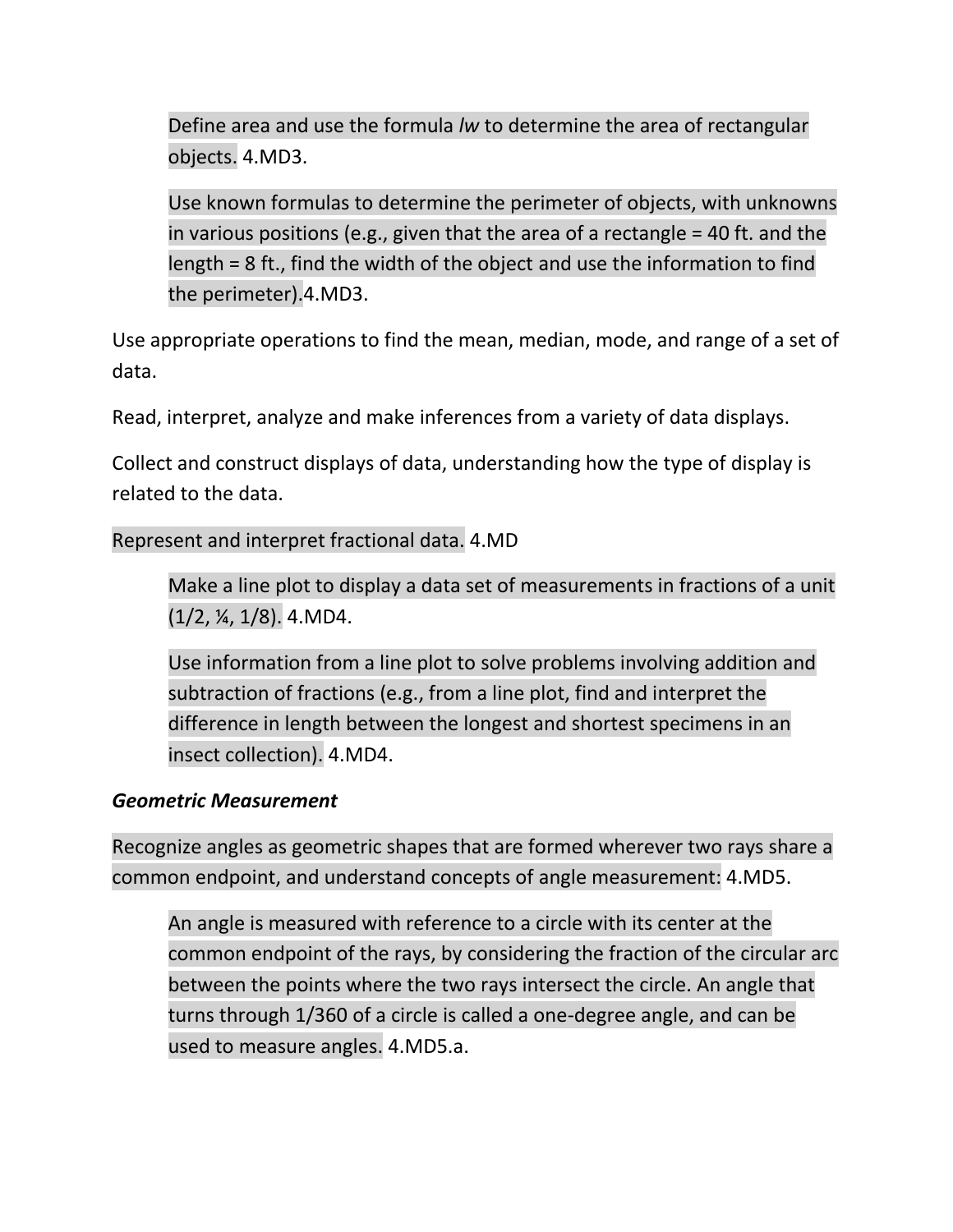An angle that turns through *n* one-degree angles is said to have an angle measure of *n* degrees. 4.MD5.b.

Measure angles in whole-number degrees using a protractor. 4.MD6.

Sketch angles of a specified measure. 4.MD6.

Recognize angle measure as additive—when an angle is decomposed into non-overlapping parts, the angle measure of the whole is the sum of the angle measures of the parts. 4.MD7.

Solve addition and subtraction problems to find unknown angle measures on a diagram in real world and mathematical problems by using an equation with a symbol for the unknown angle measure. 4.MD7.

# **Probability**

Understand that the probability of an unlikely event is near 0 and the probability of a likely event is near 1(e.g., if 1 red pen and 9 blue pens were in a bag, the likelihood of drawing out a red one is 1/10, and the likelihood of getting a blue one is 9/10).

Determine up to 6 possible outcomes in simple probability activities.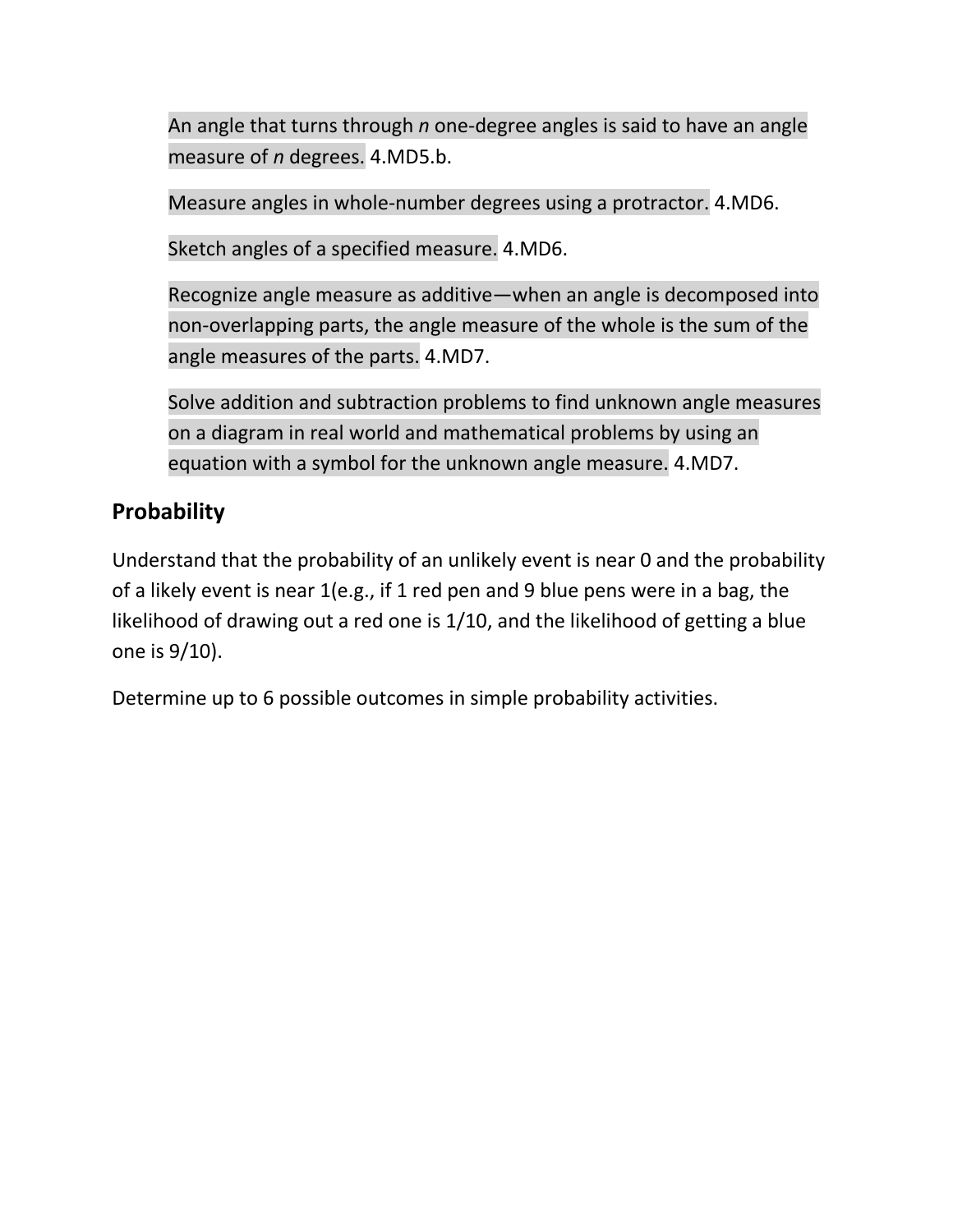#### Fifth Grade Focus

The fifth grade focus is on the critical areas of:

Extending division to 2-digit divisors and developing fluency in all operations

Understand why division procedures work based on the meaning of base-ten numerals and properties of operations

Finalize fluency with multi-digit addition, subtraction, multiplication, and division

Integrating decimal fractions into the place value system and performing operations with decimals to hundredths

Use the relationships between decimals and fractions and finite decimals and whole numbers to understand and explain why the procedures for multiplying and dividing finite decimals make sense

Compute products and quotients of decimals to hundredths efficiently and accurately

Developing fluency with whole number and decimal operations

Developing fluency with addition and subtraction of fractions

Represent fractions with unlike denominators as equivalent fractions to add or subtract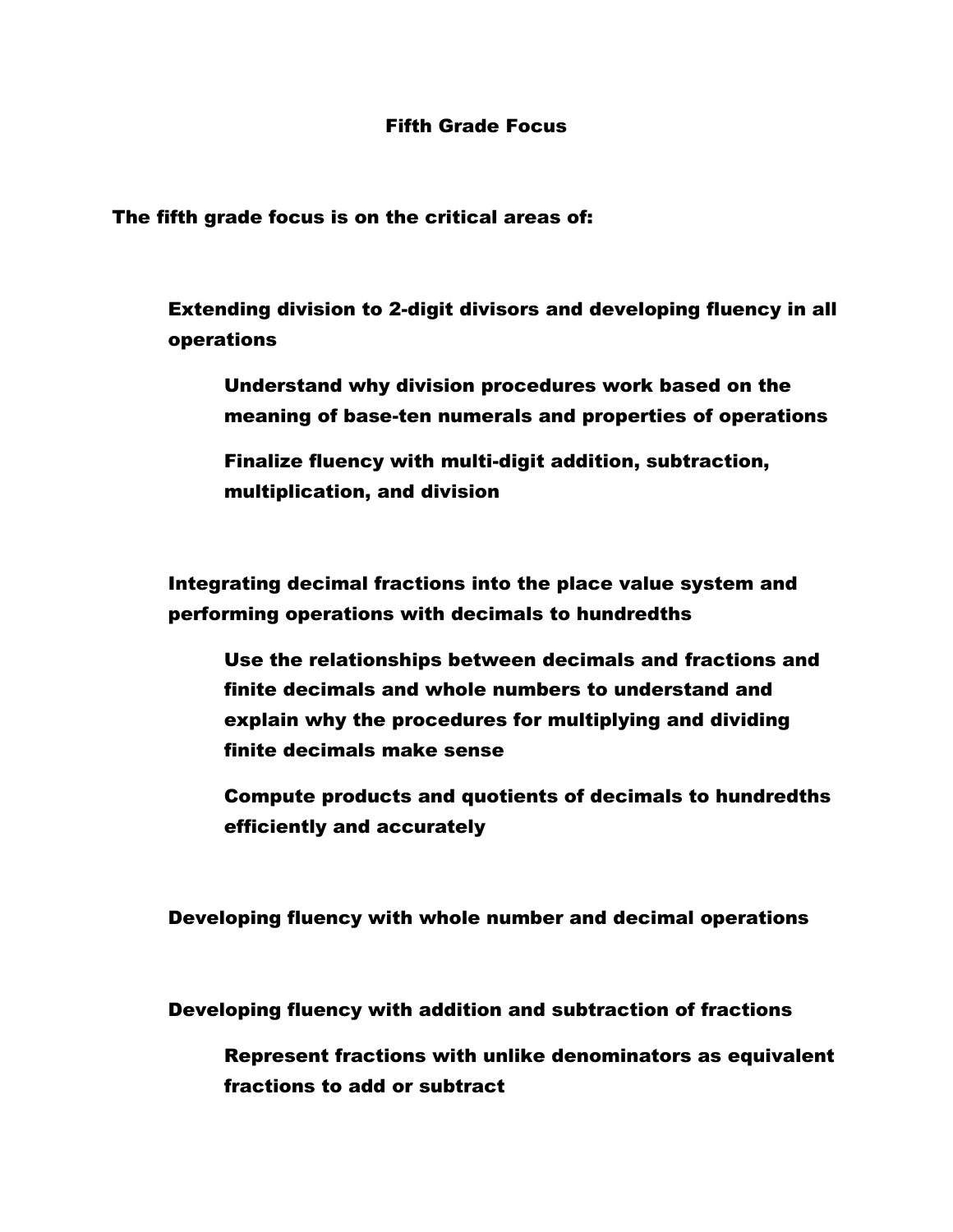Make reasonable estimates of addition and subtraction equations involving fractions

Developing an understanding of the multiplication and division of fractions and explaining why the procedures make sense

Developing an understanding of volume

Recognize volume as an attribute of three-dimensional space

Understand that volume can be measured by finding the total number of same-size units of volume required to fill the space without gaps or overlaps

Understand that a 1-unit by 1-unit by 1-unit cube is the standard unit for measuring volume

Select appropriate units, strategies, and tools for solving problems that involve estimating and measuring volume

Decompose three-dimensional shapes and find volumes of right rectangular prisms by viewing them as decomposed into layers of arrays of cubes

Measure necessary attributes of shapes in order to determine volumes to solve real world and mathematical problems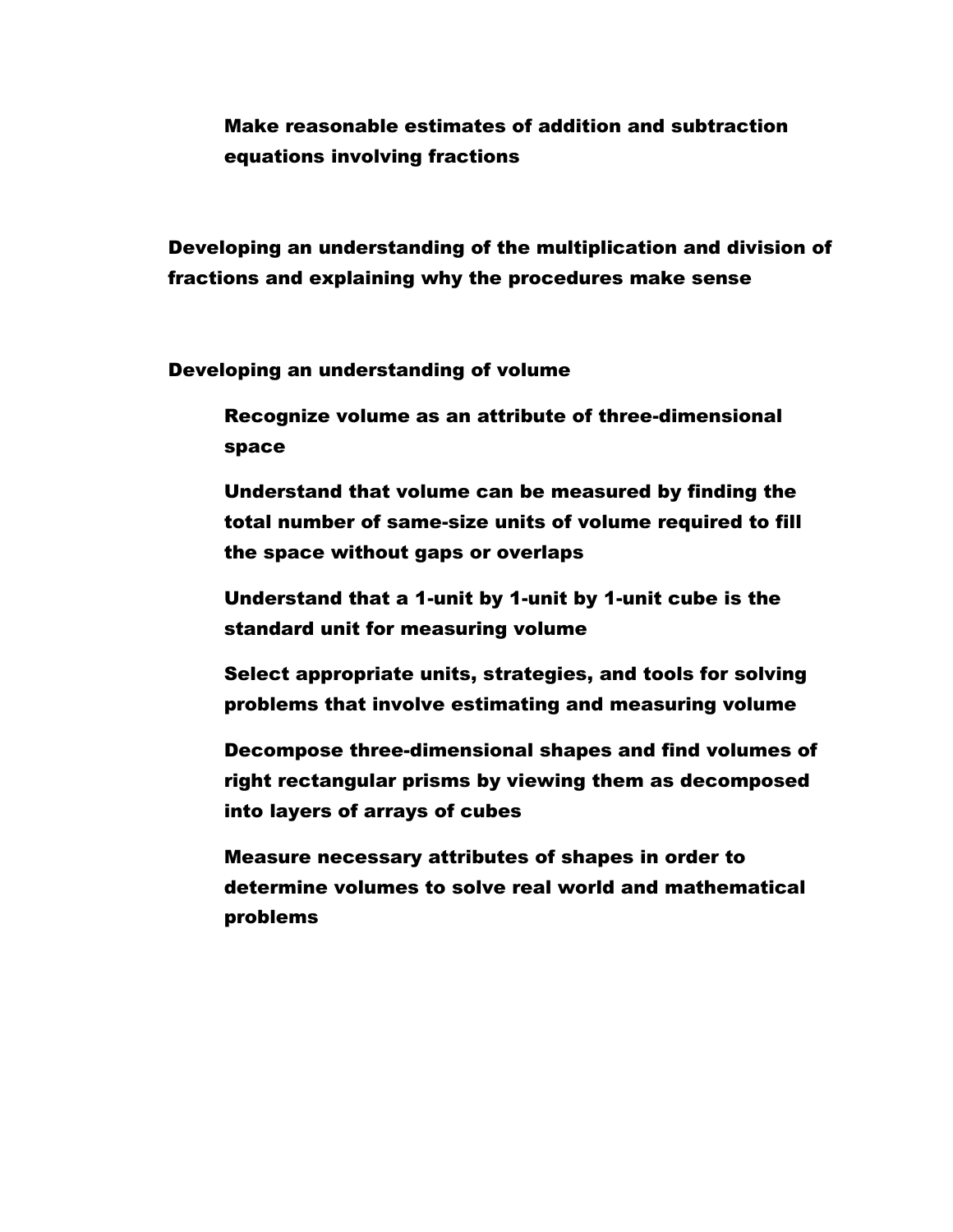# **Fifth Grade Math**

# **Number and Operations in Base Ten**

#### *Whole Numbers*

Understand whole numbers:

Read, write, and represent in multiple ways (e.g., drawings, base ten blocks, expanded form)

Identify odd and even numbers

Order and compare  $(<, >, =)$ 

Compose and decompose

Round numbers to the nearest 10, 100, 1000, etc.

Estimate quantities and answers to real world problems.

#### *Place Value of Whole Numbers and Decimals*

Understand the place value system. 5.NBT

Understand that in a multi-digit number, a digit in one place represents 10 times as much as it represents in the place to its right, and 1/10 of what it represents in the place to its left. 5.NBT1.

Use whole number exponents to denote powers of 10. 5NBT2.

Explain patterns in the number of zeros of the product when multiplying a number by powers of 10 (25 x 1<u>0 = 250</u>; 25 x 10<sup>2</sup> = 25<u>00</u>; 25 x 10<sup>3</sup> = 25<u>000</u>). 5.NBT2.

Identify decimal amounts to thousandths, understanding the value of numbers in each place.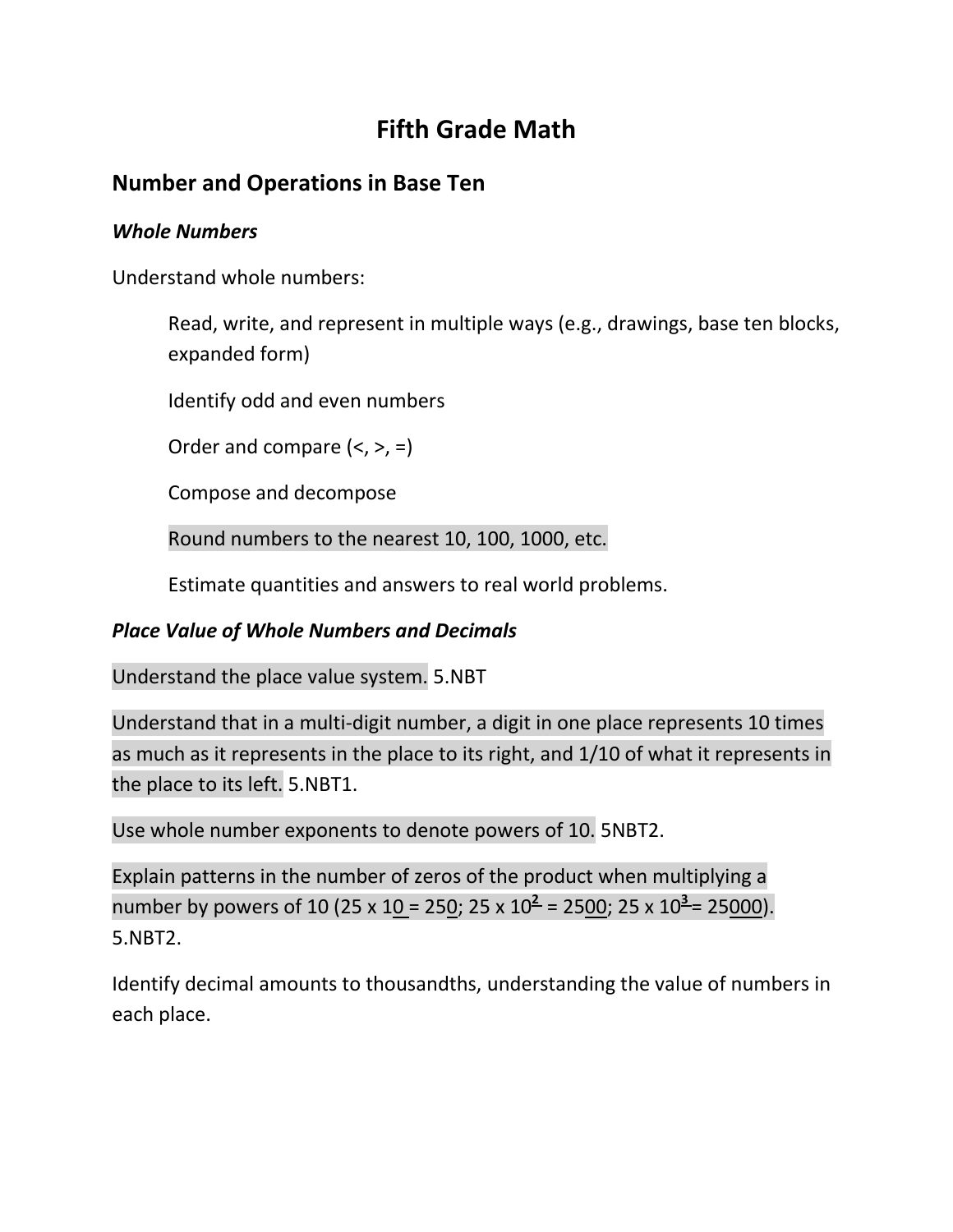Read and write decimals to thousandths using base ten numerals, number names, and expanded form (e.g., 347.392 = 3 x 100 + 4 x 10 + 7 x 1 + 3 x (1/10) + 9 x  $(1/100) +2 \times (1/1000)$ . 5.NBT3.a.

Compare, using >, <, and = symbols, two decimals to thousandths, based on meanings of the digits in each place. 5.NBT3.b.

Use place value understanding to round decimals to any place. 5.NBT4.

Explain how the base ten number system relates to the place value of numerals to the left and to the right of decimals.

Explain patterns in the placement of the decimal point when a decimal is multiplied or divided by a power of 10 (e.g.,  $2.34 \times 10^3$  =2 $\frac{340}{3}$ ). 5.NBT2.

Identify equivalents of decimals.

# *Operations with Whole Numbers and Algebraic Thinking*

Fluently add, subtract, multiply, and divide whole numbers using knowledge of the properties of operations:

Commutative *(a + b = b + a); a b = b a* Associative  $(a + b) + c = a + (b + c)$ ;  $(a b) c = a (b c)$ Distributive *a x (b + c) = a x b + a x c* Identity  $a + 0 = a$ ;  $a - 0 = a$ Zero *a x 0 = 0; a ÷ 0 = 0*

Inverse operations: *addition/subtraction, multiplication/division*

Apply and describe estimation strategies to check the rationality of answers to addition, subtraction, multiplication, and division problems.

Find whole-number quotients of whole numbers with up to four-digit dividends and two-digit divisors, using strategies based on place value, the properties of operations, and/or the relationship between multiplication and division. 5.OA6.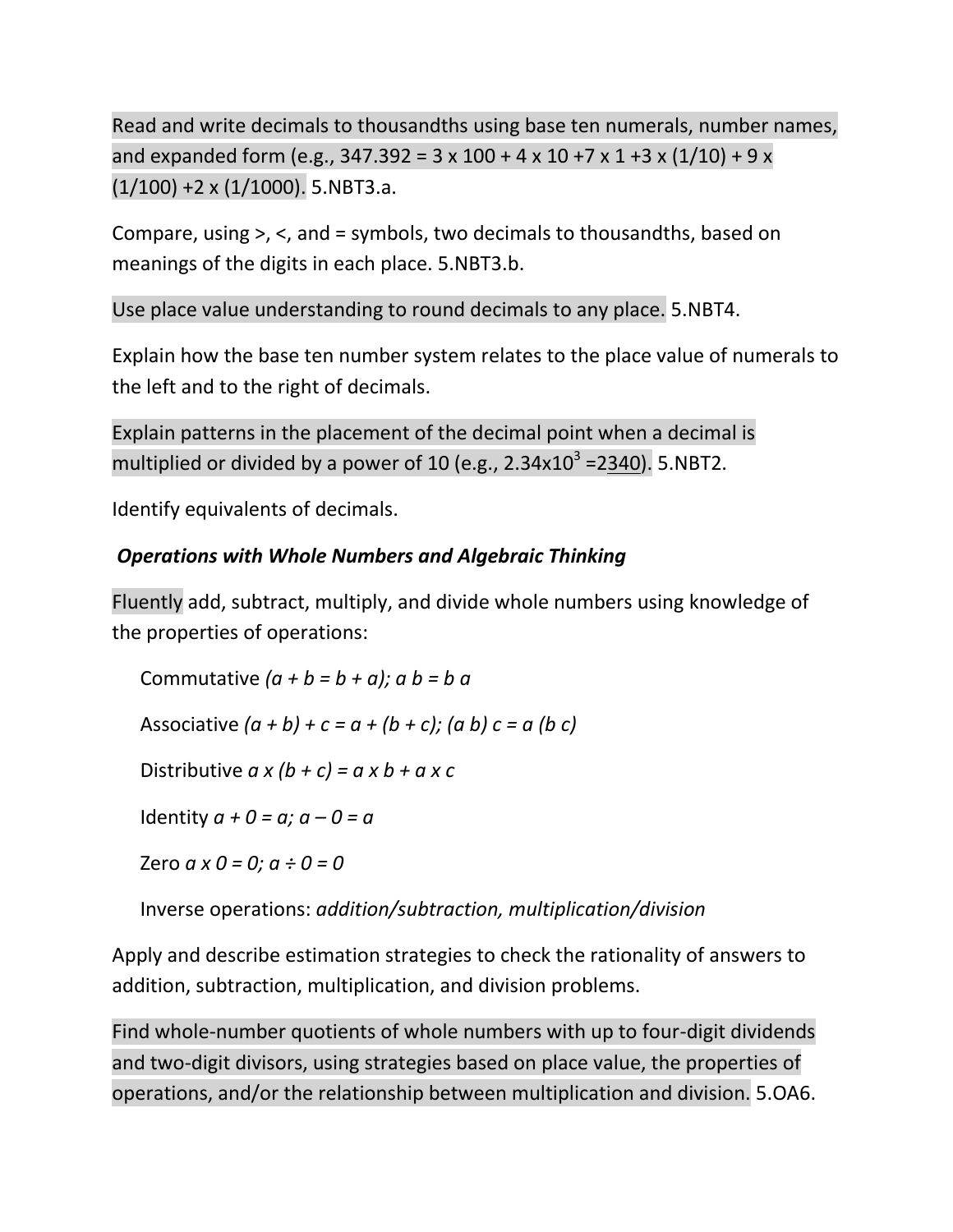Illustrate and explain division calculations by using equations, rectangular arrays, and/or area models. 5.OA6.

Understand why division procedures work based on the meaning of base-ten numerals and properties of operations. Focus Page

Identify and determine factors and multiples of numbers, including the least common multiple and the greatest common factor.

Determine prime and composite numbers.

Determine the mean, median, mode, and range of a set of data.

Write and interpret numerical expressions. 5.OA

Use parentheses, brackets, or braces in numerical expressions, and evaluate expressions with these symbols. 5.OA1.

Find solutions to equations with missing values in all positions.

Determine the value of an output given a function rule and an input value.

Describe and analyze patterns/functions through pictures, tables, and words.

Write simple expressions that record calculations with numbers, and interpret numerical expressions without evaluating them [e.g., express the calculation "add 8 and 7, then multiply by 2" as 2 x (8+7); recognize that 3 x (573 + 647) is 3 times as large as 573 + 647 without having to calculate the answer]. 5.OA2.

# *Operations with Decimals*

Add, subtract, multiply, and divide decimals fluently to hundredths, using concrete models or drawings and strategies based on place value, properties of operations and/or the relationship of addition and subtraction; relate the strategy to a written method and explain the reasoning used. 5.OA7.

Make reasonable estimates of amounts involving decimals. Focus Page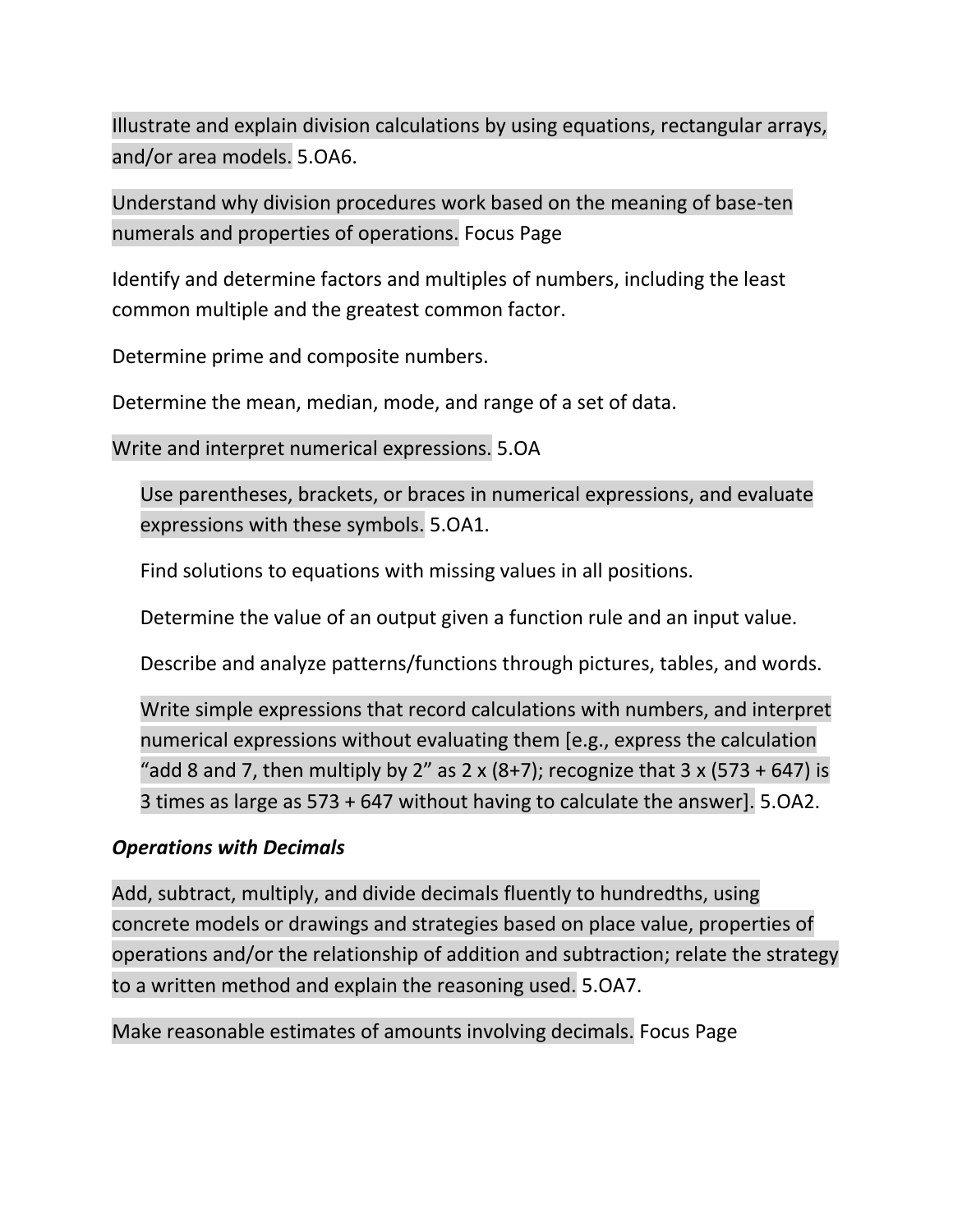Determine the operation and solve one- and two-part word problems involving decimals. Focus Page

Understand and explain why the procedures for multiplying and dividing finite decimals make sense, using the relationship between decimals and fractions and the relationship between finite decimals and whole numbers. Focus Page

## *Operations with Fractions*

Read, write, and understand fractional amounts as parts of a whole.

Identify and understand equivalent fractions.

Reduce fractions to the lowest form.

Represent fractions in multiple ways (e.g., drawings, manipulatives, base ten blocks, number lines, decimals).

Order and compare whole numbers, mixed numbers, and fractions with like and unlike denominators.

Develop fluency in adding and subtracting fractions with like and unlike denominators (including mixed numbers) by replacing given fractions with equivalent fractions to produce equivalent sums or differences--*a/b + c/d = (a d + bc)/bd.* 5.NF1.

Make reasonable estimates of problems involving addition and subtraction of fractions. 5.NF2.

Apply and extend previous understandings of multiplication and division to multiply and divide fractions. 5.NF

Interpret a fraction as division of the numerator by the denominator  $(a/b = a \div b)$ . 5.NF3.

Understand and explain why the procedures for multiplying and dividing fractions make sense in the case of dividing unit fractions (those with a 1 in the numerator) by whole numbers and whole numbers by unit fractions. Focus Page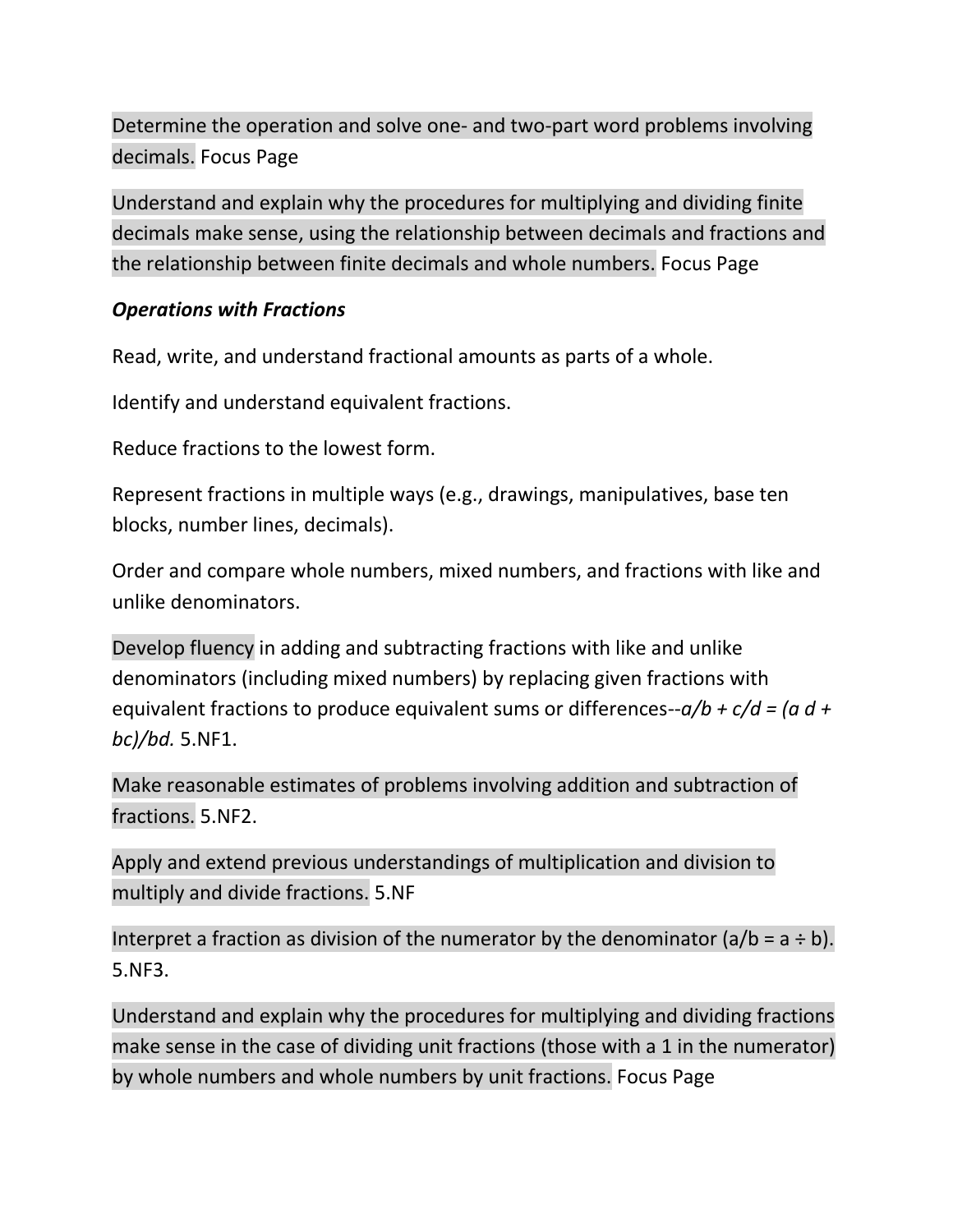Solve word problems involving addition and subtraction of fractions referring to the same whole, including cases of unlike denominators, by using visual fraction models or equations to represent the problem. 5.NF2.

Use benchmark fractions [fractions that can be used to judge other fractions against or that fractions are usually rounded to ( $\frac{1}{4}$ ,  $\frac{1}{2}$ ,  $\frac{3}{4}$ , and  $\frac{1}{10}$  because of its relation to decimals)] and number sense of fractions to estimate mentally and assess the reasonableness of answers (e.g., recognize an incorrect result  $2/6 + \frac{1}{2}$  = 3/8, by observing that  $3/8$  is less than  $\frac{1}{2}$ . 5.NF2.

Solve word problems, by using visual fraction models or equations, involving division of whole numbers leading to answers in the form of fractions or mixed numbers (e.g., interpret 3/4 as the result of dividing 3 by 4, noting that  $\frac{3}{4} \times 4 = 3$ and that when 3 wholes are shared equally by 4 people, each person will have a  $\frac{3}{4}$ share; if 9 people share a 50 lb. bag of rice, how many lbs. will each person have?). 5.NF3.

Multiply a whole number or a fraction by a fraction. 5.NF4.

Interpret the product of (*a/b) x q* as *a* parts of a partition of *q* into *b* equal parts, using a visual fraction model (e.g., show  $(2/3)$  x 4 = 8/3, and create a story context for the equation. 5.NF4.a.

Use a visual fraction model and create a story context for equations such as (2/3) x (4/5) = 8/15. Understand that *(a/b) x (c/d) = ac/bd*. 5.NF4.a.

Find the area of a rectangle with fractional side lengths by tiling it with unit squares of the appropriate unit fraction side lengths. Show that the area is the same as would be found by multiplying the side lengths. 5.NF4.b.

Multiply fractional side lengths to find areas of rectangles, and represent fraction products as rectangular areas. 5.NF4.b.

Interpret multiplication as scaling (resizing) by: 5.NF5.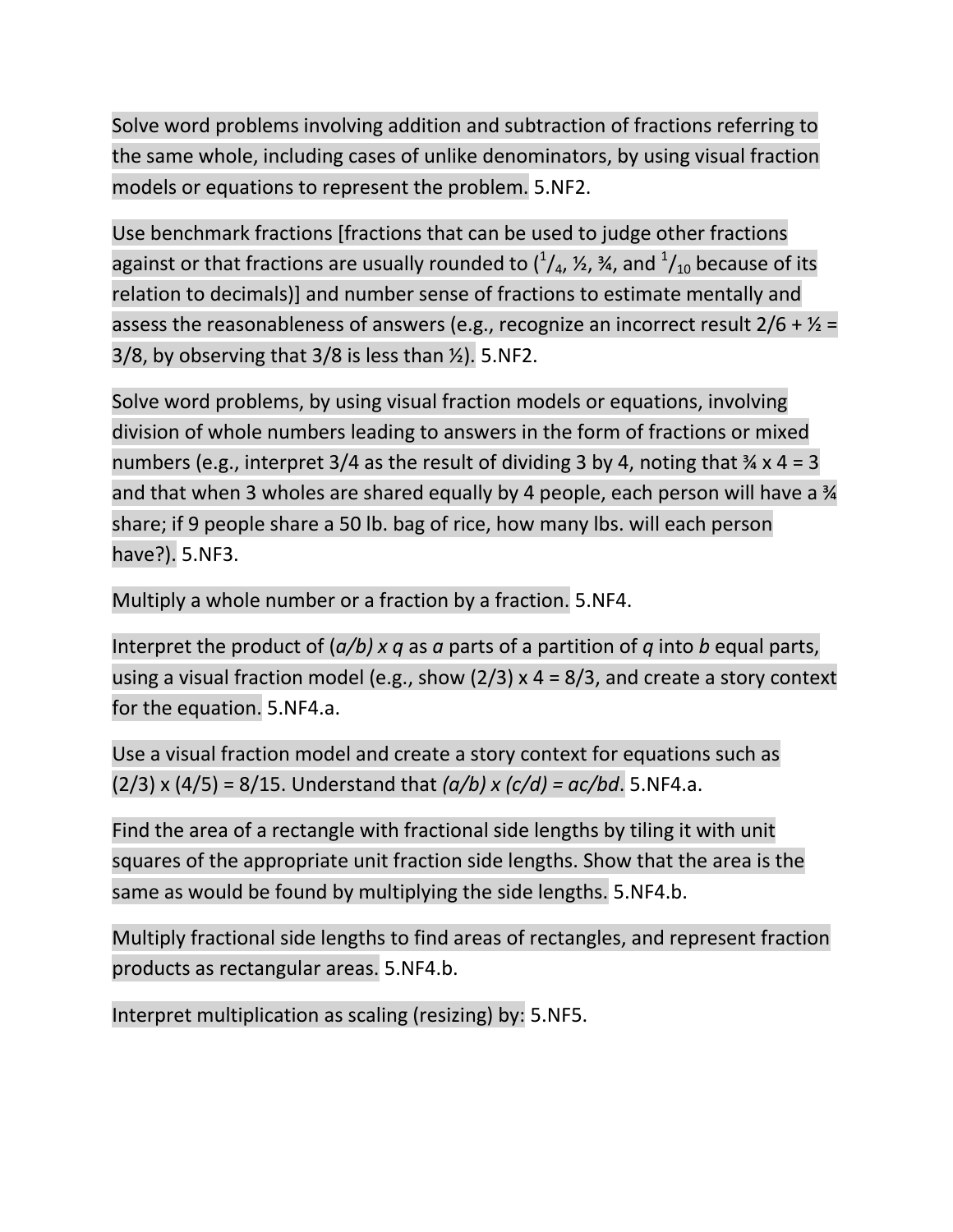Comparing the size of a product to the size of one factor on the basis of the size of the other factor, without performing the indicated multiplication 5.NF5.a.

Explaining why multiplying a given number by a fraction greater than 1 results in a product greater than the given number (recognizing multiplication by whole numbers greater than 1 as a familiar case) 5.NF5.b.

Explaining why multiplying a given number by a fraction less than 1 results in a product smaller than the given number; and relating the principle of fraction equivalence  $a/b = (n \times a)/(n \times b)$  to the effect of multiplying  $a/b$  by 1 5.NF5.b.

Solve real world problems involving multiplication of fractions and mixed numbers (e.g., by using visual fraction models or equations to represent the problem). 5.NF6.

Apply and extend previous understandings of division to divide unit fractions by whole numbers and whole numbers by unit fractions. 5.NF7.

Interpret division of a unit fraction by a non-zero whole number, and compute such quotients (e.g., create a story context for  $1/3 \div 4$  and use a visual fraction model to show the quotient. Use the relationship between multiplication and division to explain that  $1/3 \div 4 = 1/12$  because  $1/12 \times 4 = 1/3$ . 5.NF7.a.

Interpret division of a whole number by a unit fraction, and compute such quotients (e.g., create a story context for  $4 \div 1/5$ , and use a visual fraction model to show the quotient. Use the relationship between multiplication and division to explain that  $4 \div 1/5 = 20$  because  $20 \times 1/5 = 4$ . 5.NF7.b.

Solve real world problems involving division of unit fractions by non-zero whole numbers and division of whole numbers by unit fractions by using visual fraction models and equations to represent the problem (e.g., How much chocolate will each person get if 3 people share ½ lb. of chocolate equally? How many 1/3-cup servings are in 2 cups of raisins?) 5.NF7.c.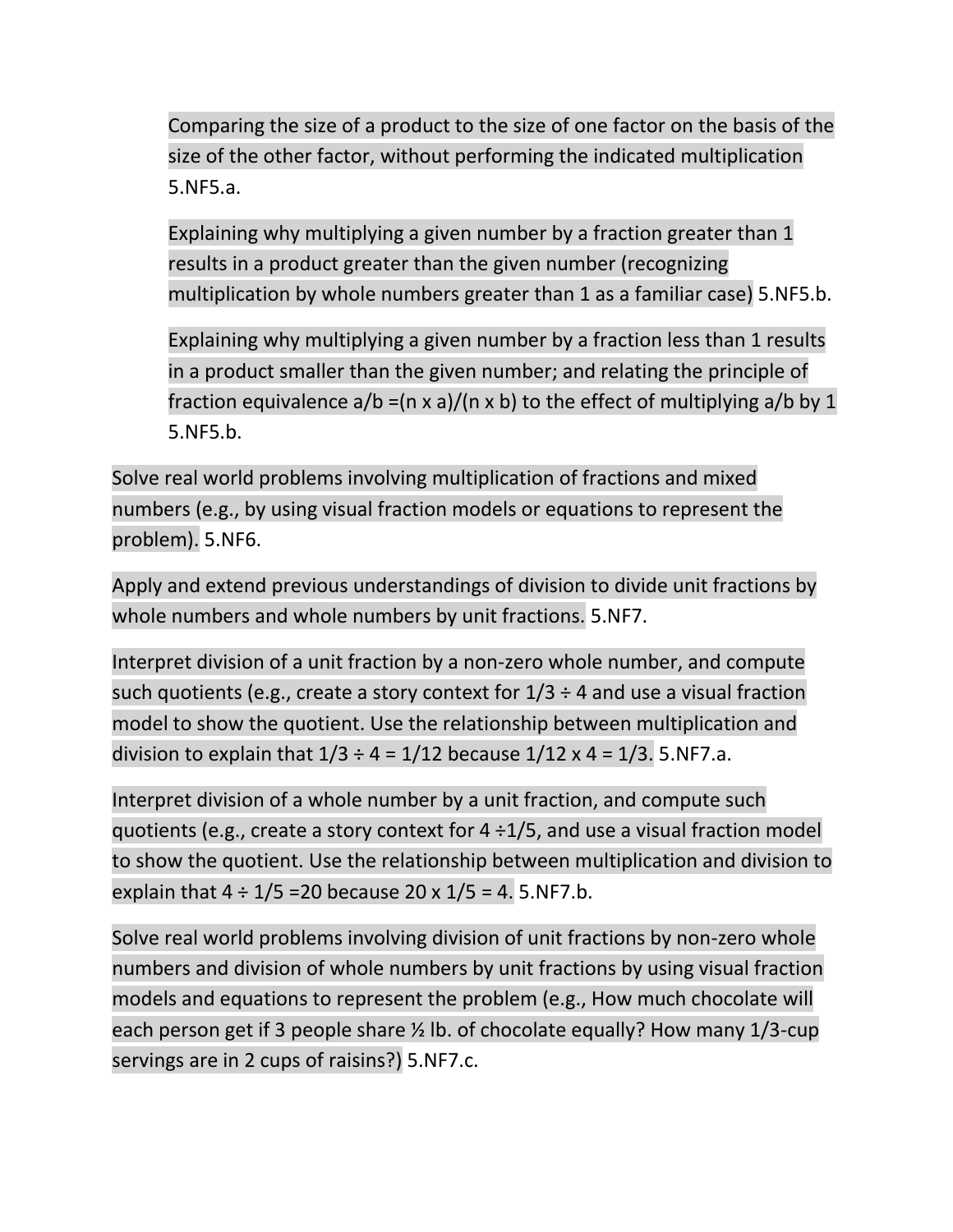# **Geometry**

## *Geometric Elements*

Describe and provide examples of geometric elements including point, segment, ray, line (perpendicular, parallel, intersecting), side, edge, face, base, radius, diameter, vertex, plane, and angle (right, obtuse, acute).

Use attributes to describe, provide examples of, and compare regular and irregular figures:

In two dimensions—circles, triangles (right, equilateral), all quadrilaterals, pentagons, hexagons, and octagons

In three dimensions—spheres, cubes, cones, cylinders, pyramids, triangular and rectangular prisms

Use measurements to identify, describe, sort, and compare attributes and figures.

## *Classification of Figures Based on Attributes*

Classify two-dimensional figures into categories based on their properties. 5.G

Understand that attributes belonging to a category of two-dimensional figures also belong to all subcategories of that category (e.g., all rectangles have four right angles and squares are rectangles, so all squares have four right angles). 5.G3.

Classify two-dimensional figures in a hierarchy based on properties. 5.G4.

# *Coordinate Graphing and Algebraic Thinking*

Graph points on a coordinate plane to solve real-world and mathematical problems. 5.G

Define a coordinate system by using a pair of perpendicular number lines, called axes, and 0 as the intersection point. 5.G1.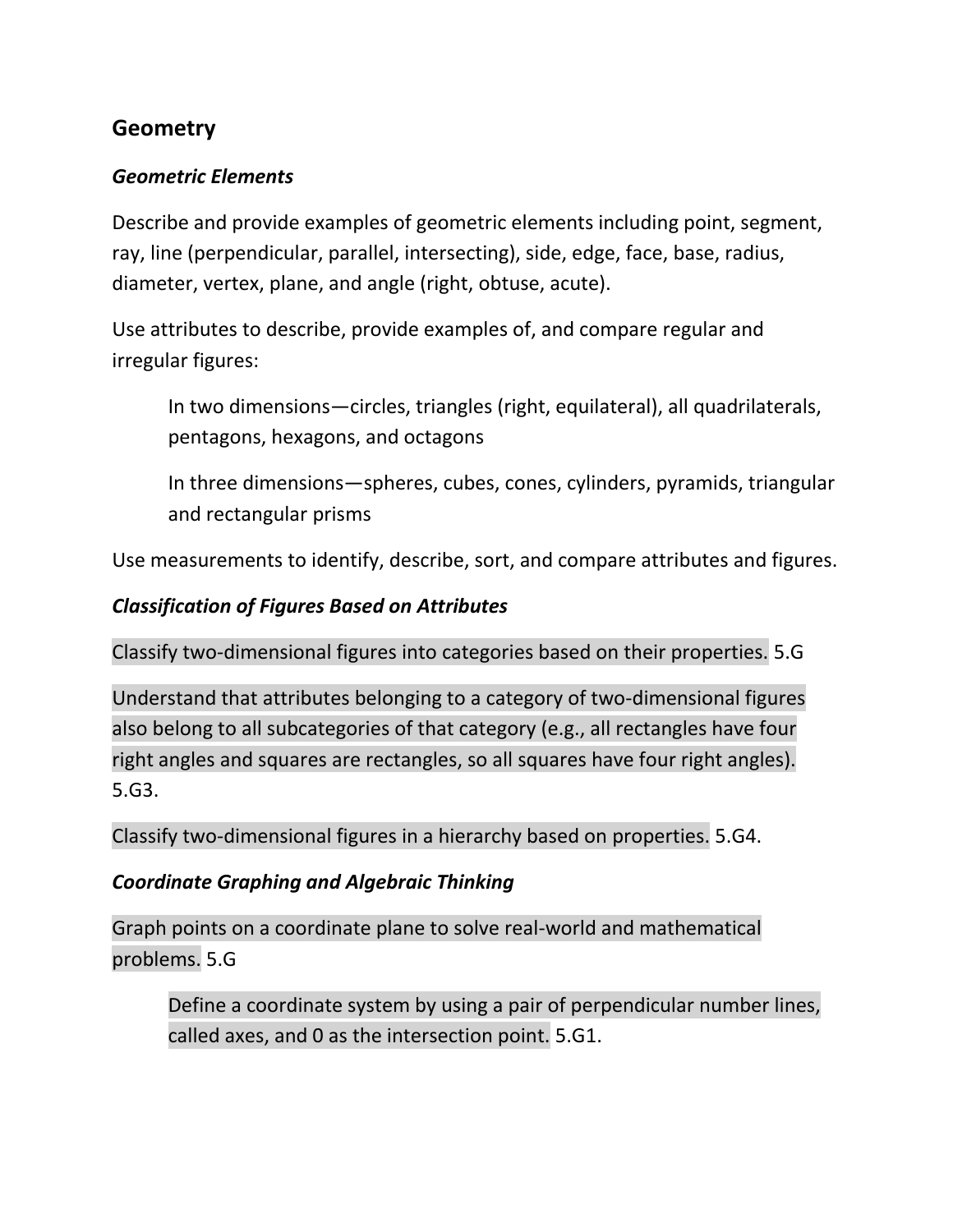Locate given points in the plane by using an ordered pair of numbers. Identify these numbers as coordinates. 5.G1.

Explain that the first number of the ordered pair indicates how far to travel from the origin in the direction of the horizontal, or *x* axis. 5.G1.

Explain that the  $2<sup>nd</sup>$  number of the ordered pair indicates how far to travel from the origin in the direction of the vertical, or *y* axis. 5.G1.

Represent real world and mathematical problems by graphing points in the first quadrant of the coordinate plane, and interpret coordinate values of points in the context of the situation. 5.G2.

Analyze patterns and relationships through coordinate graphing.

Generate two numerical patterns using two given rules. Identify apparent relationships between corresponding terms. Form ordered pairs consisting of corresponding terms from the two patterns, and graph the ordered pairs on a coordinate plane (e.g., given the rule "add 3" and the starting number 0, and given the rule "add 6" and the starting number 0, generate terms in the resulting sequences, and observe that the terms in one sequence are twice the corresponding terms in the other sequence. Explain why this is so.). 5.OA3. [Sample answer: The ordered pairs for the first sequence would be (1, 0), (2, 3), (3, 6), (4, 9), (5, 12); the ordered pairs for the second sequence would be  $(1, 0)$ ,  $(2, 6)$ ,  $(3, 12)$ ,  $(4, 18)$ ,  $(5, 24)$ . The terms in the  $2<sup>nd</sup>$ sequence are twice that of the first (other than the first term) because you are adding twice as much each time.]

# **Measurement and Data**

# *Review of Time, Money, and Temperature*

Tell and write time to the nearest minute and/or second from analog and digital clocks.

Convert units of time (e.g., minutes to hours, seconds to minutes, or hours to minutes).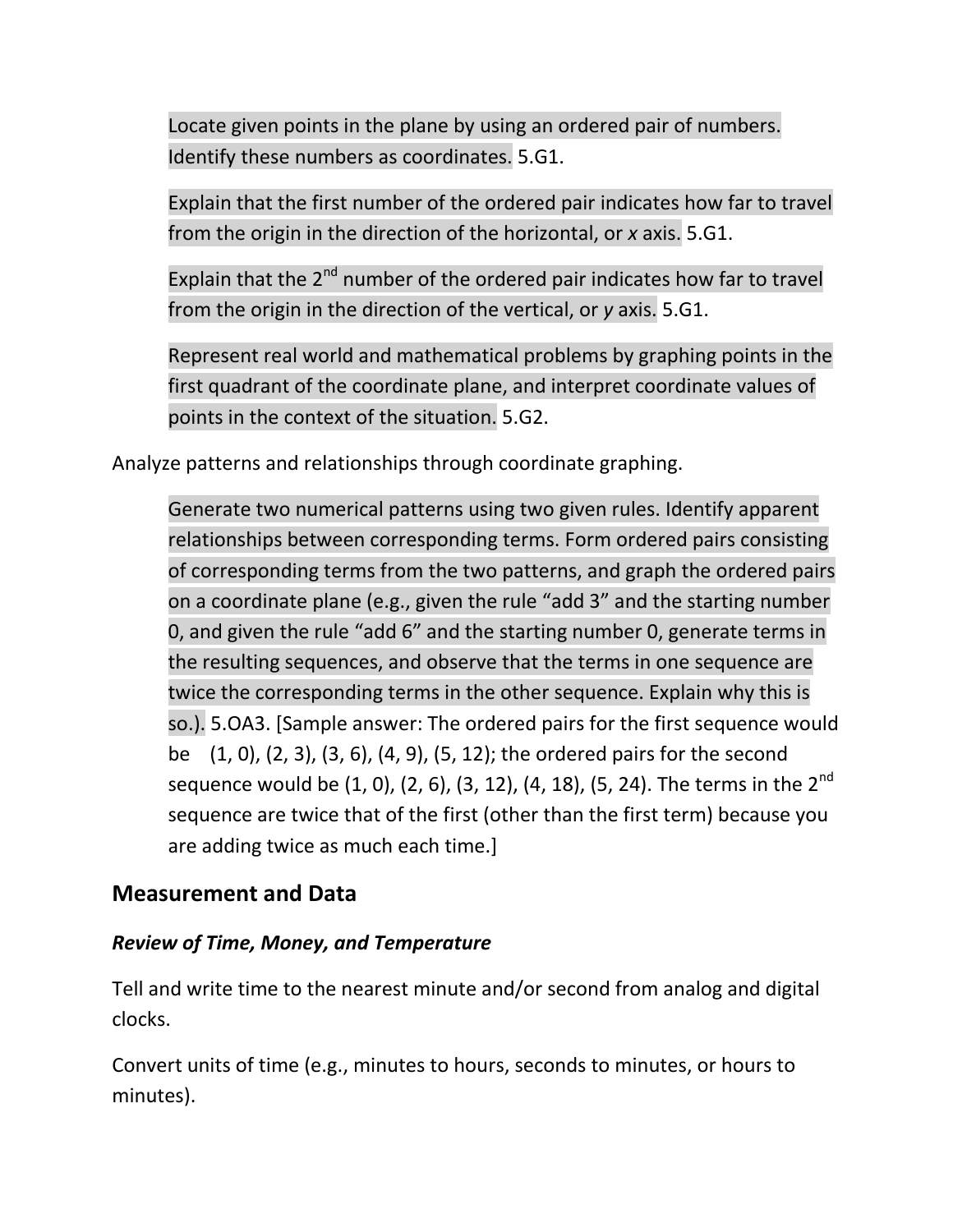Determine elapsed time.

Solve word problems involving intervals of time and elapsed time.

Count money involving all coins and paper amounts.

Add, subtract, multiply, and divide money amounts, using correct decimal placements and symbols.

Determine the temperature in both Fahrenheit and Celsius degrees, above and below 0; solve real-world problems involving temperature.

## *Measurement Units (Metric and U. S. Customary Units)*

Identify U. S. Customary units and equivalences.

Length: inch, foot, yard, mile

Area: square inch, square foot, square yard, square mile

Volume and capacity: cubic inch, cubic foot, cubic yard

Liquid volume: fluid ounce, cup, pint, quart, gallon

Dry volume: pint, quart, peck, bushel

Mass: ounce, pound, ton

Measure accurately the length, height, and width of an object. Focus Page

Identify metric units and equivalences.

Length: millimeter, centimeter, decimeter, meter, kilometer

Area: square centimeters, square meters

Volume and capacity: cubic centimeters, cubic meters

Liquid volume: milliliter, centiliter, deciliter, liter, kiloliter

Mass: milligram, centigram, decigram, gram, kilogram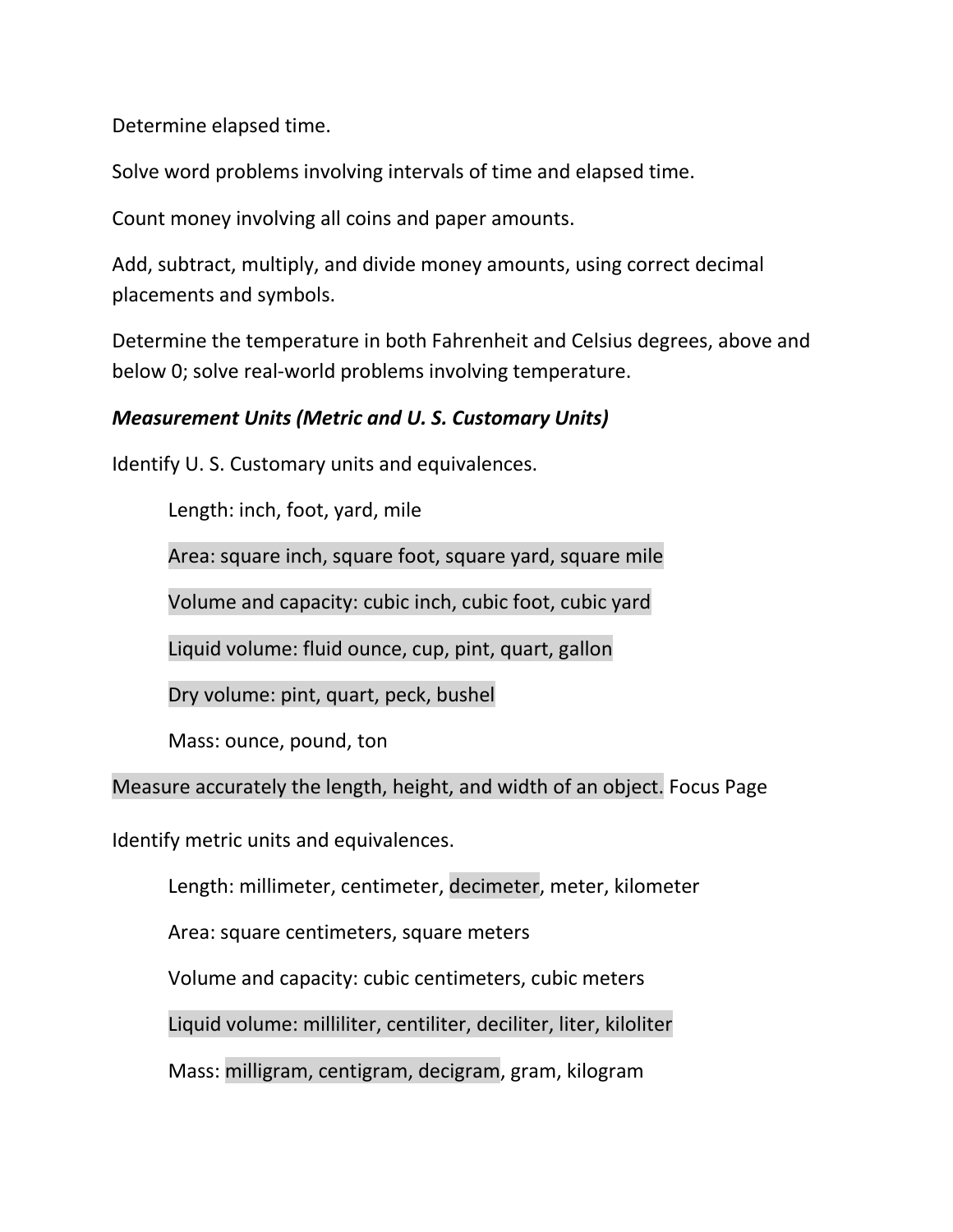Convert among different-sized standard measurement units within a given measurement system (e.g., convert 5 cm to .05 m; convert 4 feet into 48 inches) and use these conversions in solving multi-step, real-world problems. 5.MD1.

# *Represent and Interpret Data*

Make a line plot to display a data set of measurements in fractions of a unit (1/2, ¼, 1/8). 5MD2.

Use operations on fractions to solve problems involving measurement information presented in line plots (e.g., given different measurements of liquid in identical beakers, find the amount of liquid each beaker would contain if the total amount in all the beakers were redistributed equally). 5.MD2.

# *Geometric Measurement*

Define *perimeter* and determine the perimeter of various objects and shapes.

Define *area* and determine the area of figures that can be divided into rectangular shapes.

Define *angle* as a geometric shape that is formed wherever two rays share a common endpoint.

Measure angles with reference to a circle with its center at the common endpoint of rays, considering the fraction of the arc between the points where the two rays intersect the circle.

Understand that an angle that turns through 1/360 of a circle is called a onedegree angle, and an angle that turns through *n* one-degree angles is said to have an angle measure of *n* degrees.

Measure angles in whole-number degrees using a protractor, and sketch angles of specified measure.

Define *volume* and understand the concepts of volume measurement; relate volume to multiplication and to addition. 5.MD3.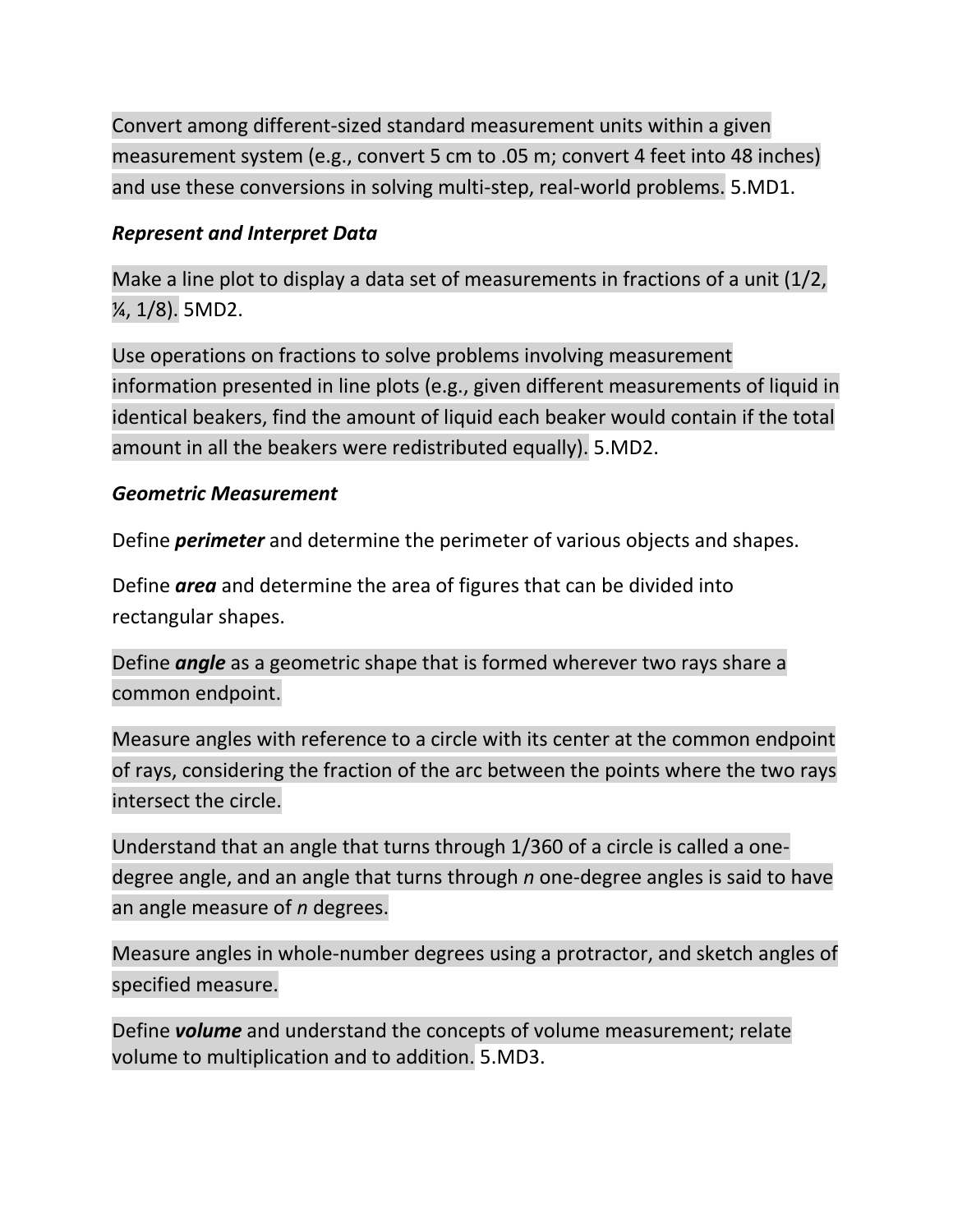Recognize volume as an attribute of solid figures and understand the concepts of volume measurement. 5.MD3.

Understand that measuring the volume of an object involves finding the total number of same size units required to fill the space without gaps or overlaps, and is the same as measuring the amount of space the object takes up. Focus Page

Place cubes together to make shapes and determine how many cubic units of volume there are. 5.MD4.

Identify a cube with side length of 1 unit as a "unit cube," having "one cubic unit" of volume that can be used to measure volume. 5.MD3.a.

Understand that a solid figure which can be packed without gaps or overlaps using *n* unit cubes is said to have a volume of *n* cubic units. 5.MD3.b.

Measure volumes by counting unit cubes and by using cubic cm., cubic in., cubic ft., and improvised units. 5.MD4.

Decompose three-dimensional shapes and find volumes of right rectangular prisms and by viewing then as decomposed into layers of arrays of cubes. 5.MD5.a.

Select appropriate units, strategies and tools for solving problems that involve estimating and measuring volume. Focus Page

Relate volume to the operations of multiplication and addition and solve real world and mathematical problems involving volume. 5.MD5.

Find the volume of a right rectangular prism with whole-number side lengths by packing it with unit cubes, and show that the volume is the same as would be found by multiplying the edge lengths by the height by the area of the base. Represent threefold whole-number products as volumes, using the associative property of multiplication. 5.MD5.a.